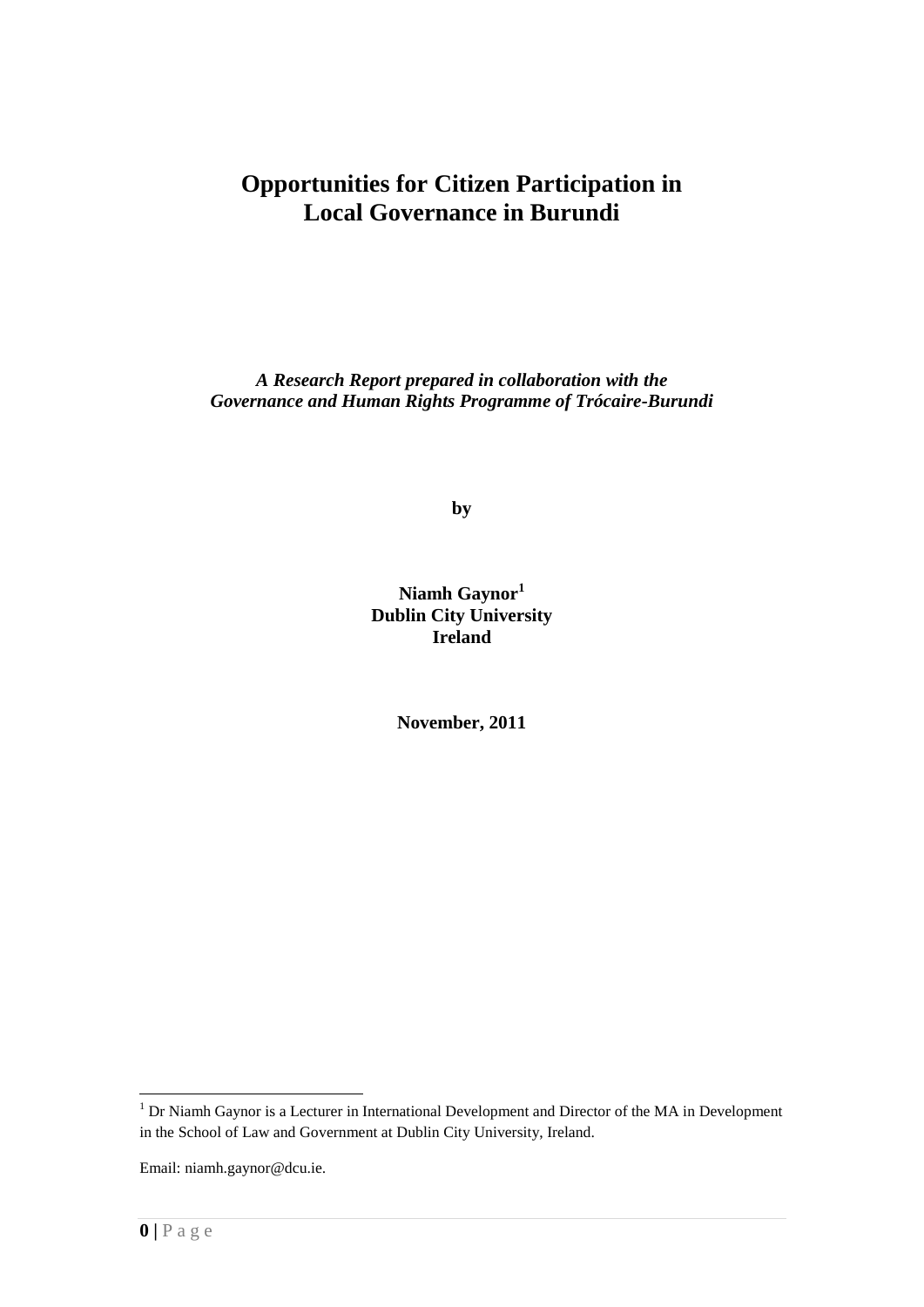## **Executive Summary**

One of the three objectives of Trócaire"s new Governance and Human Rights programme (2011-2014) is "*to increase the effective participation of citizens, especially women, the poor and marginalised, in local government decision and policy-making processes*." (Trócaire, 2011b: 11). As a first step towards this objective, this research aimed at investigating the effectiveness of and opportunities for citizen participation within the country"s evolving decentralisation process. The research was conducted over the period May-September, 2011 with a feedback workshop presenting preliminary findings held with programme partners in Bujumbura in September.

Research findings are presented and analysed in three principle sections. The first section draws from a wide range of studies conducted on decentralisation processes elsewhere in Africa to identify the benefits of the process and draw lessons from experiments in decentralisation elsewhere. The potential benefits of the process are identified as increasing local government responsibility and accountability to citizens; increasing local government flexibility to address diverse needs of citizens; reducing corruption through enhanced oversight; and fostering the dispersal of power across citizens and communities. These benefits are thought to lead to greater social and political stability while affording citizens a greater voice in both overseeing an influencing local government. The lessons on the ground from decentralisation experiments elsewhere reveal that these benefits are not guaranteed however. Key lessons include the fact that decentralisation is a long-term process, not a short-term solution and that, in the absence of active citizen engagement, can result in negative outcomes. Studies of processes elsewhere reveal that legal and political frameworks on their own are not enough; the importation of Western structures and institutions without due recognition of local structures results in failure; state commitment is key, as is fiscal and financial transparency at a local level; and that citizen participation is by no means guaranteed with widespread public distrust of and disaffection from political structures and processes mitigating against such participation.

A brief section on the history of decentralisation in Burundi reveals that, although the current process and procedures are new, decentralisation has had a long history in the country dating back to the colonial period. Contrary to the policy and procedures currently in place, decentralisation in the past has been implemented in a top-down manner, with accountability running upward from citizens to political authorities rather than downward resulting in a depletion of local resources and the political and social exclusion of citizens. Examining the government's relevant legislative and policy texts for decentralisation today, it becomes clear that the government's aim is now to reverse this exclusion with policy and procedures aimed at the active participation of citizens in planning and decision-making on developmental priorities within their local areas. The different opportunities for citizen participation in local processes together with local government accountability mechanisms are set out in this section.

Having examined the theory and policy of decentralisation, the second main findings section draws from field research in eight communes across the country to analyse how decentralisation works in practice. This section builds on comprehensive studies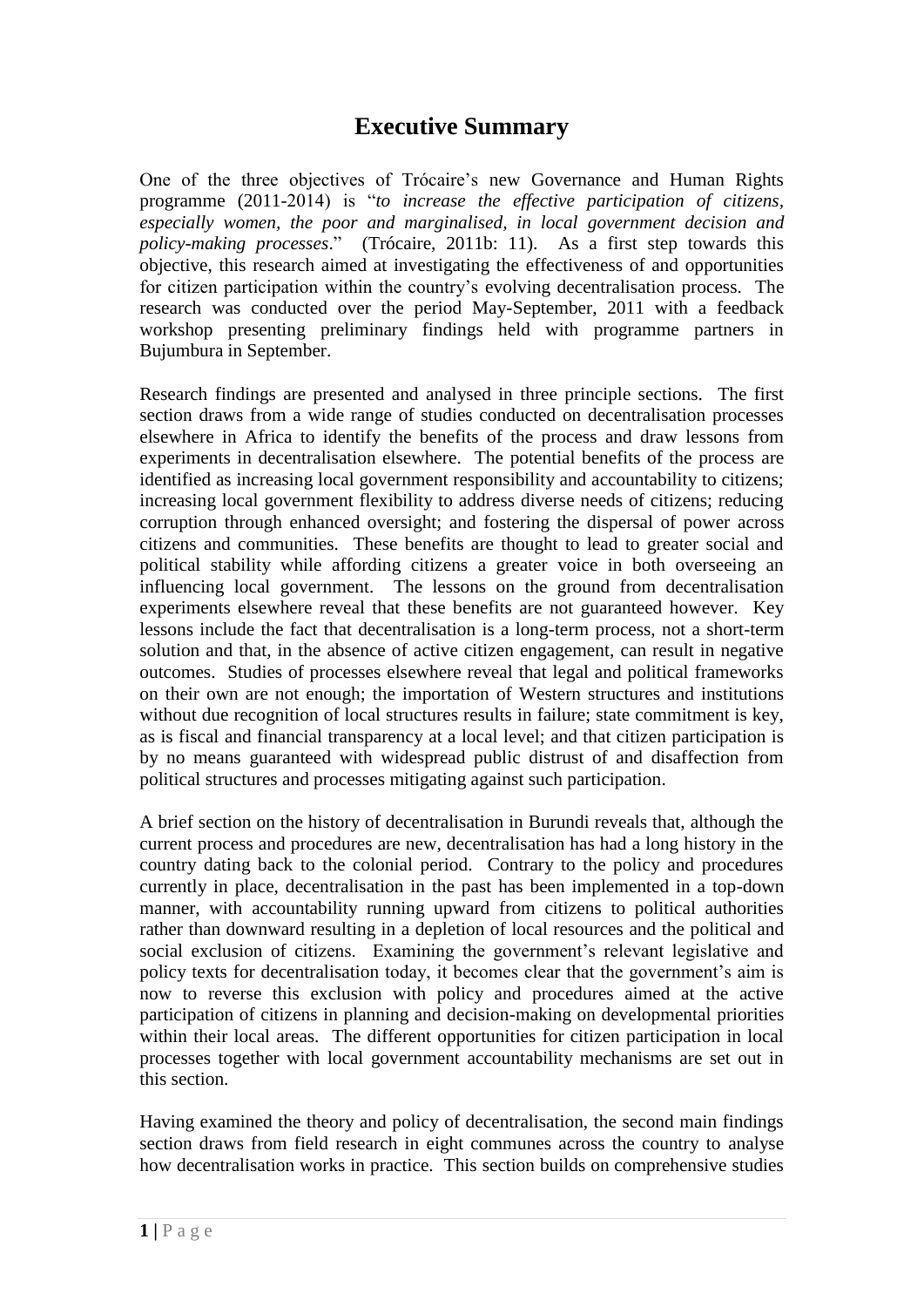carried out on the process to date (see OAG, 2007, 2009, 2010; ABELO, 2009; Baltissan and Sentamba, 2011; Sentamba, 2011), to focus on an as yet understudied area – levels of citizen participation and local government accountability on the ground. The principle finding is that although locally elected officials at commune level demonstrate a good understanding and knowledge of the ethos, procedures and mechanisms for local accountability and citizen participation, local citizens themselves remain largely unaware of these. At hill level it is found that both hill council members and citizens are aware of just one of the three principle functions of hill councils. Consequently, as there is little incentive or pressure to operationalise these procedures, valuable opportunities for citizen participation are being overlooked, and local processes at present are falling short of the outcomes and results set out in government policy.

The third section discusses research findings in more detail to explore why this is the case. Four key issues pertinent to the roll-out of Trócaire"s GHR programme are identified. First, the importance of political history and culture are underlined and it is argued that, in the past, Burundi"s people have been treated more as subjects than citizens, with echoes of this past filtering through into contemporary political and social relations. Second, it is argued that, contrary to many other donor and NGO interventions in this area, the key obstacle may not be local capacity but rather local willingness to go against the grain and engage in the radical transformation of political and social relations required by the process. Third, given the enormity of the task in challenging these relations, it is argued that information provision / awareness raising / sensibilisation techniques alone will be insufficient. An intensive accompaniment of citizens in participating in the various structures is proposed. Fourth, and finally, a key challenge identified is overcoming both widespread (and understandable) disaffection with political life and the active exclusion – by both the state but also by family, friends and neighbours – of certain groups (notably women and members of the Batwa community) from public life.

The final section of the report re-sets the decentralisation process within the broader context of Burundi's difficult past. Acknowledging that Trócaire's partners face a formidable task in supporting citizens in their active and sustained participation within local structures, it is argued that the comprehensive and robust framework in place at local level for citizen participation offers a real opportunity to transform the inherently inequitable and oppressive system of the past. Failure to do so, it is argued, will lead only to frustration, anger and more conflict and it is clear that there is no appetite for more conflict and devastation on hills and within communes across the country. In this context a series of recommendations are made aimed at a coordinated, inclusive and intensive support to the process in targeted areas leading to tangible, meaningful and transformative outcomes for government and citizens alike.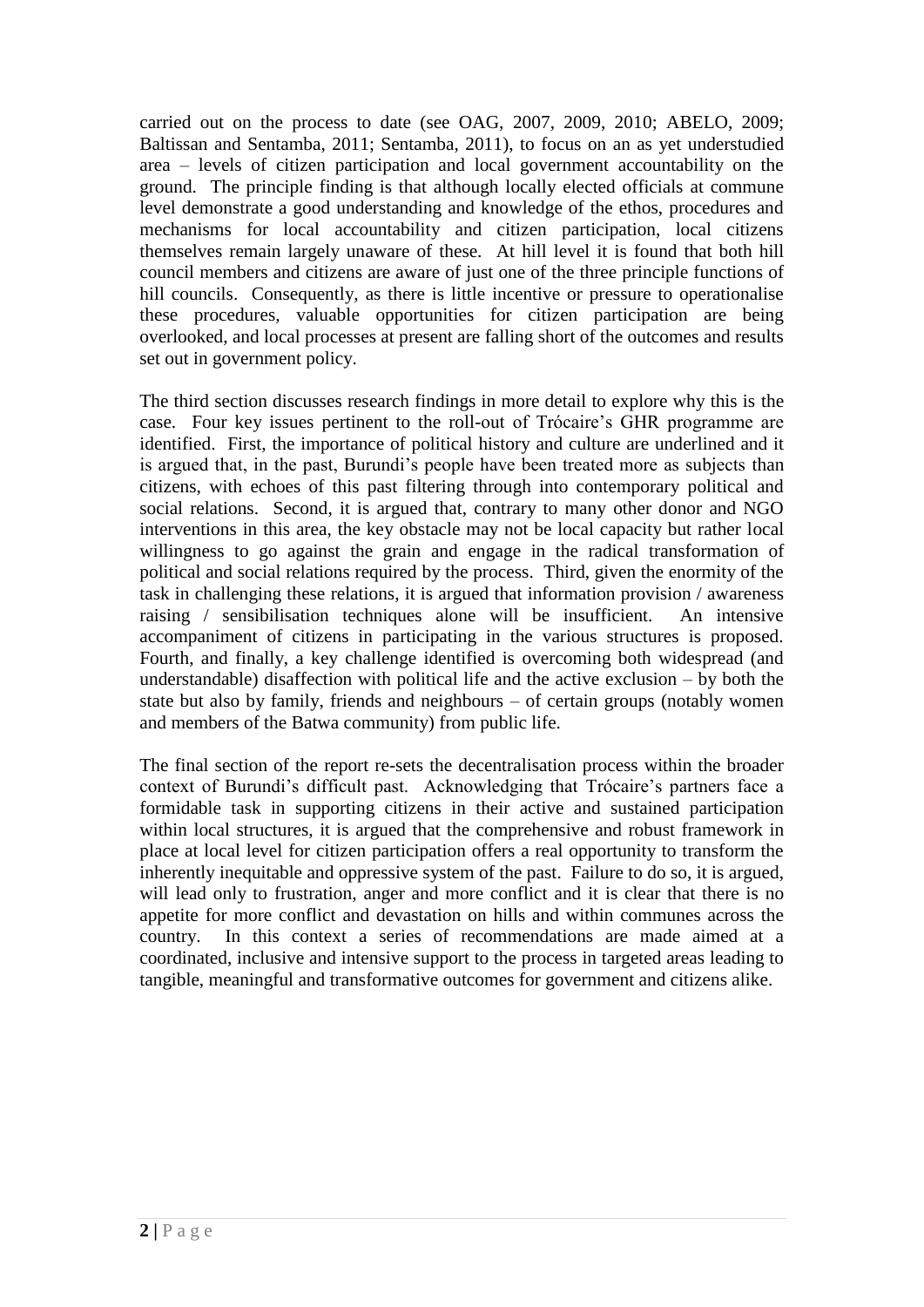# **Table of Contents**

|                                                                                                                                                               | 9<br>9<br>-11<br>12                    |
|---------------------------------------------------------------------------------------------------------------------------------------------------------------|----------------------------------------|
|                                                                                                                                                               |                                        |
| 3.1.1<br>3.1.2<br>3.1.3<br>Lessons from elsewhere<br>3.1.4<br>3.1.5<br>3.2 Decentralisation in practice: Progress to date and opportunities for<br>engagement | 14<br>14<br>15<br>15<br>19<br>20<br>27 |
| 3.2.1<br>3.2.2<br>3.2.3<br>3.2.4<br>3.2.5                                                                                                                     | 27<br>27<br>28<br>30<br>32             |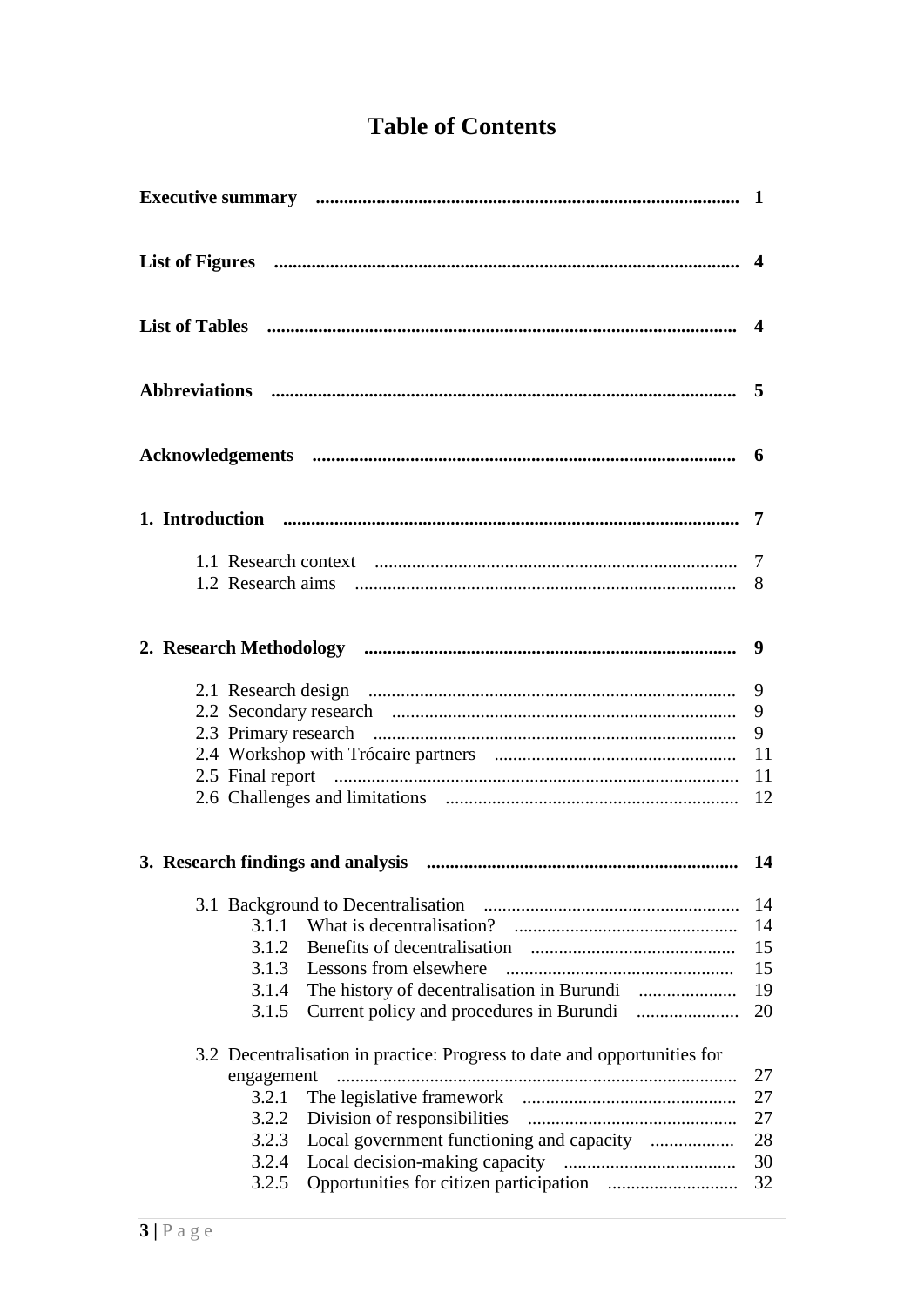|  |                                                  | 35   |
|--|--------------------------------------------------|------|
|  | 3.2.7 Political commitment and political culture | - 36 |
|  |                                                  |      |
|  |                                                  |      |

|       |                                                           | 38 |
|-------|-----------------------------------------------------------|----|
|       | 3.3.1 Citizens or subjects? - The importance of political |    |
|       |                                                           | 38 |
|       | 3.3.2 Capacity or willingness? - The effectiveness of     |    |
|       |                                                           | 39 |
|       | 3.3.3 'Sensibilisation' or accompaniment? - Working with  |    |
|       |                                                           | 39 |
| 3.3.4 | A politics for all – Overcoming disaffection with         |    |
|       |                                                           | 40 |

| 4. Conclusion and recommendations for Trócaire's Governance and<br><b>Human Rights Programme</b>            | 42.            |
|-------------------------------------------------------------------------------------------------------------|----------------|
| 4.1 Supporting citizen participation in existing structures<br>4.2 From 'sensibilisation' to accompaniment: | 42.            |
| 4.3 Overcoming the obstacles to women's participation:                                                      | 43             |
| 4.5 Coordination of actions                                                                                 | 44<br>45<br>45 |

## **Appendices**

## **List of Figures**

| 3.1.5 Opportunities for engagement at different levels of Burundi's |  |  |
|---------------------------------------------------------------------|--|--|
| decentralisation process                                            |  |  |

## **List of Tables**

|                                                                     | 10 |  |
|---------------------------------------------------------------------|----|--|
| 2.3b Interviews and focus groups with different stakeholders broken |    |  |
|                                                                     | 11 |  |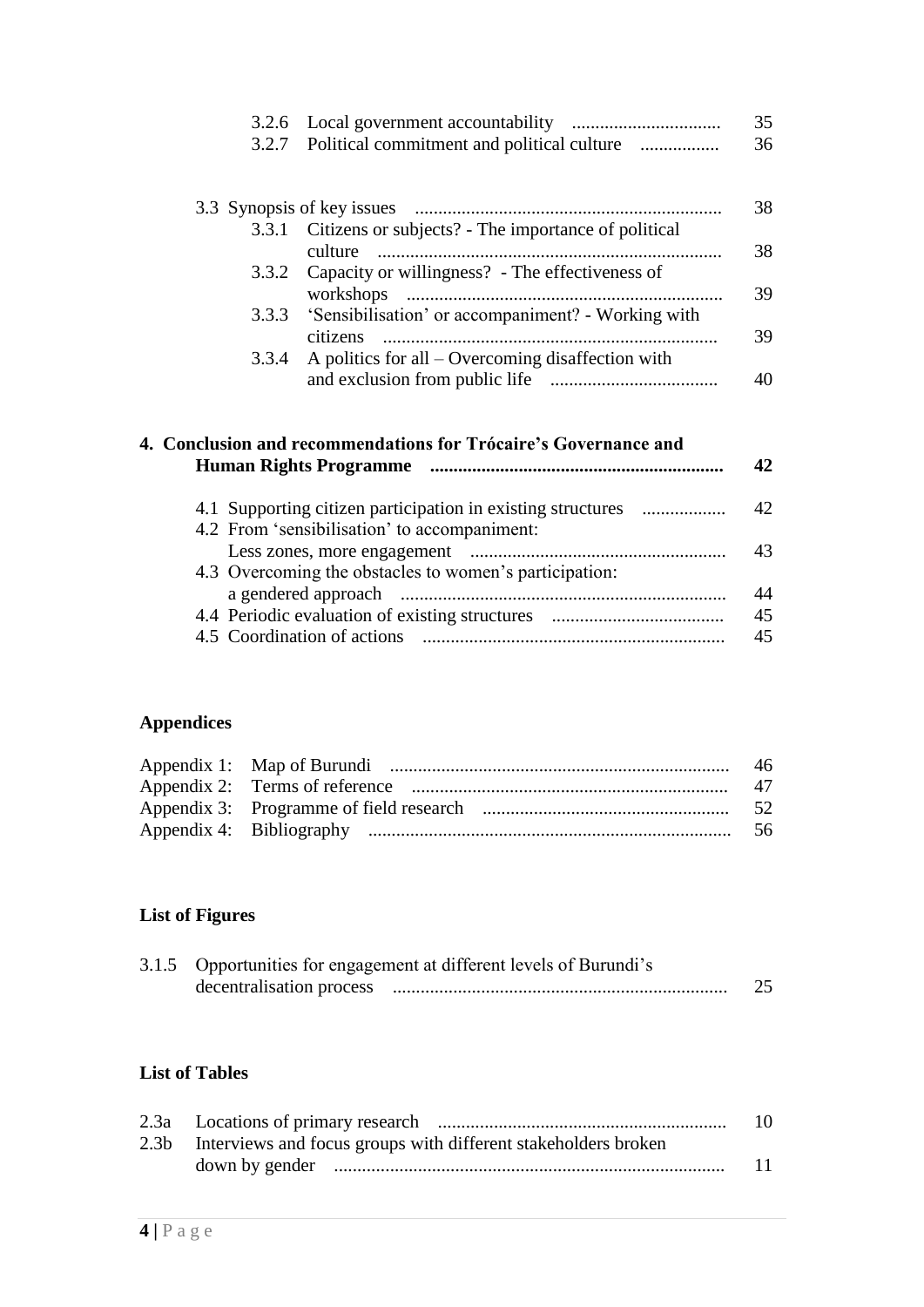# **Abbreviations**

| <b>ABELO</b>    | <b>Burundian Association of Locally Elected Leaders</b>       |  |
|-----------------|---------------------------------------------------------------|--|
| <b>ACAT</b>     | Christian Association for the Abolition of Torture in Burundi |  |
| <b>AJCB</b>     | Association of Catholic Lawyers/Jurists in Burundi            |  |
| <b>APRODH</b>   | Association for the Protection of Human Rights and Prisoners  |  |
| <b>CEJP</b>     | Episcopal Commission for Justice and Peace                    |  |
| EU              | European Union                                                |  |
| <b>FONIC</b>    | National Fund for Commune Investment                          |  |
| <b>FORSC</b>    | Forum for the Strengthening of Civil Society (in Burundi)     |  |
| <b>GHR</b>      | Governance and Human Rights                                   |  |
| <b>HRW</b>      | Human Rights Watch                                            |  |
| <b>NGO</b>      | Non-Governmental Organisation                                 |  |
| <b>OAG</b>      | <b>Observatory for Governmental Action</b>                    |  |
| <b>PCDC</b>     | Community Development Plan at commune level                   |  |
| <b>PRADECS</b>  | World Bank's project for social and community development     |  |
| <b>UNDP</b>     | <b>United Nations Development Programme</b>                   |  |
| <b>UNIPROBA</b> | Let us unite for the promotion of the Batwa people (NGO)      |  |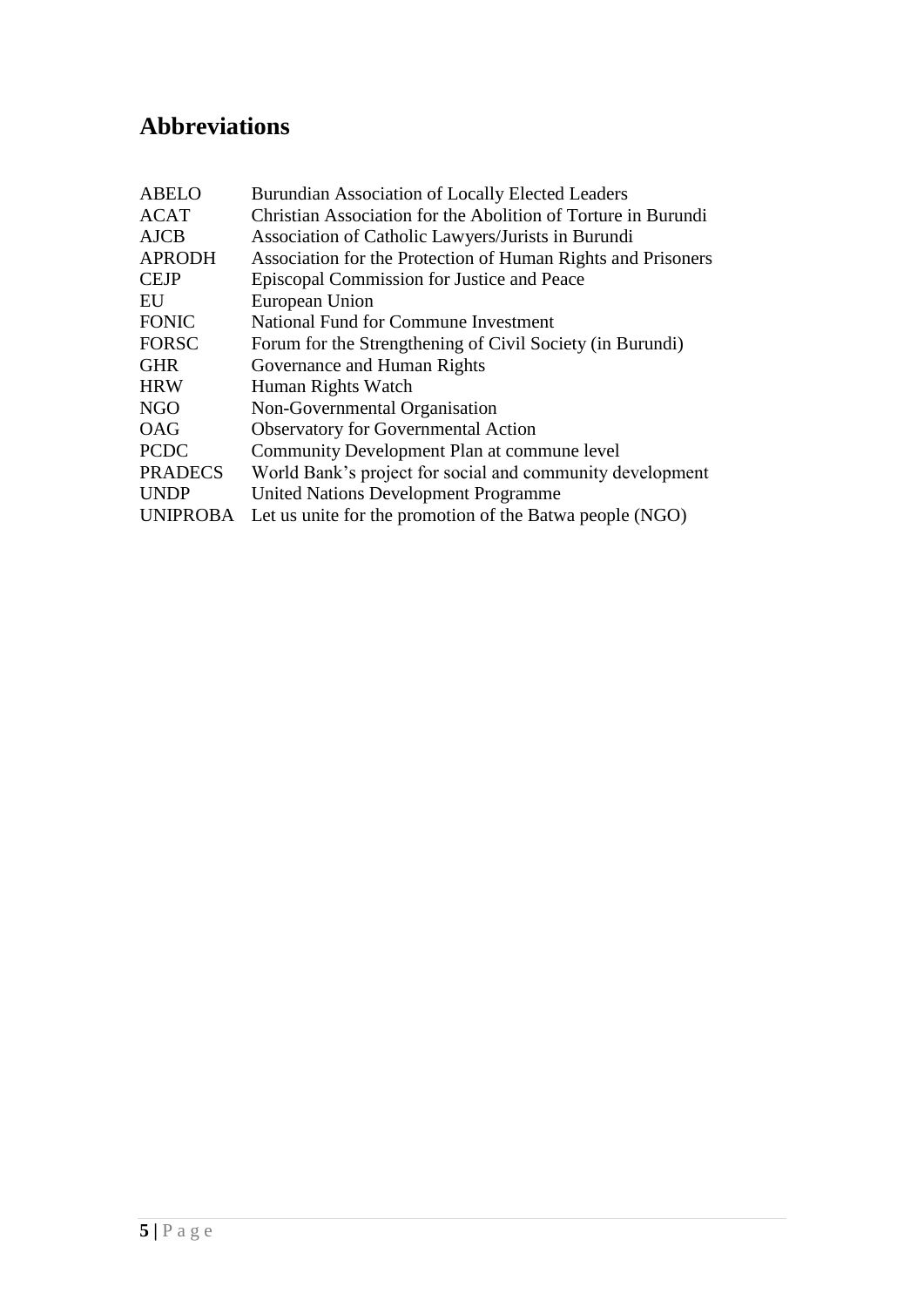## **Acknowledgements**

I would sincerely like to thank the many people who assisted in both the logistics and the analytical content of this research. In particular I would like to thank Didace Kanyugu, Jeanne Bahama and Dieudonné Mbazimutima of Trócaire-Burundi and Mark Cumming of Trócaire**-**Ireland for getting me to Burundi and keeping me housed and fed while I was there. I would also like to thank Evariste Bayaga of Uniproba; Willie Nkurunziza of the CEJP; and Elie Ndikumana of Dushirehamwe for sharing much time and many fascinating discussions and insights with me as we travelled around the country. My thanks also to the many who participated in the research – agency representatives, state officials and "ordinary" – in many ways extraordinary – Burundian citizens.

These contributions notwithstanding, the usual disclaimer applies and the views and opinions expressed in this report are my own and do not represent the views of Trócaire, Uniproba, the CEJP, Dushirehamwe nor any of Trócaire"s other associates.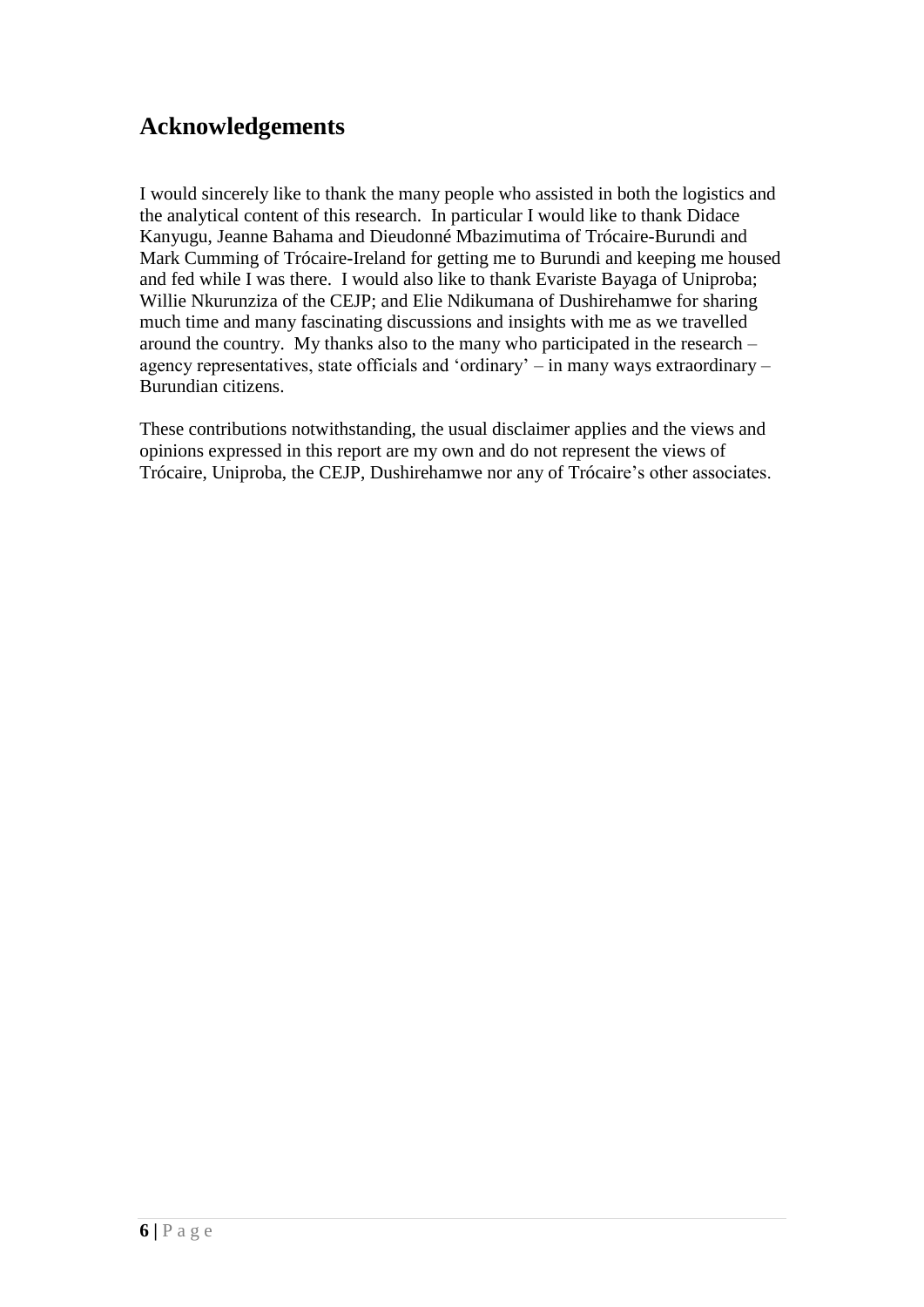## **1. Introduction**

Following a one-year pilot programme in 2009-2010, in January 2011 Trócaire's eight local partners<sup>2</sup> came together to reflect on the governance and human rights (GHR) situation in the country and to elaborate a new three year programme to help tackle relevant challenges. One of the key problems identified during the course of this week was the political marginalisation of the majority of citizens and their lack of control over and participation in decisions affecting their lives and livelihoods together with the lack of accountability of public authorities to these citizens (Trócaire, 2011a, Trócaire, 2011b). Arising from this, one of the objectives of the new three year GHR programme (2011-2014) is "*to increase the effective participation of citizens, especially women, the poor and marginalised, in local government decision and policy-making processes*." (Trócaire, 2011b: 11). As a first step towards this objective, this research aimed at investigating the effectiveness of and opportunities for citizen participation within the country"s decentralisation process.

## *1.1 Research context*

Since attaining independence in 1962, Burundi has been plagued by internal conflict and violence, most recently a civil war which, breaking out in 1993, lasted over ten years. Involving widespread human rights violations, political manipulation and intimidation, this has resulted in the social, economic and political exclusion of wide swathes of the country"s population.

A peace agreement signed in 2000 was followed by new Constitution in 2005 and, with one rebel movement (FNL-Palipehutu) continuing to fight, elections were held in 2005 leading to a new power-sharing executive with both ethnic<sup>3</sup> and gender-based<sup>4</sup> quotas. While there was hope and stability for a short time, the 2010 elections were marred by intimidation and violence by all contesting parties (HRW, 2009, 2010; Sentamba, 2010; Vandeginste, 2011). At the time of writing, unrest continues, with ongoing reports of political intimidation, repression and extra-judicial political assassinations.

These recent developments reinforce the view of many commentators (Lemarchand, 2006; Ndikumana, 2000; Ngaruko and Nkurunziza, 2000; Reyntjens, 2005; Uvin, 2009, 2010) that the causes of Burundi"s conflict are more complex than ethnic grievances alone. For these analysts, the roots and ongoing drivers of conflict lie in the state apparatus itself – both the "*predatory bureaucracy which cares only for its own interests"* (Ngaruko and Nkurunziza, 2000: 370) and the struggles for resources among and across different groups of political elite, both of which combine to

<sup>1</sup>  $2$  ACAT-Burundi, AJCB, APRODH, CEJP, Centre Ubuntu, Dushirehamwe, FORSC and Uniproba

<sup>&</sup>lt;sup>3</sup> National and commune level political institutional quotas are 60% (Hutu); 40% (Tutsi) with three places reserved in the national assembly and in the Senate for the ethnic minority Batwa.

<sup>&</sup>lt;sup>4</sup> There is a 30% quota for female representation in national and commune level institutions.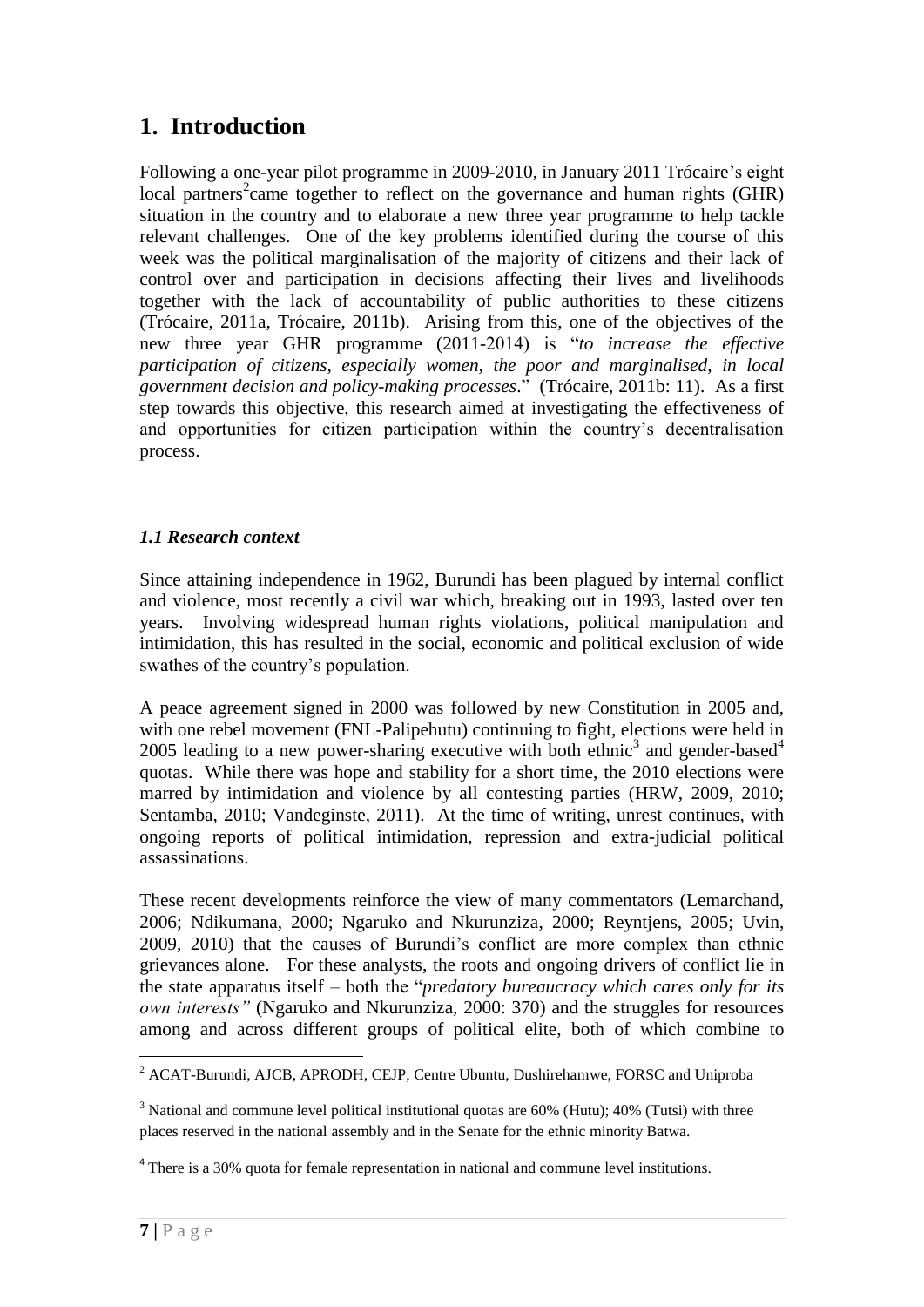perpetuate economic and political inequality across ethnic groups and regions. Peter Uvin synopsises it well…

*This system is at the core of Burundi"s problems. It is an institutionalized system of corruption, social exclusion, impunity, unpredictability, a total lack of accountability and clientelism. It has gorged itself for decades on aid money. Every Burundian knows this system, in which small groups of people use the state to advance their personal interests. It is the key problem and the main cause of war, not ethnicity or poverty.*

(Uvin, 2008: 109-110)

The key to peace and stability in Burundi therefore appears to lie in reform of the system, reducing the systematic exclusion and exploitation of vast swathes of the country"s population, and promoting greater equality – in access to resources, services and opportunities - across society broadly rather than just for the elite few. The critical question is where the demand for such reform can come from. In a system benefiting the select few a lot of the time, many some of the time, and the majority none of the time, it can only come from these marginalised citizens who have been systematically exploited and excluded from social and political life. The recently introduced system of decentralised governance<sup>5</sup> which affords a central place to citizens within this system presents a real opportunity for such reform. It is in this context that the present research was carried out.

#### *1.2 Research aims*

The broad aims of this research were as follows:

- 1. To assess the opportunities for and challenges to political engagement of Burundi's citizens at the level of the collines<sup>6</sup> (including how, if at all, this might feed upward to higher levels);
- 2. To assess how such engagement might affect political dynamics / relations on the collines.

The design and methodology employed, together with challenges encountered in this regard, are discussed in the following section (Section 2).

 $5$  Decentralisation, in its current form, was written into the Constitution and signed into law in 2005 – see Section 3.1.5 for more background on this.

 $6$  The colline (or hill) is the most local administrative unit in Burundi. The country is made up of 2,910 collines grouped into 129 communes and 17 provinces (Manirakiza, 2009: 11).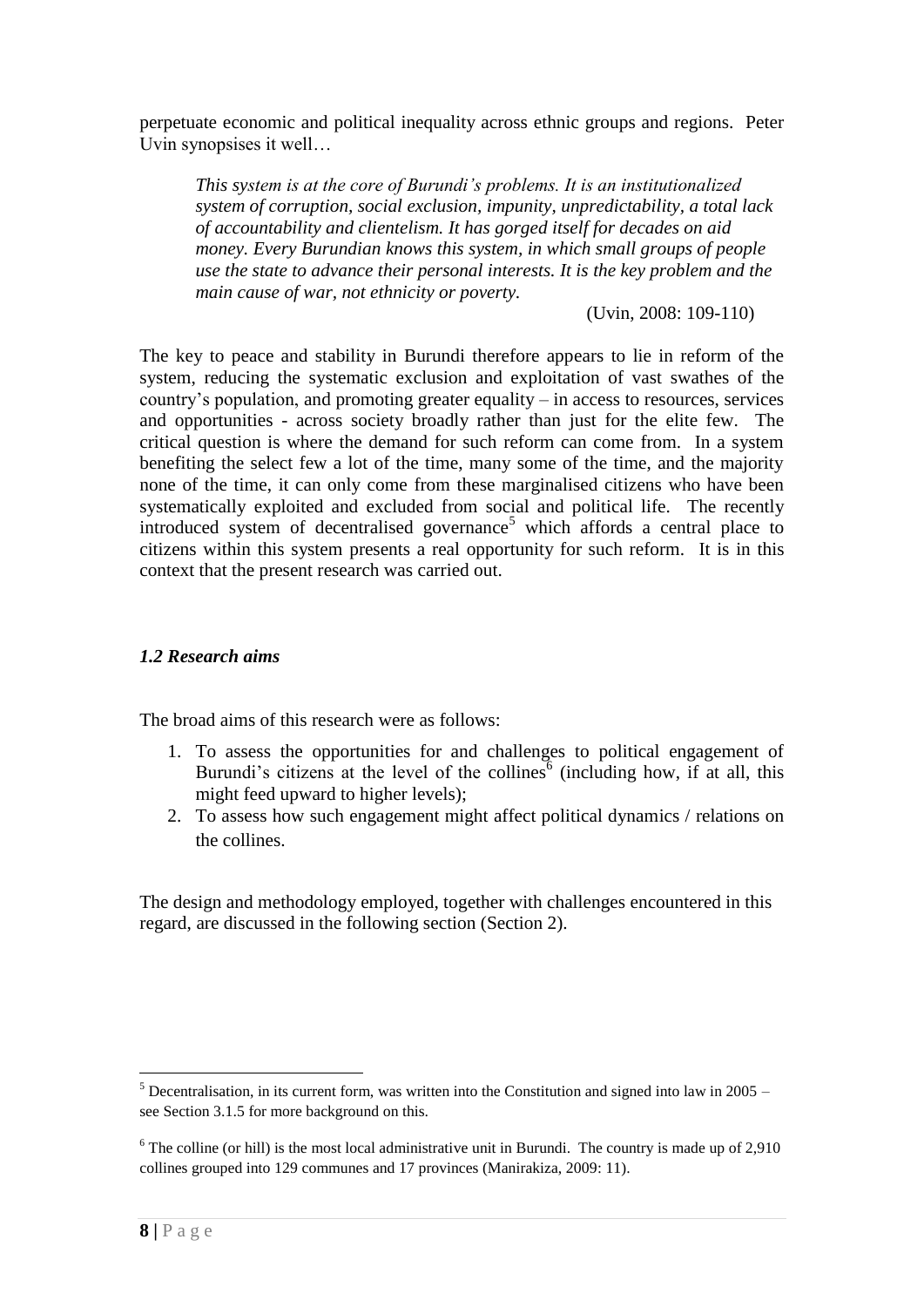## **2. Research Methodology**

The research was conducted over three principal phases culminating in the preparation of the present report. This section begins by outlining the research design employed. The different phases of the research are then outlined and finally the section ends with a discussion of some of the principle challenges encountered in carrying this out on the research – challenges which are pertinent to the overall rollout of the ensuing programme.

## *2.1 Research design*

The research was designed to achieve three things – to draw relevant lessons from existing research and studies on decentralisation elsewhere; to complement existing research on Burundi"s decentralisation process by focusing specifically on opportunities for citizen engagement within the process in line with one of the objectives set out in Trócaire-Burundi"s GHR programme; and to actively engage the programmes" partners in deliberating and reflecting on the implications of the findings for their ongoing work within the GHR programme. The steps and methodology employed in carrying this out are outlined below.

## *2.2 Preparatory phase: secondary research*

A review of relevant secondary materials and literature was conducted over the period May-July. As well as gathering materials on the country's overall political, economic and social situation, the review focused in particular on drawing out the key lessons and learning from previous studies of decentralisation, in Africa in general (including those on the Burundian process) and in post-conflict situations in particular.

Drawing from this review, the framework of analysis set out in Section 3.2 was developed. A series of semi-structured interview schedules / focus group guides which aimed at gathering data within each of the core areas within the framework was then prepared.

## *2.3 Fieldwork: primary research*

Primary data collection took place over a four week period during the months August to September. This phase of the research aimed at eliciting the experiences and analyses of a wide range of actors – some key informants and many randomly selected officials and citizens within the sites chosen. Filling out the gaps in previous research on the Burundian process and focusing specifically on the research aim of exploring opportunities for citizen participation in the process, a particular focus was placed on eliciting the views and analyses of "ordinary" citizens (women and men) on the effectiveness and usefulness of local governance structures. Field work comprised one week of interviews with relevant donor agencies, local NGOs and commentators working in the area of local governance together with three weeks of interviews and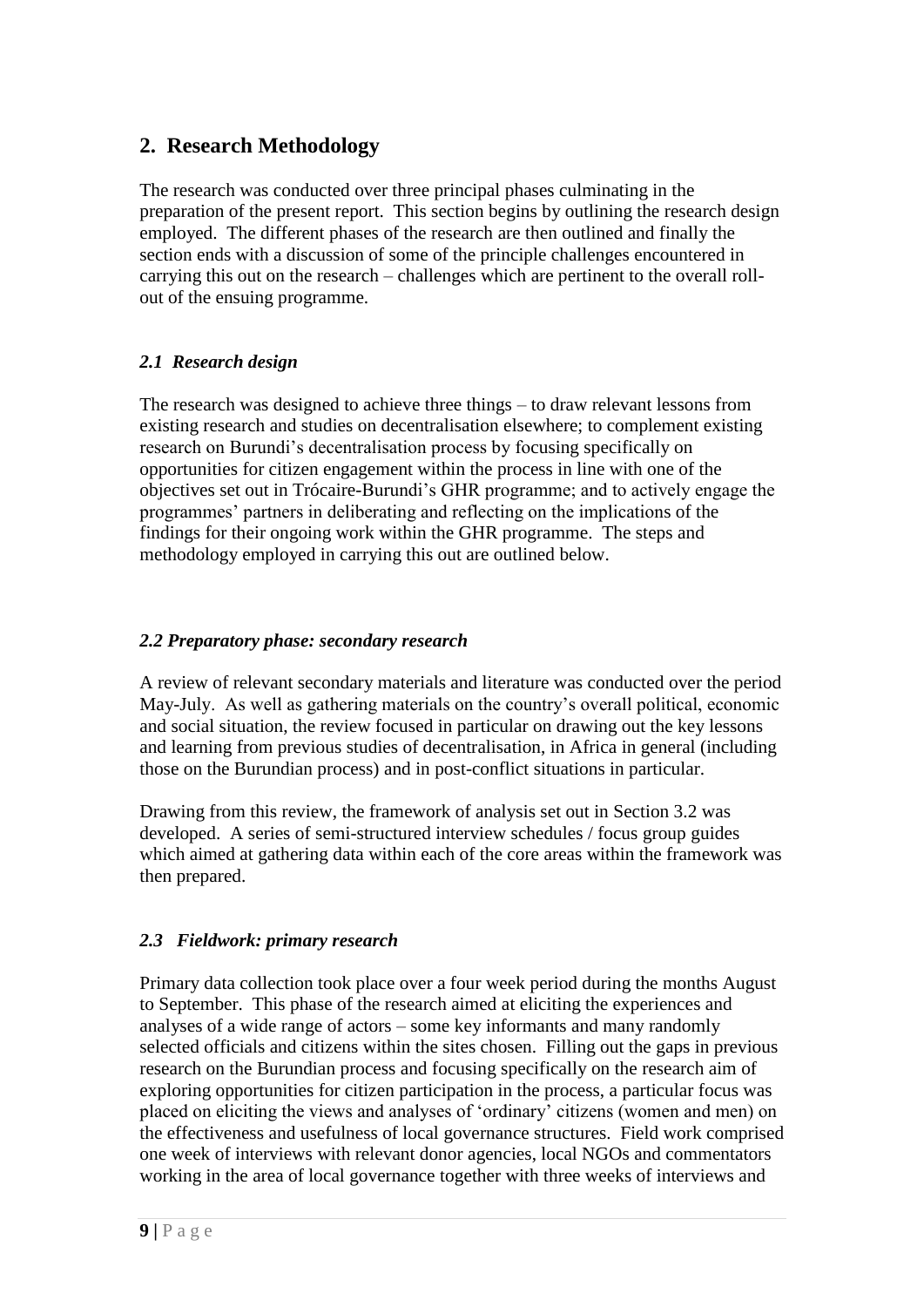focus groups with both officials within decentralised commune offices and citizens on the ground (see Appendix III for the full schedule of fieldwork).

Primary research was conducted in eight communes distributed across five provinces as follows:

**Province Communes** Bururi Bururi, Matana, Songa Bubanza Gihanga, Mpanda Bujumbura Rurale Mugonga Manga Cankuzo Cankuzo Cendajuru Cibitoke Rugombo

*Table 2.3a: Locations of primary research* 

These provinces and communes were selected by three of Trócaire's partners (Uniproba, CEJP and Dushirehamwe) and represented areas where they currently work, as well as a relatively diverse cross-section of Burundi"s population (in terms of population density, history, socio-economic conditions, ethnicity, and current levels of low-level conflict).

Overall, 44 individual interviews and 21 focus groups (of between three and 12 people depending on availability and willingness to participate) were conducted over the period of field research. A breakdown of how these were divided across different actors is provided in Table 2.3b below<sup>7</sup>:

<sup>&</sup>lt;sup>7</sup> See Appendix III for the full schedule of fieldwork.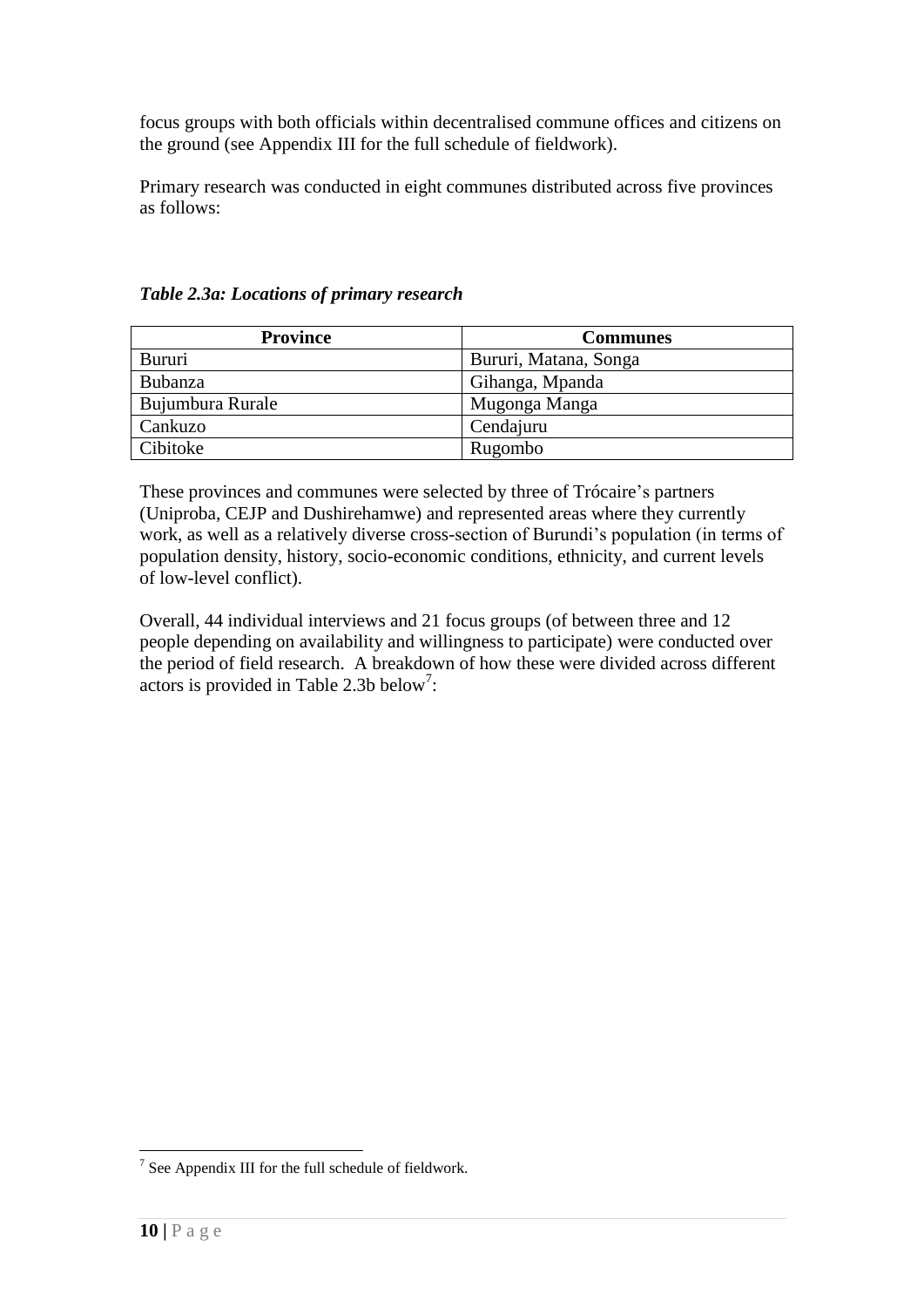*Table 2.3b: Interviews and focus groups with different stakeholders broken down by gender*

| <b>Methodology</b>                       | <b>Number</b>                                  |
|------------------------------------------|------------------------------------------------|
| Interviews with donors, local NGOs and   | 9                                              |
| national commentators                    | (2 female, 7 male)                             |
| Interviews with local government         | 8                                              |
| officials in each of the 8 communes      | $(6$ Administrators $(3$ female, $3$ male) + 2 |
|                                          | technical advisors (both male))                |
| Focus groups with elected councillors at |                                                |
| commune level                            | (one mixed and one female group)               |
| Focus groups with elected councillors at |                                                |
| hill level                               | (two male, one mixed)                          |
| Individual interview with elected hill   |                                                |
| councillor                               | (female)                                       |
| Focus groups with randomly selected      | 16                                             |
| citizens on the hills                    | (7 female, 7 male, 2 mixed)                    |
| Individual interviews with randomly      | 26                                             |
| selected citizens on the gills           | $(14$ female, $12$ male)                       |
| Visit to Batwa sites*                    |                                                |
| <b>TOTAL</b>                             | 67                                             |

### **\*** *Focus groups and interviews were not possible at these two sites as people had been alerted in advance and had gathered in numbers too large (over 150 in both cases) to facilitate in-depth discussion and exchange (see Section 2.6 below).*

These interviews sought to identify areas of focus among actors working in this area to date, together with gaps / opportunities for a value-added contribution from Trócaire in this regard. Moreover, given the importance of political context to decentralisation (see the following section), the interviews also explored the current socio-political context within which the process is embedded.

## *2.4 Workshop with Trócaire partners*

Following the phase of fieldwork, preliminary findings were collated and presented at a two day workshop held in Bujumbura with programme partners facilitated by Mr. Mark Cumming of Trócaire-Ireland. The aim of this workshop was to give partners an opportunity to comment on and discuss the preliminary findings and recommendations as well as to reflect upon and consider how these might feed into the GHR programme overall and their own projects within this in particular.

## *2.5 Final report*

This final report was prepared and finalised in the weeks following the author"s return to Ireland.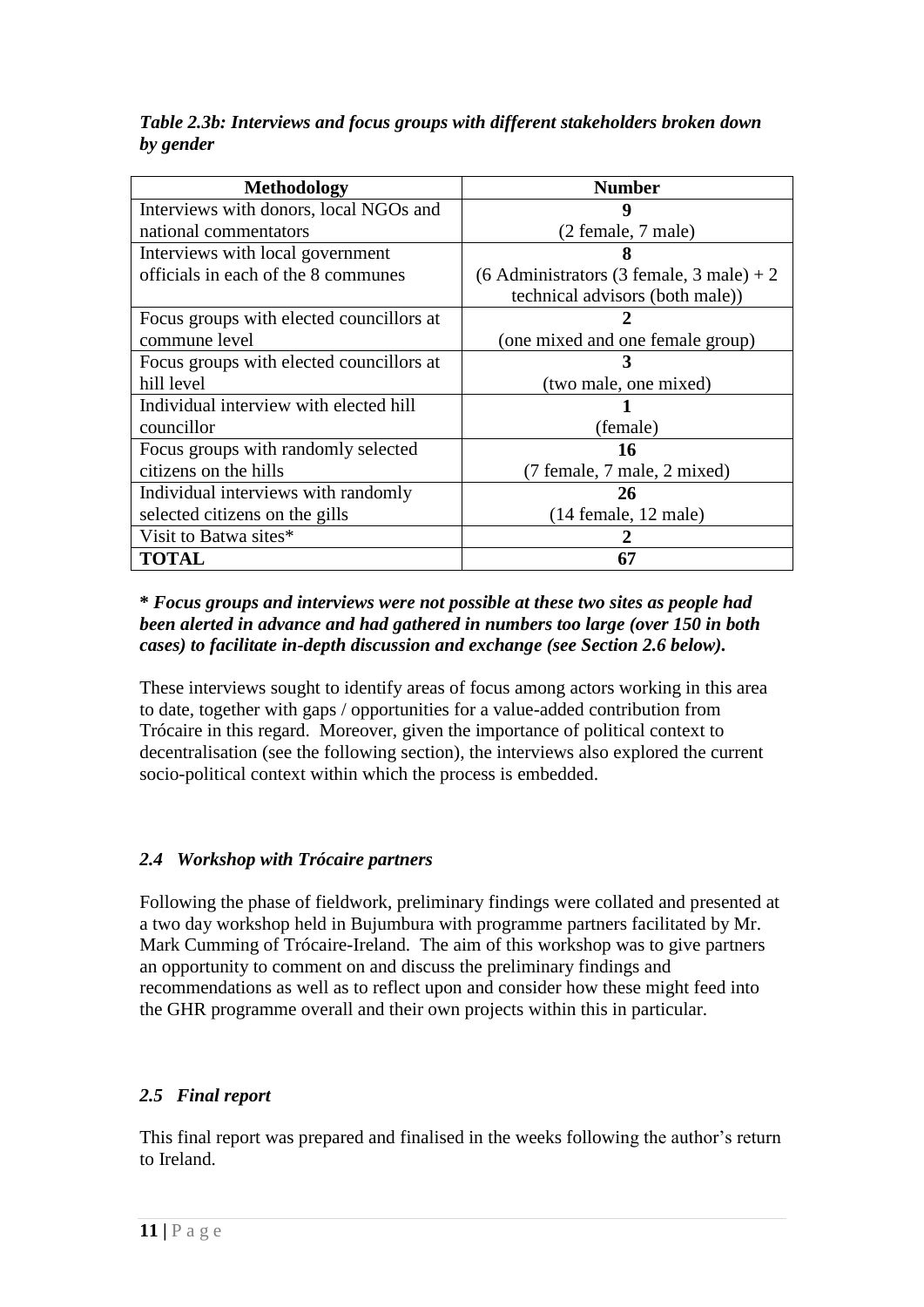#### *2.6 Challenges and limitations to the research*

Departing from the more traditional consultancy model<sup>8</sup>, this research represents a novel, innovative model of collaboration in that the research aims, design and terms of reference<sup>9</sup> were jointly negotiated and agreed between the researcher and Trócaire-Burundi so that benefits could be maximised for both parties. As with all research projects, the research met with a number of challenges and limitations. These are discussed under five main headings below.

- **Generalisability of findings from samples**: The principal limitation of any research examining broad-ranging, complex processes involving a wide number of actors is the impossibility of conducting in-depth research with all actors across all fields. The solution is to sample. In this case, a purposive sample of communes was selected with the aim of covering a diverse crosssection of administrative units and actors. While the findings uncovered relate directly to just these sample areas and populations, the logic in sampling across a diverse range of cases is that the greater the similarities in findings, the greater the probability that such findings relate to other cases also  $-$  i.e. the stronger the case for generalisation of findings. Given the diversity of cases selected for this study, the level of similarity in findings across all cases examined is striking. This strengthens the case for generalisability of the findings.
- **Range vs. depth:** Very much related to this first point is the range versus depth issue  $-i.e.$  how much time to spend at each site engaging with interview and focus group participants. In this research we experienced some tension in perhaps trying to cover too much ground in the time available and initial field research programmes were modified to allow for more time to engage with research participants. While some programme partners were keen to include as many communes and collines as possible, it was necessary to restrict this range in order to have time to engage meaningfully in the communes and collines we did work in. This approach may also be pertinent to strategies of action within the GHR programme (see also Section 4).
- **Random selection of participants:** A further challenge encountered in the research involved difficulties in randomly selecting participants for focus groups and interviews in a context where NGOs (and citizens) are used to organising and calling people to meetings in advance.The logic of the random sampling was to ensure that a cross-section of people were involved and not just local leaders or elites with particular experiences or interests. Difficulties in this regard were experienced in particular in the first week of

<sup>&</sup>lt;sup>8</sup> The more common practice of employing an outside consultant to carry out research has been critiqued as undermining research capacity within African universities (see Sawyerr, 2004) and may also be regarded as missing out on opportunities for research capacity building within NGOs themselves.

<sup>&</sup>lt;sup>9</sup> See Appendix II for the Terms of Reference.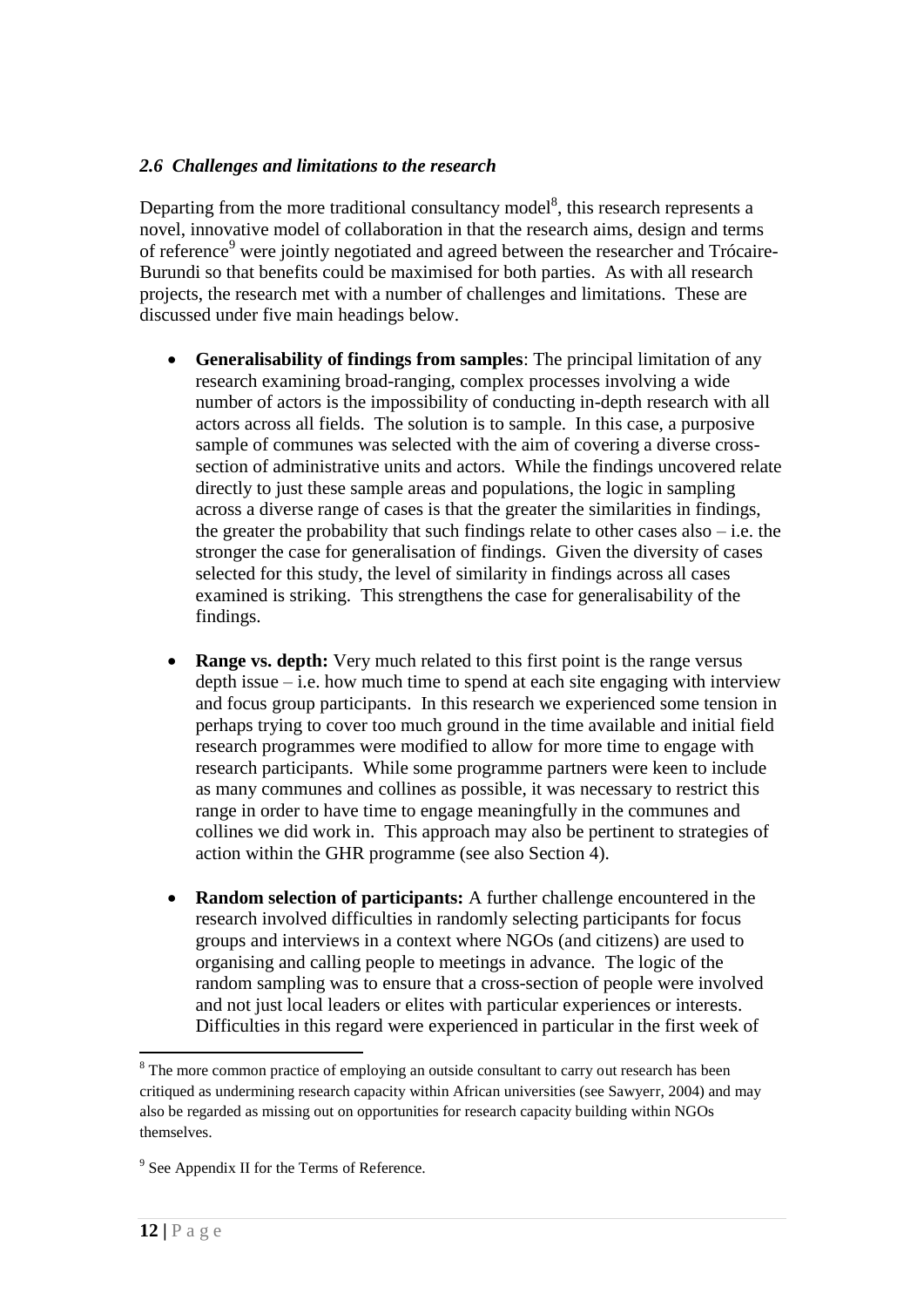the field research where a number of meetings with local citizens had been organised in advance and the large numbers at these meetings made in-depth discussions on issues impossible. These difficulties were countered by adding some impromptu visits to villages and settlements with no advance notice. This method was also used in the subsequent weeks of field research.

- **Talking with vs. talking at:** Primary research is above all about listening to and engaging with respondents in an effort to comprehend where they are coming from. It is about listening and learning, not "sensibilising" or advising. Judgements are withheld and the floor is given to respondents to share their views and analyses. At times this posed a challenge in the research process as some NGO partners were eager to react immediately to responses given, occasionally admonishing respondents for not interacting with local authorities even though we had not yet explored why this was the case. Again, this point is perhaps pertinent to the roll-out of the GHR programme where it will be important to engage with citizen"s rationale for choosing to interact or not to interact with local governance structures rather than simply urging them to do so regardless of their views and experiences (see also Section 3).
- **Ownership and application of the research findings/recommendations:**  The final challenge is common to all policy and practice-oriented research. One the report is produced, what happens next? While the research process itself aimed at involving programme partners as much as possible, with the workshop in particular aimed at moving discussion forward onto the implications for the GHR programme, it now remains for programme partners themselves to take ownership of the findings and recommendations (and this can mean agreement or rejection of these – this is entirely up to partners), using these to reflect on the future direction and strategy of the programme. This is always a challenge, but one worth tackling.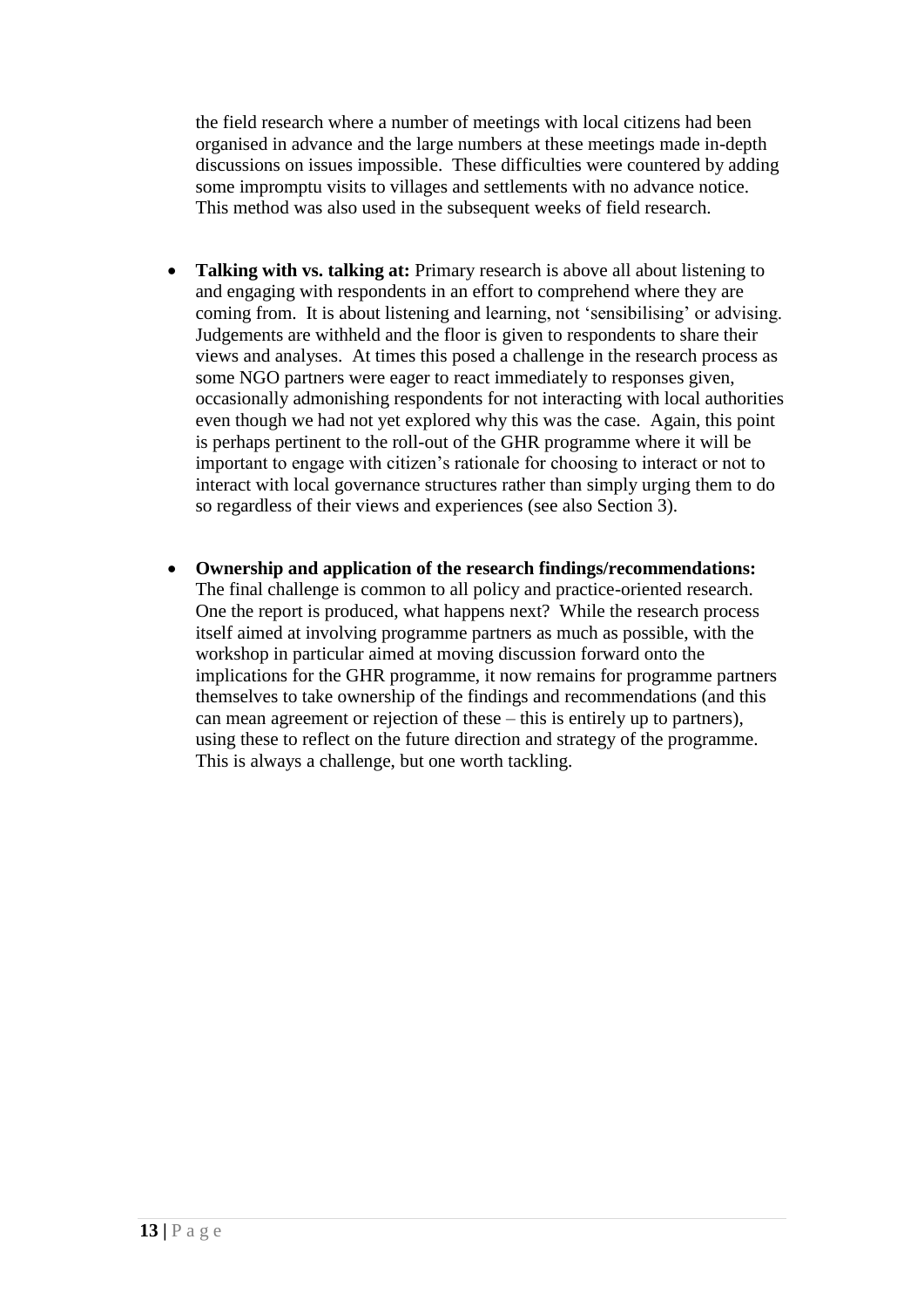## **3. Research findings and analysis**

The following section sets out the principle findings from both primary and secondary sources. The first sub-section draws on broader literature together with the relevant Burundian texts to examine a) what decentralisation means in different contexts; b) what lessons have been learned from experiences elsewhere; c) what decentralisation has meant in the past in Burundi; and d) what it means in Burundi now. The second sub-section presents findings from the fieldwork, analysing these in the context of opportunities posed for enhanced citizen participation and voice. Drawing the key findings together, the final sub-section discusses four important issues which, it is recommended, should underpin Trócaire"s GHR programme over the next number of years.

### *3.1 Background to Decentralisation*

#### *3.1.1 What exactly is decentralisation?*

Like many complex concepts, decentralisation means different things to different people and the term can be used to refer to a range of forms of power-sharing arrangements and also a range of objectives to be achieved. Rondinelli (1998) characterises decentralised governance as taking one of the following three main forms:

**Delegation:** This is where there is a transfer of responsibility for specifically defined functions and activities. The central state retains overall control.

**Deconcentration:** This is where there is a transfer of power to an administrative unit of the central government at local level. Local officials are typically not elected, but appointed. The central state retains control over resources and priorities.

**Devolution:** This is where there is a transfer of power to locally elected officials. Financial resources are devolved from the centre to local government. Local officials gain a degree of political autonomy.

Across these different forms, there are three further aspects to decentralisation.

**Administrative** decentralisation involves a transfer of responsibilities for local services (e.g. schools, health clinics, water points, roads etc…).

**Economic/financial or fiscal** decentralisation involves the transfer of financial resources together with the authorisation for the local authorities to generate their own revenues through tax collection etc…

**Political** decentralisation involves the transfer of political authority to the local level through the establishment of elected local government, together with opportunities for active participation of citizens.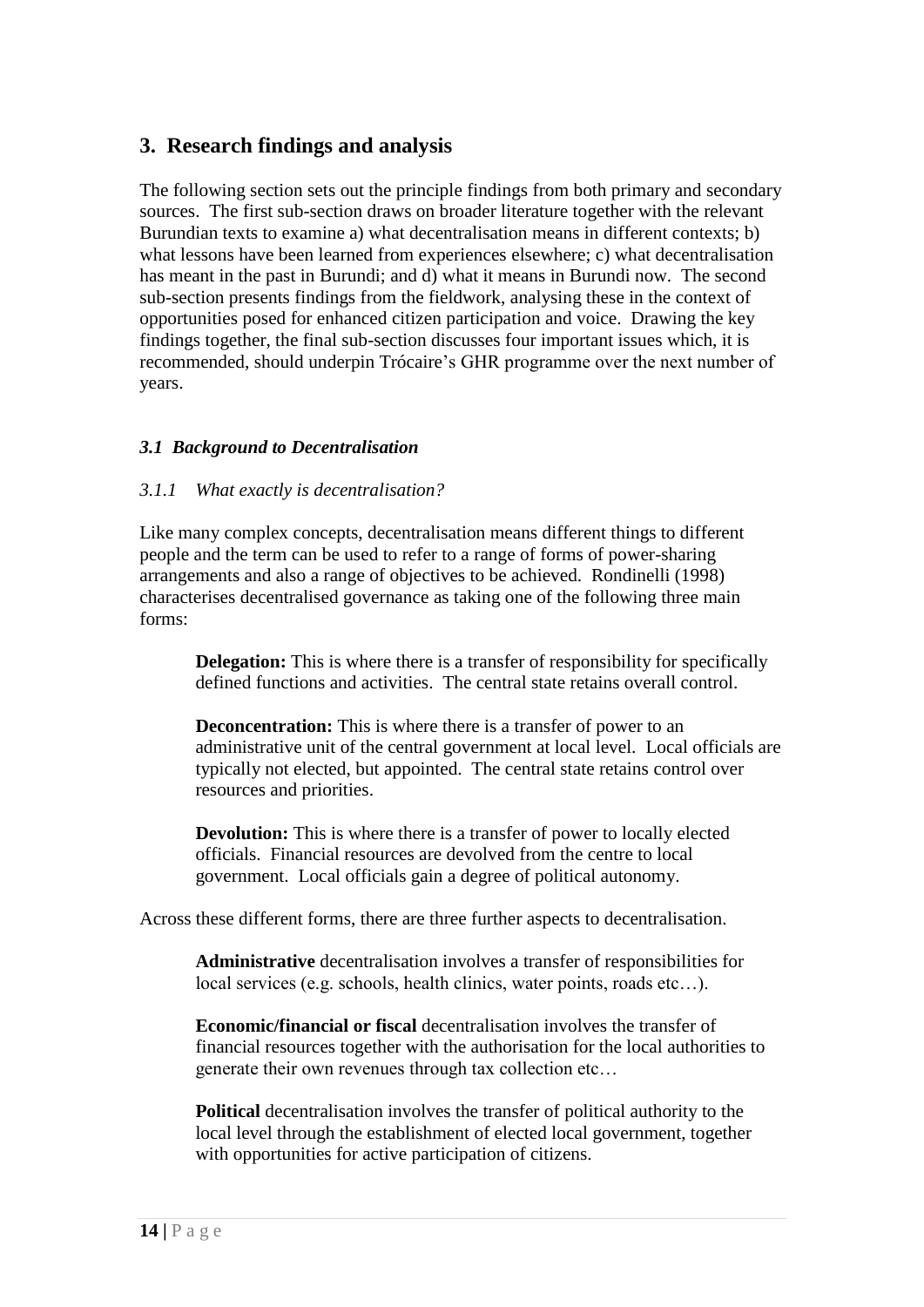In short, decentralisation is a process which evolves over time rather than a final product delivered in the form of a set range of structures and institutions which become instantly functional. It can take many shapes and forms and these can (and necessarily will) evolve over time. It is the active engagement of a range of different actors – state and civic – within this process which, in large measure, determines the benefits that decentralisation can bring.

## *3.1.2 Why bother?: The potential benefits of decentralisation*

The potential benefits of decentralisation are many – though it should be noted that, in practice, many of these remain to be seen. Among the many attributes ascribed to it, it is thought to:

- Increase government responsiveness and accountability to citizens;
- Increase government flexibility to address the diverse needs of often highly heterogeneous populations;
- Reduce corruption through enhanced oversight;
- Foster the dispersal of power from what have often been highly monopolised political structures.

It is argued (Crook, 2003; Smoke, 2003; Devas and Delay, 2006; Siegle and O"Mahoney, 2008) that decentralisation enhances political legitimacy while strengthening a sense of citizen ownership of their government, in turn fostering greater social and political stability. Thus, in theory at any rate, decentralisation offers the potential to increase stability and peace while affording citizens a greater voice in both overseeing and influencing local government. In short, decentralisation offers the potential for those previously exploited and marginalised by the "system" (see Section 1.1) to engage with it, to press for its reform, and to ensure it operates for the good of society at large rather than a select few.

However, many of these attributes are aspirational (what decentralisation, if it works well, should do) rather than real (what is seen in practice). It has already been noted that decentralisation is a process to be engaged with – with this level and strategy of engagement determining its effectiveness and success, rather than an end product delivered in the form of set institutions and practices which are complete and effective in themselves. When reflecting on how to engage with the process therefore, it is useful to examine what lessons may be learned from experiences of decentralisation elsewhere. The principles lessons from research carried out to date are set out in the following sub-section.

## *3.1.3 Lessons from elsewhere*

Decentralisation policies and structures have been introduced in 80 per cent of all developing and transition countries over the past two decades (Crawford and Hartmann, 2008: 7). There are therefore some lessons to be learned from other experiences although care should be taken in inferring too broadly from these studies, particularly since studies on decentralisation both in Africa generally and in postconflict contexts more specifically are somewhat limited. Moreover, many of these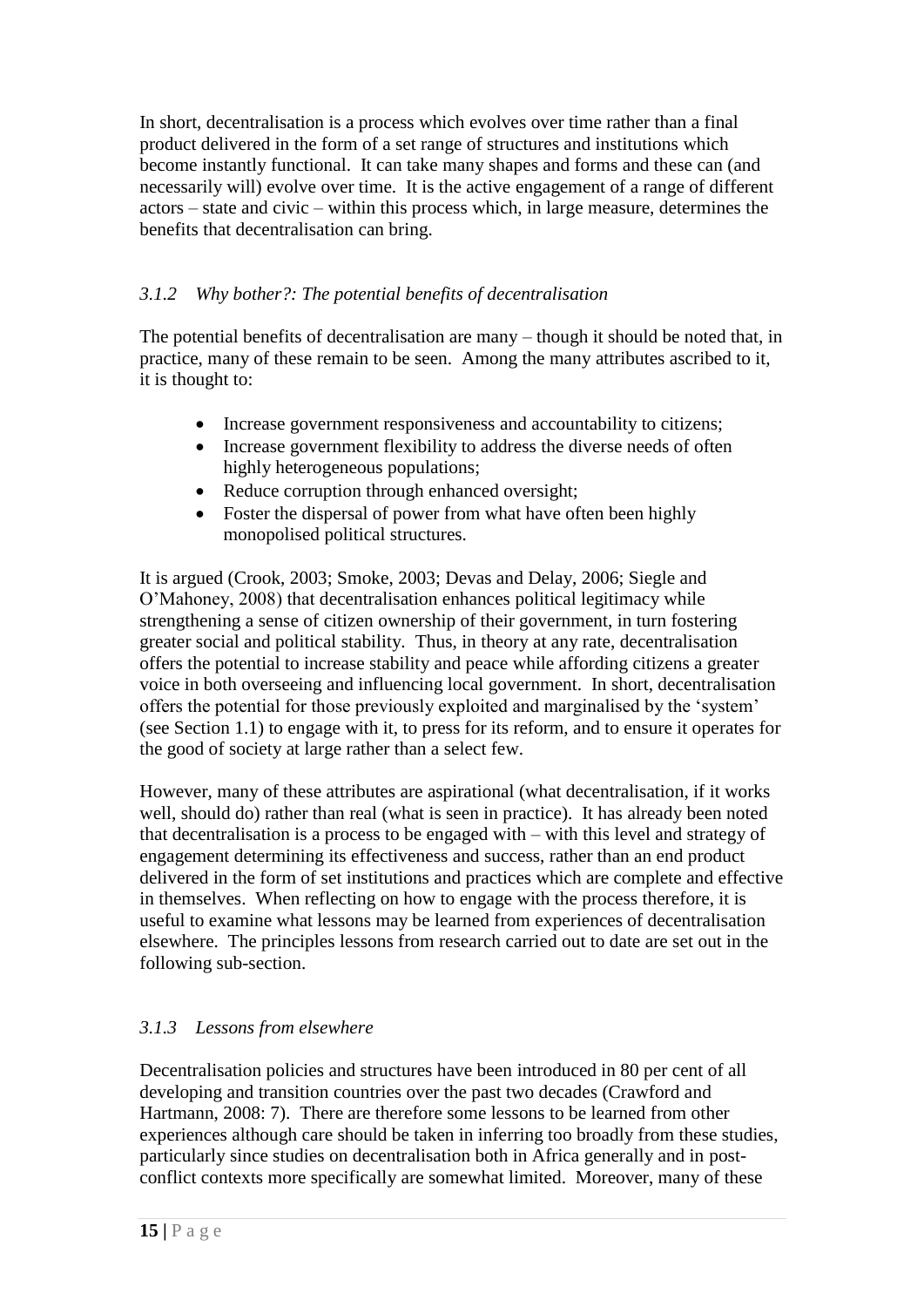take the form of broad-based cross-national surveys based on secondary sources which, though providing valuable 'big picture' analyses, miss out the varying contextual factors specific to particular countries and their experiences.

These caveats notwithstanding, there are seven lessons which we can usefully draw from experiences of and research on decentralisation to date.

- 1. *Decentralisation is a long-term process and its success is not guaranteed*: As noted earlier, decentralisation is a process rather than a final product. It requires a high level of investment from state and civic actors to make it work and this takes time. According to one view (OECD, 2004), decentralisation takes well over ten years to reap tangible benefits for local communities. Moreover, there is no single prescription for which form of decentralisation proves most effective. According to Siegle and O"Mahoney (2008), different forms of decentralisation (from delegation to deconcentration to devolution) are suitable in different contexts and complete devolution, although it is often interpreted and understood as the most advanced form of decentralisation, may not be the best form if the commitment and capacities are not in place to manage it effectively.
- 2. *Decentralisation can result in negative outcomes:* In theory, decentralisation is said to lead to increased local accountability and responsiveness of political leaders. However, this is against a backdrop of what may often be a highly centralised, controlled and controlling regime where state control of resources for political mobilisation through neo-patrimonial networks is deeply entrenched (UNDP, 2009). And so for example, following a study of three regional governments in Ethiopia, Chanie (2007) concludes that decentralisation remains unsuccessful in these cases due to the clientelistic relationship between the central and regional political parties. In a wideranging study of the Ghanaian process, Crawford (2009) argues that decentralisation has proven more effective in centralising national state control and mobilising support for the ruling party than in bringing benefits to citizens as a whole. As we have seen, for proponents of administrative decentralisation, the potential for improved service design and delivery lies at the heart of aspirations for the process. Yet studies to date show little evidence of link between decentralisation and improved service delivery (Conyers, 2007; Booth, 2010). Indeed, Treisman (2000) has found correlations between decentralisation and increased corruption while Linz and Stepan (2000) find links to increasing inequality. Moreover, the limited research on decentralisation in post-conflict contexts indicates a lower success rate than elsewhere (Lake and Rothchild, 2005; Siegle and O"Mahoney, 2008).

The key question here is why. Why have a number of other experiences proven unsuccessful and what are the key issues to be addressed in maximising the potential for success in the Burundian context? The next five points highlight some specific issues of pertinence when engaging with decentralisation and working towards positive outcomes.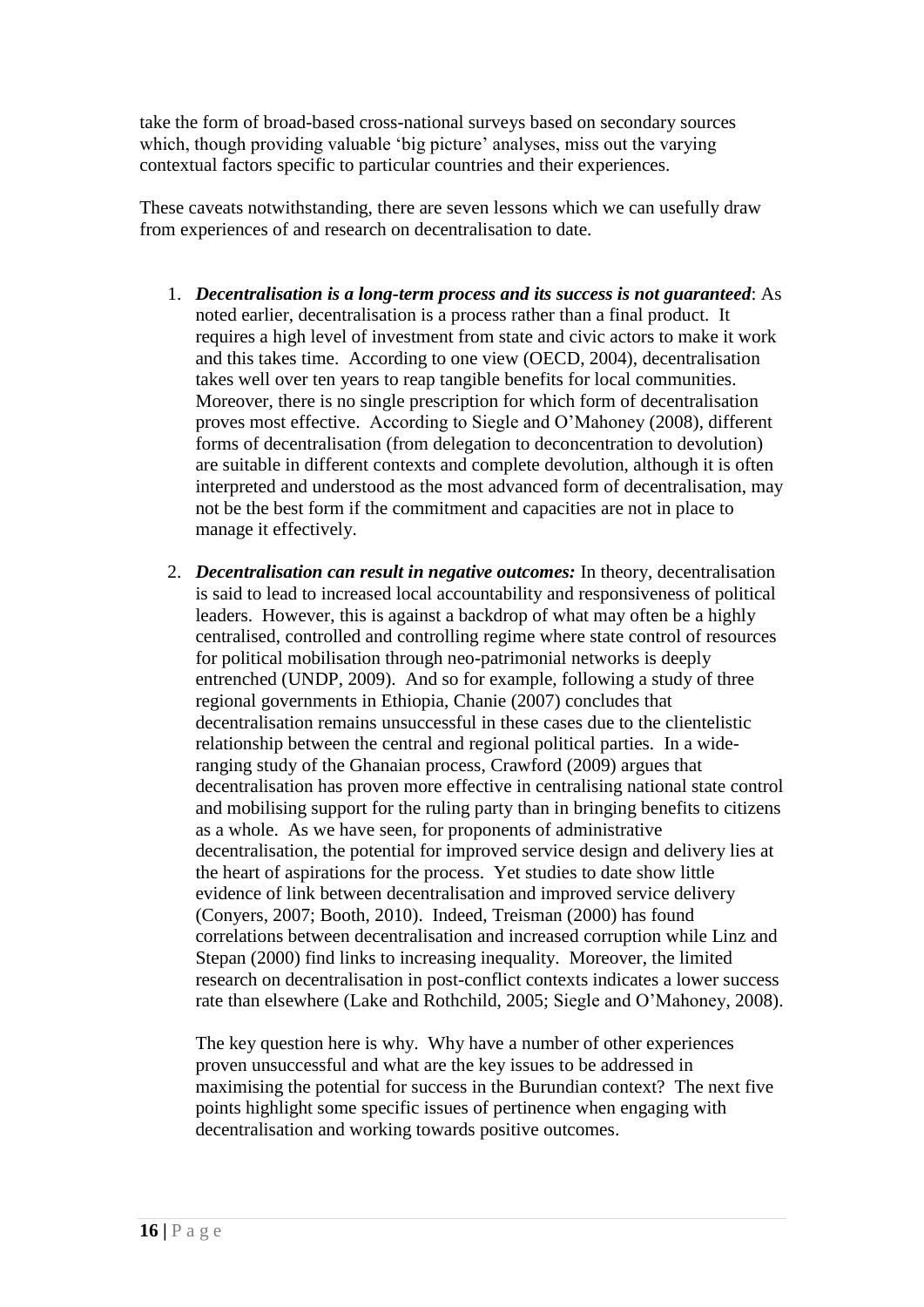- 3. *Legal and political frameworks alone are not enough:* Many analysts (see for example Uvin, 2008; Barrios and Ahamed, 2010) have noted that much of the support to decentralisation processes worldwide takes the form of support in setting up the legal and political frameworks and the structures and procedures through which the process may operate. While these frameworks and procedures are undoubtedly important, these analysts argue that this is an overly technical approach which is pushed by donor agencies in particular and that it conceals the highly political nature of the process. Consequently, as Trócaire has observed in its review of a number of processes in Southern African countries, very often legal frameworks and policies are in place but they are not implemented in practice (Trócaire, 2008). Support to decentralisation processes need to move beyond legal and political frameworks alone and engage with the power relations and political dynamics which underpin what is an explicitly political process.
- 4. *Importation of Western structures and institutions does not work:* Within decentralisation, as within governance more broadly, it is now recognised that that the wholescale importation of Western models/structures/institutions without due recognition of and efforts to feed into local governance structures simply does not work (see Uvin on Burundi, 2008; Chabal, 2009; and Booth, 2010 on Africa more broadly). Therefore, decentralisation processes need to build on and work from local governance arrangements. As Ogbahara (2008: 396) notes, *"Reforms in local governance structures succeed when they complement, rely on and accommodate the social institutions of disaffected and historically marginalised communities, while also taming informal "clientnetwork" relationships".* They do not work when they ignore both the history of state formation (Trócaire, 2008) and existing forms of governance, whether inclusive or exclusive. Nor do they work when they seek to "socially engineer' new forms of social and political organisation which are more suited to particular Western than local contexts – see for example Vervisch and Titeca (2010) on donor enthusiasm for local associations in a Burundian context.
- 5. *State commitment is key***:** In a wide-ranging review of decentralisation processes across the world, the OECD in 2004 concluded that state commitment to the process overall has been weak. As we have seen above, studies from Ethiopia and Ghana demonstrate that states have used the process to consolidate and build their clientelist networks and political support base rather than distribute power across citizens as envisaged by architects of the process. As Crawford (2009: 58) argues, *"the political intent behind supposed decentralisation reforms can often be increased centralisation of control....*  [national governments] *attempt to extend and strengthen their control at local*  level or as a means to mobilise support for the ruling party in peripheral *areas."* (2009: 58). These contributions are significant in the Burundian context, a political context where, according to Brachet and Wolpe (2005: 7) *"Authoritarianism, corruption and nepotism have shaped institutions and relations between government and citizens... There is a huge chasm between the country"s national leaders and Burundi"s grassroots"*.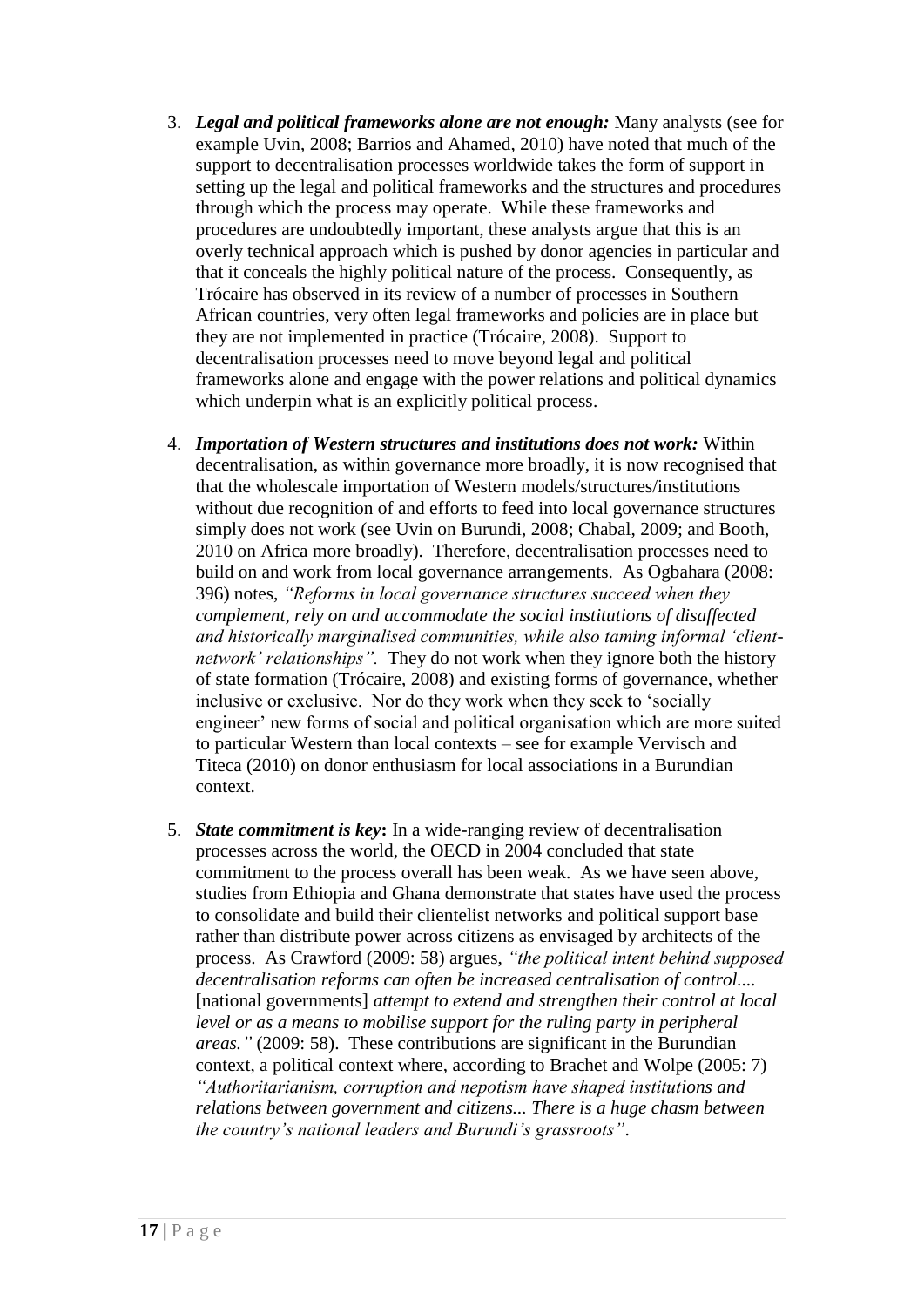- 6. *Fiscal and financial transparency is key:* Studies across a wide range of countries all point to the importance of financially resourcing local structures in a completely open and transparent manner, ensuring equity and accountability in resource distribution. Finance should come through the devolution of national budgets together with possibly local revenue generation (although some studies (see Schou and Haug, 2005) indicate that this latter activity may enhance conflict in post-conflict situations). This lesson notwithstanding, the average budget allocation to local government in sub-Saharan Africa is less than 5 per cent of the overall national budget, while the global average stands at 14 per cent (Siegle and O"Mahoney, 2008). Most important is that the local community be informed and consulted on budgetary matters, and that correlations between increased levels of local government expenditures, local employment and service provision be readily apparent to all (Conyers, 2007; UNDP, 2009).
- 7. *Citizen participation is not guaranteed*: While citizen participation, which lies at the heart of decentralisation, can and should (in theory in any case) lead to increased local democracy – with decentralised structures acting as "schools of democracy" in Bierschenk and Olivier de Sardans" (2003) words, such aspirations perhaps overestimate citizens" enthusiasm for participation in these structures. Trócaire (2008), in its review of decentralisation in Southern Africa, found a high level of disinterest locally in the process. Various reasons for this include the partial autonomy of local areas and the closer links between citizens and local aid / NGO projects than between citizens and political leaders (Bierschenk and Olivier de Sardan, 2003), together with a distrust of political leaders from*"...a deeply alienated and cynical population that views its leaders as self-serving, corrupt and unresponsive"*(Brachet and Wolpe, 2005: 7; Uvin, 2008 on Burundi; see also Siegle and O"Mahoney, 2008 more broadly).

And so what can we learn from the research into other country"s experiences? We learn that decentralisation offers the potential for significant benefits to local communities and citizens. But we also learn that these benefits are certainly not a given. In particular, the compatibility of new structures and procedures with those existing already together with the existing and evolving political climate both in terms of state commitment and citizen interest represent key determining factors in the success or otherwise of the process.

In this regard, it is important to recognise that, although decentralisation in its current form in Burundi – where it explicitly aims at affording a voice to and sharing power with citizens (see Sections  $3.1.5$  and  $3.1.6$ ) – is new in Burundi, the country has a long history of decentralised administrative structures which go back to the colonial era. As we have seen, history matters, and the history and culture of state formation matters considerably. It is therefore important to examine this and its implications for the current process. We explore this in the following section.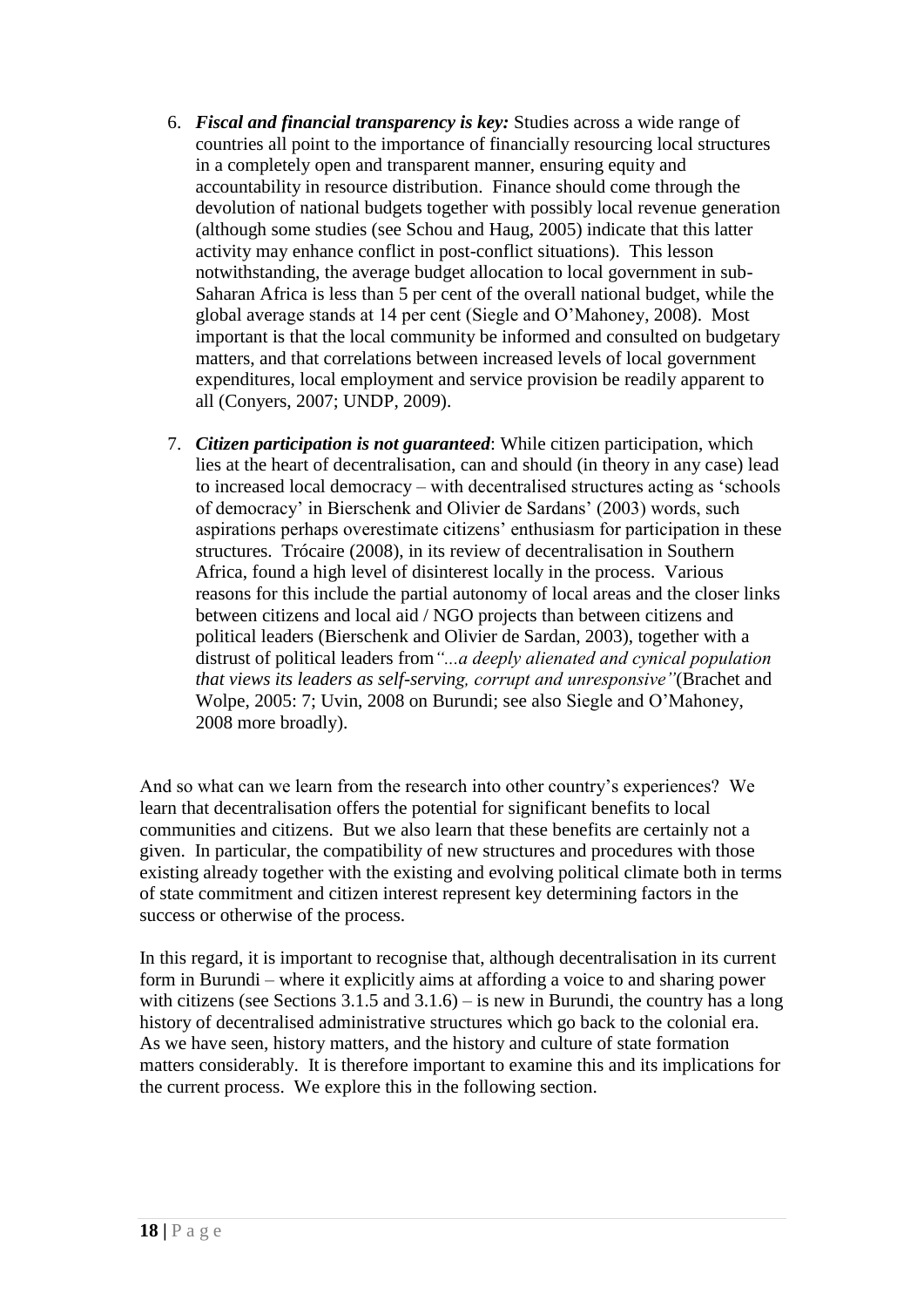#### *3.1.4 History in Burundi*

Although introduced in its current form through the Constitution of 2005, decentralisation is not in any way new to Burundi. As Sentamba (2011: 4-6) outlines, the history of decentralisation goes back to the colonial period when, following the Decree of December 25<sup>th</sup>, 1959 on the political organisation of the then Rwanda-Urundi, decentralisation was first introduced. Commune elections which followed in 1960 resulted in the establishment of commune councils comprising an elected "Bourgmestre" and councillors serving a term of three years. However, as Sentamba notes, the experience was not positive…

*« ...la gestion fut catastrophe, les conseillers communaux et les bourgmestres se conduisant comme les chefs et les sous-chefs d"antan, notamment en dilapidant les biens de la commune. »* 

*« …the management was a catastrophe, the communal councillors and the burgomasters acted like the chiefs and sub-chiefs of long ago, notably depleting communal resources. » 10*

(Sentamba, 2011: 4)

The question is – and it was one raised and hotly debated by participants at the research feedback workshop in September – to what extent have these experiences changed through the decentralisation process today? Some small administrative changes did occur back in the 1960s however. Following reforms in 1965, elected Bourgmestres were replaced by communal Administrators nominated by the central government, and therefore answerable and accountable to the Provincial Governor and the central administration. Thus, the lines of accountability and responsibility moved from the head of the communal council to citizens, to the head of the communal council to the central authority, his employer. The system of decentralisation from the 1960s forward has been described as serving as a system of political and social control, with authority exercised in a rigidly hierarchical top-down matter, while accountability runs upward<sup>11</sup> in a manner redolent of experiences in other countries elsewhere.

This system continued, albeit in a much weakened form during the civil war, up until 2005 when a new decentralisation  $law<sup>12</sup>$  was adopted.

<sup>&</sup>lt;sup>10</sup> All translations from French to English have been done by the author.

<sup>&</sup>lt;sup>11</sup> Interview with Elias Sentamba, August  $19<sup>th</sup>$ , 2011.

<sup>&</sup>lt;sup>12</sup> Gouvernement de Burundi (2005b) « la Loi (No.1/016) portant organisation de l'administration communale » (avril, 2005)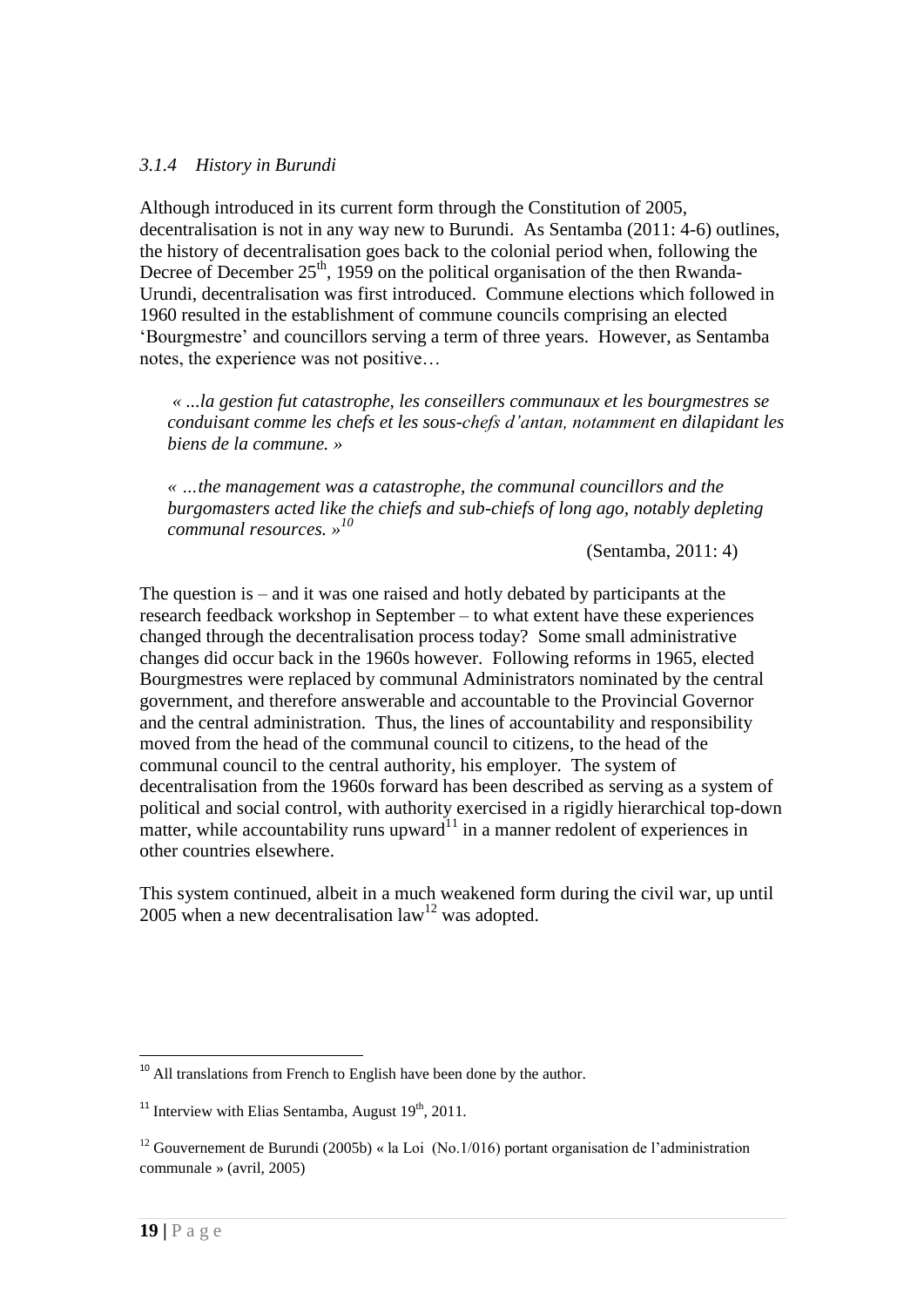## *3.1.5 Current policy and procedures in Burundi*

Decentralisation in its current form, both in its policies and its procedures, marks a radical shift from this earlier form. First introduced during the peace negotiations in Arusha, a new commitment to a new form of decentralisation was written into the new Constitution of March  $18<sup>th</sup>$ , 2005. The major milestones in embedding the process within policy and law in Burundi are outlined below.

- Decentralisation is written into the new Constitution (March  $18<sup>th</sup>$ , 2005 see Gouvernement de Burundi, 2005a)
- A Local Government Law is adopted (see Gouvernement de Burundi, 2005b)
- A Government 'Policy Letter' on Decentralisation and Community Development is produced (see Gouvernement de Burundi, 2007)
- A new Government Policy on Decentralisation is published (see Gouvernement de Burundi, 2009)
- Some minor revisions to the 2005 Local Government Law are adopted (see Gouvernement de Burundi, 2010a)

Burundi is currently divided into 17 provinces. These are further sub-divided into 129 communes. Commune councils are made up of 15 elected members (of which at least five are women) who are elected in a block as lists presented by political parties, rather than as individual candidates. Thus, commune elections tend to be highly politicised with a number of interviewees noting that party loyalty and allegiances are far more important for candidates than either competency or accountability to the electorate.

Communes are further divided into "collines" or hills. There are currently 2,910 collines with an average population of  $2,853^{13}$ . As part of the 2010 election process, elections were held at hill level to elect five member "conseils de colline" / hill councils. These elections were "non-political" in a party sense in that candidates were elected in an individual capacity rather than as party lists as at commune level. There is currently no 30 per cent gender quota at hill level although many women"s rights NGOs are lobbying for its introduction.

Some of the broad structural features of the new form of decentralisation adopted in 2005 appear similar to those of the past – locally elected councils led by Administrators who, although now elected by the councillors themselves (at the first sitting of the council following its election), continue to be answerable to the Provincial Governor and central authority $14$ . However important differences also exist. These relate to the overall aims and aspirations of the new power-sharing arrangements, and are clearly articulated in the National Policy on Decentralisation adopted in 2009 (Gouvernement de Burundi, 2009).

<sup>1</sup> <sup>13</sup> Calculated by dividing the country's total population by the number of collines.

<sup>&</sup>lt;sup>14</sup> See OAG (2007), OAG (2009) and Gouvernement de Burundi (2009) for more on this point.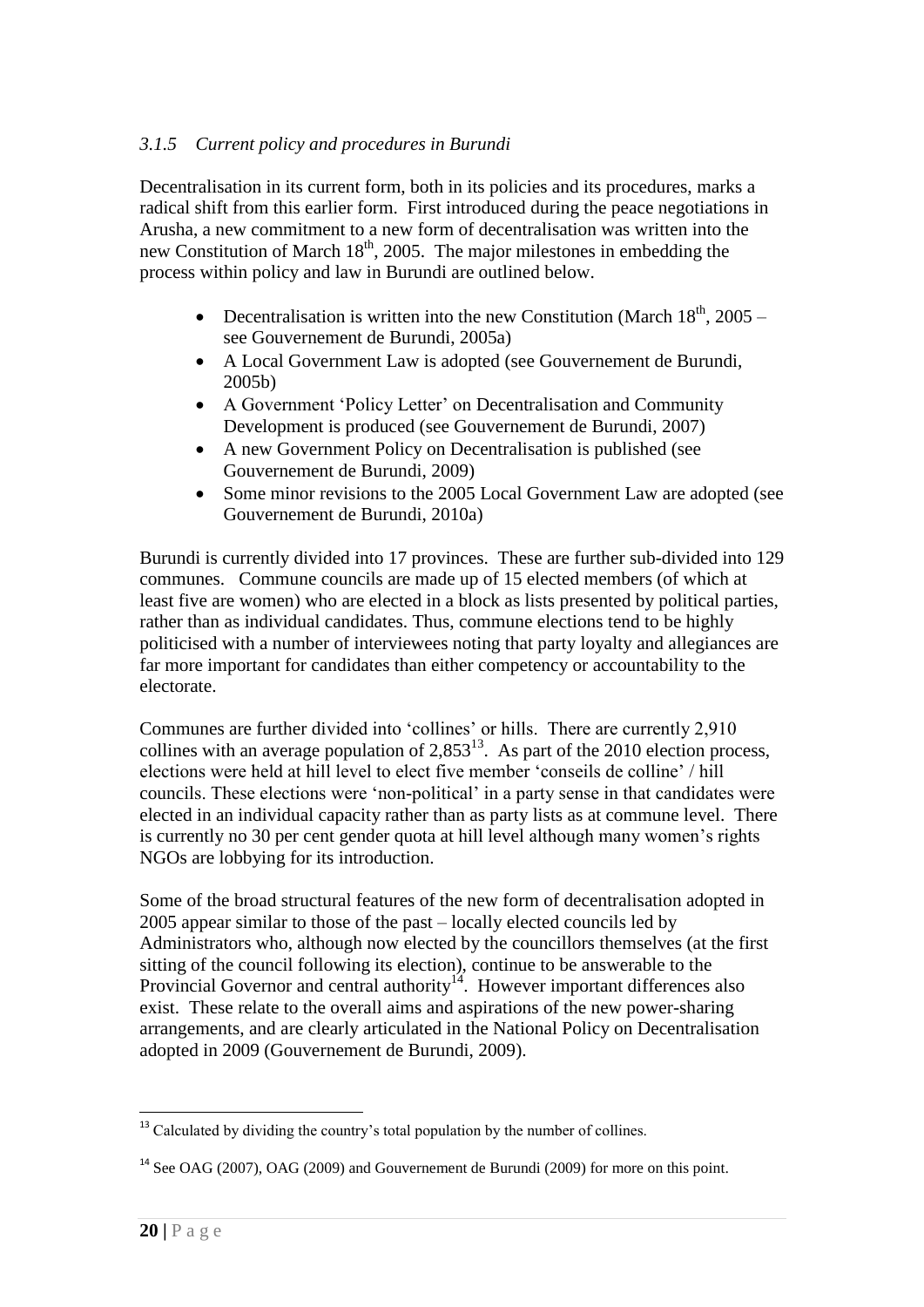Two key aspects in this regard in particular stand out. The first is the radical change in political culture required wherein, reflecting broader global shifts from governing to governance, elected and appointed state officials begin to work in open partnership and collaboration with local citizens rather than exercising centralised control as in the past. This is described as requiring nothing less than a 'silent revolution'  $-$  a complete bouleversement of traditional relations (revolution) in the absence of violent conflict  $(\text{silent})^{15}$ .

*« [La Décentralisation] favorise une « révolution silencieuse » qui engendre un changement qualitatif de la société. La Décentralisation exige une nouvelle culture étatique, un nouvel état d"esprit politico-administratif… Tout le monde, pas seulement les élus locaux comme on a tendance à le croire un peu partout, est acteur de la Décentralisation. »*

*« [Decentralisation] favours a « silent revolution » which brings about a qualitative change in society. Decentralisation demands a new state culture, a new politico-administrative spirit within the state… Everybody, not just locally elected leaders as we all are inclined to think, is an actor within Decentralisation. »*

(Gouvernement de Burundi, 2009: 56 – translation and emphasis my own)

The second related radical difference from the ethos, policy and practice of decentralisation in the past is the active role accorded to citizens in the process. In a process aimed at the inter-related areas of governance and development, citizens now have a role to play in both determining development priorities and overseeing initiatives to address these priorities. In the governments' own words...

*« .. la Décentralisation vise l"objectif de la participation active de l'ensemble de la population à la définition et à la mise en œuvre des politiques de développement économique et social de leur localité. Les résultats attendus d"un processus de Décentralisation sont d"une part le développement local et communautaire, et d"autre part la démocratie locale et la bonne gouvernance. »*

*« …Decentralisation aims at the active participation of all the population in defining and implementing economic and social development policies in their localities. The envisaged outcomes from a process of Decentralisation are, on the one hand, local and community development and, on the other, local democracy and good governance. »*

<u>.</u>

<sup>&</sup>lt;sup>15</sup> The term 'silent revolution', when cited during the research feedback presentation, generated a lengthy debate as to what this meant and whether the word "revolution" was appropriate in the Burundian context. It was noted that this was the state"s own wording (appearing as it does in the Government"s National Policy) and that the use of the word reflected the enormity of the political, attitudinal and behavioural changes required in how local state and civic actors relate to each other and conduct affairs in an open, transparent and participatory manner.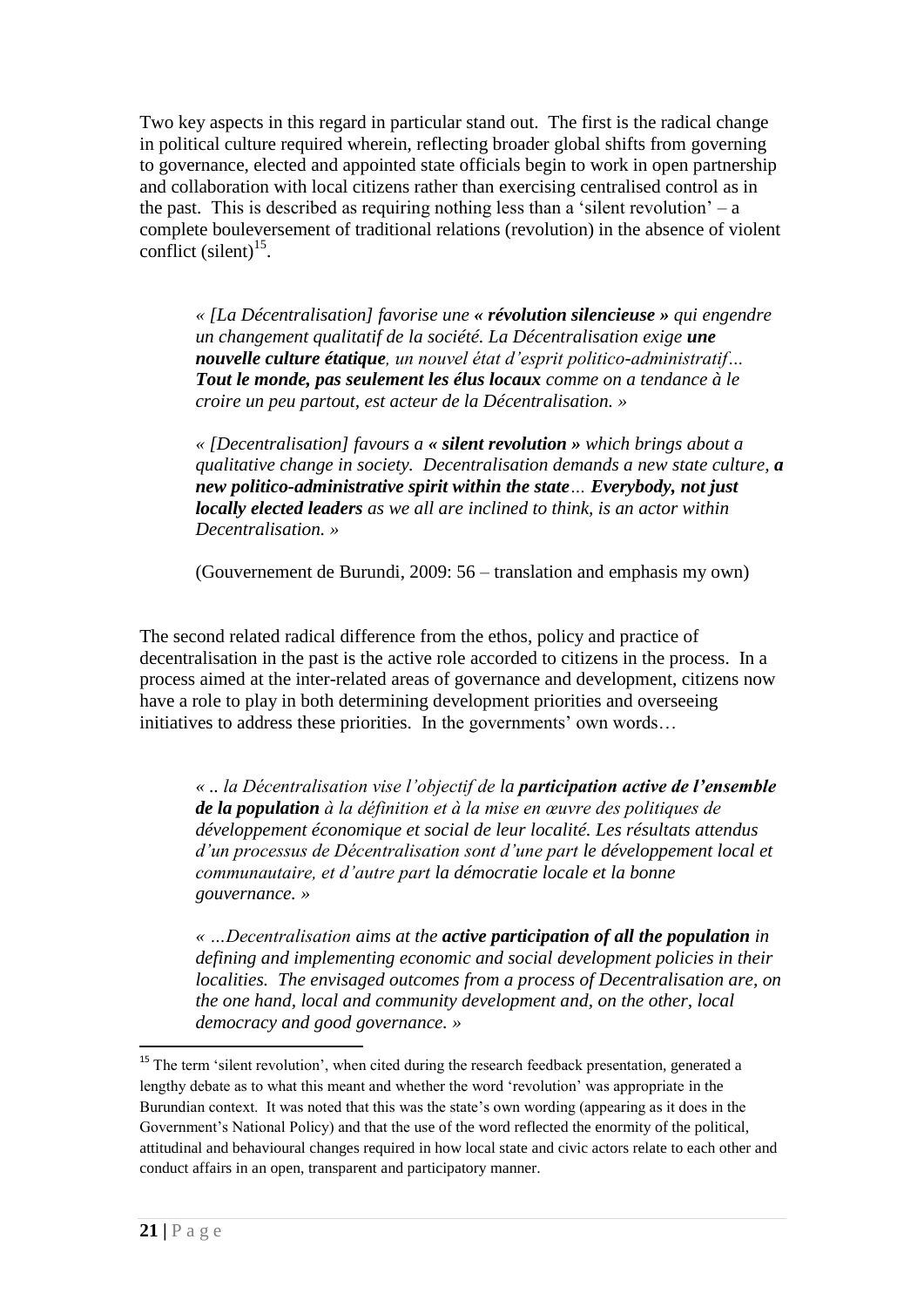(Gouvernement de Burundi, 2009: 10 – translation and emphasis my own)

Elsewhere, within this same policy, it is noted that citizen participation goes beyond merely consulting local citizens on their views and ideas. Moving toward the higher end of the participation spectrum, citizen participation within local governance in Burundi now involves shared decision-making between state officials and citizens in relation to development programmes and interventions within their localities.

*« Le Gouvernement de la République du Burundi a pris l"option politique de rapprocher les services publics de la population et d'impliquer cette dernière dans la prise des décisions et le choix des programmes et projets de développement de leurs collectivités. »*

*« The Government of the Republic of Burundi has taken the political option of bringing public services closer to the people and of involving the people in decision-making and choice in relation to development programmes and projects in their localities. »*

(Gouvernement de Burundi, 2009: 61 – translation and emphasis my own)

Thus, as set out in the Government's own decentralisation policy, decentralisation within Burundi today represents a radical transformation from that of the past. Included in this transformation is a shift from top-down to bottom-up planning; from talking at people / telling them what to do, to talking with them; from a societal divide between rulers and ruled to partners in governance; from ruling over to ruling with; from subjects to citizens. These transformations, as lucidly set out in the Government's 2009 policy, certainly require nothing less than the 'silent revolution' called for in the same policy. The question is how does this policy translate into procedure and practice on the ground in the communes and hills throughout the country? We firstly turn to an examination of the structures and procedures as they are set out in the relevant legislation of 2005 and 2010, as well as within the Manual of Administrative and Financial Procedures published by the government in 2011.

#### *Current procedures in Burundi*

The broad aims and objectives articulated in the 2009 policy find more concrete expression in the associated texts produced over the last number of years – notably the Decentralisation Law of 2005 and the Manual of Administrative and Financial Procedures of 2011, both produced by the Government of Burundi (Gouvernement de Burundi, 2005b, 2011). A number of the key features of both the commune and hill councils, deriving from these and associated texts, are outlined below:

*Procedures for commune councils*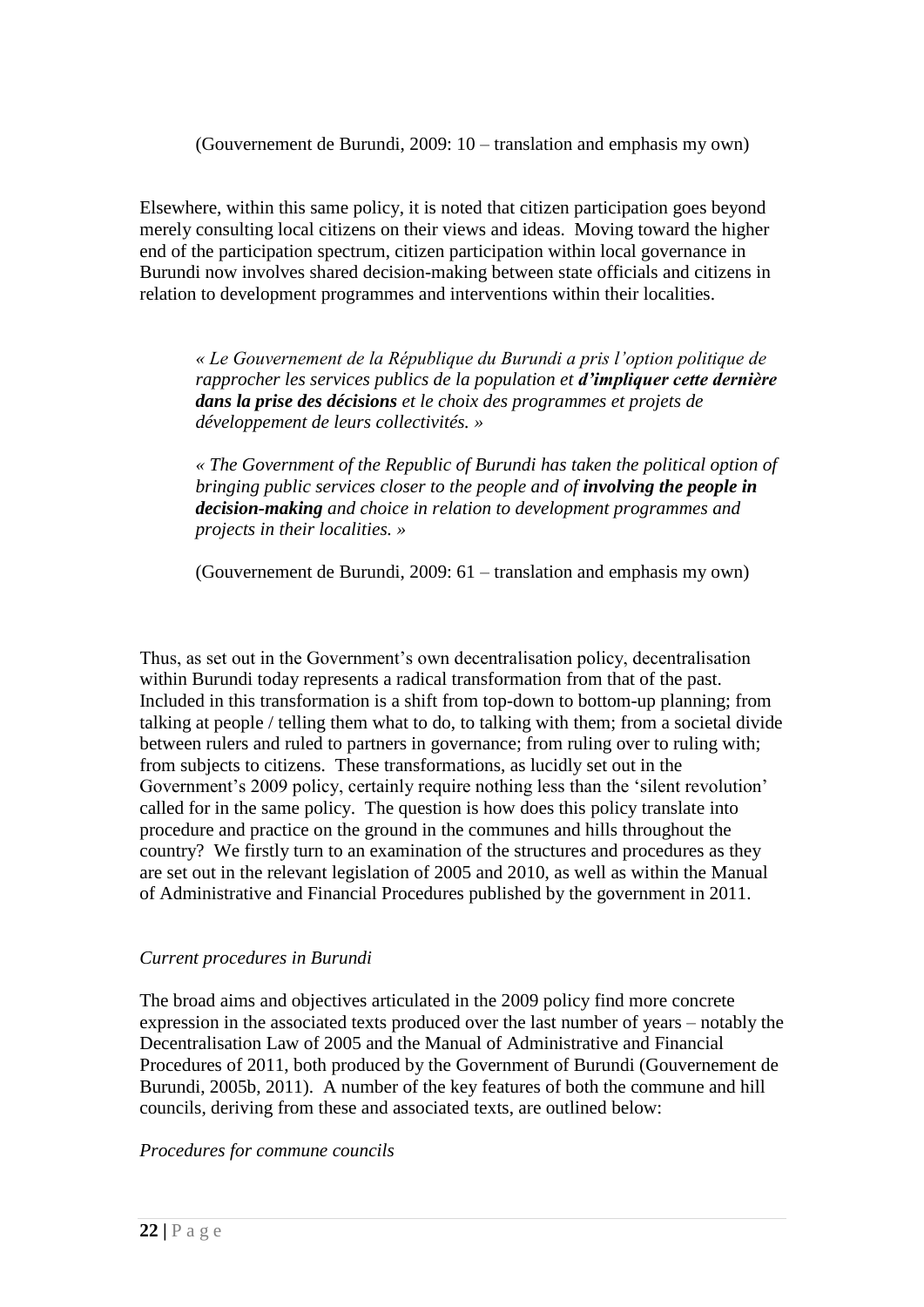- The commune council comprises 15 members elected through proportional representation from party block lists of candidates.
- Co-options are permitted to achieve power-sharing quotas no more than 67% from any one ethnic group; no less than 30% female representation.
- The role of the commune council is to ensure that public services respond to the needs of the population (Article  $5^{16}$ ).
- The commune council meets three times a year in ordinary session where a quorum of ten or more members is required (Article 10).
- These meetings are public (Article 19).
- $\bullet$  Before March 31<sup>st</sup> each year, the communal Administrator presents a progress report to the council. The report is sent to the Provincial Governor and is made publicly available following validation by the communal council (Article 31).
- Decisions at council meetings are by simple majority, public voting or, for sensitive issues, by secret ballot of all members (Gouvernement de Burundi, 2011: 15).
- A record of deliberations of each meeting is kept and extracts from all deliberations are posted on the public notice board at the commune offices (Government of Burundi, 2011: 15).
- Twice a year, the council holds open information sessions with hill council members and members of local associations. Participants at these meetings may pose questions and propose ideas and solutions to the commune council (Article 15).
- The commune council is responsible for appointing a consultative committee (following propositions from the Administrator) to advise on priorities for the communal community development plan (PCDC) (Article 38)
- The Administrator presents a bi-monthly progress report to the commune council on implementation of the PCDC (Article 39).
- The annual budget is adopted by the council and transmitted to the Governor for approval, at the latest by October  $31<sup>st</sup>$  (Article 58).
- The transfer of responsibilities is accompanied by a transfer of the necessary financial and human resources to carry these out (Articles 77 and 71).

## *Procedures for hill councils*

- The hill council comprises five members elected on an individual first-pastthe-post basis. The candidate with the most votes is the head of the council / "chef collinaire" (Article 34).
- The hill council meets three times a year following notification from the council head (Article 35)
- The role of the hill council is... (Article 16)

<u>.</u>

<sup>&</sup>lt;sup>16</sup> All articles cited in this section refer to articles from the relevant law (Government of Burundi, 2005).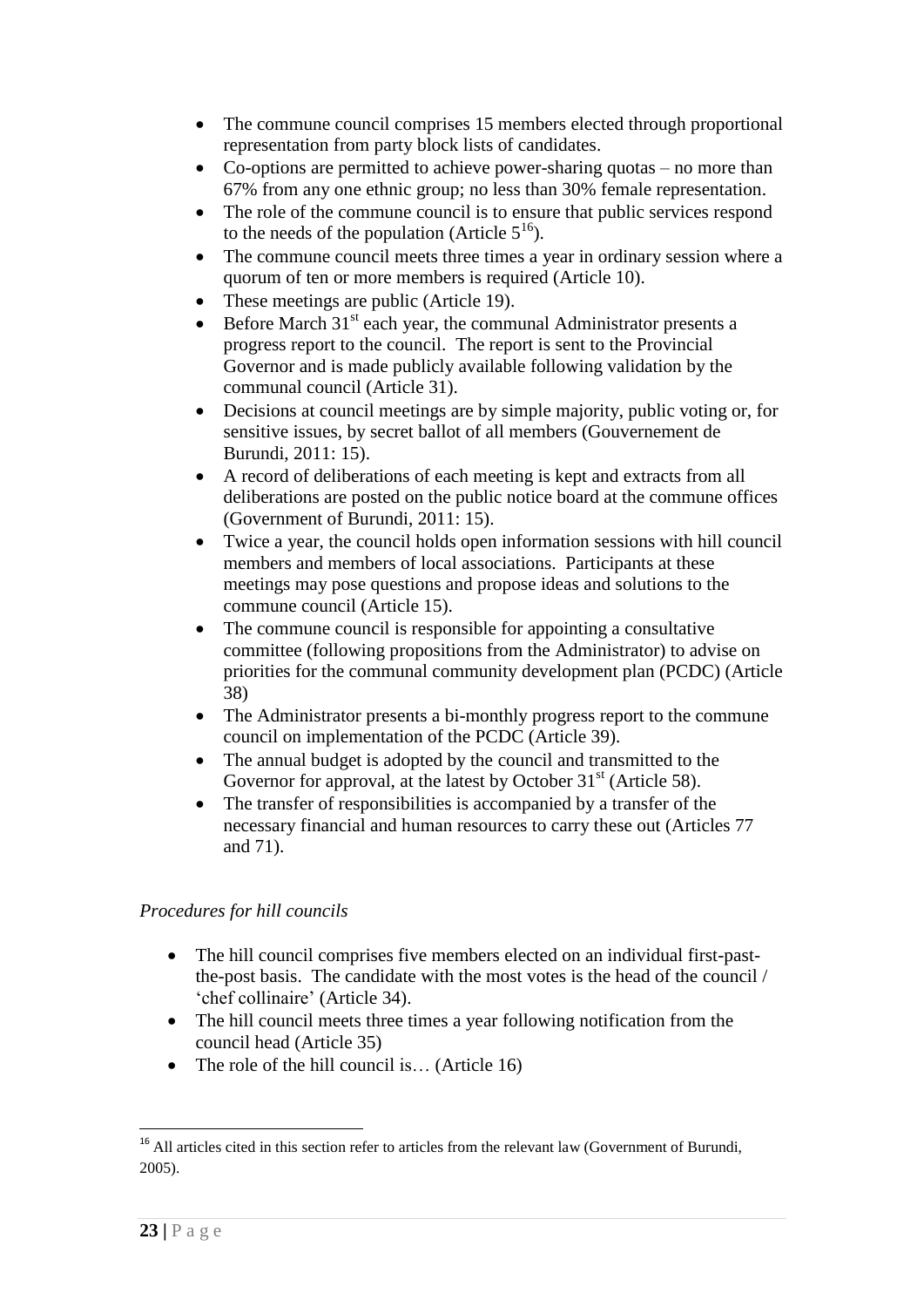- o to propose to the commune councils actions leading to development and the preservation of peace;
- o to mediate / arbitrate on conflicts between neighbours;
- o to advise the commune council on possible projects for the hill;
- o to monitor the implementation of commune activities on the hill.
- At least three times a year, the head of the council organises an open meeting for all hill residents to analyse the political, social, economic and security situation on the hill (Article 37).

Following these procedures therefore, the decentralisation process in Burundi today offers numerous opportunities for citizen oversight and engagement. Representing this diagrammatically, the process looks something like the following.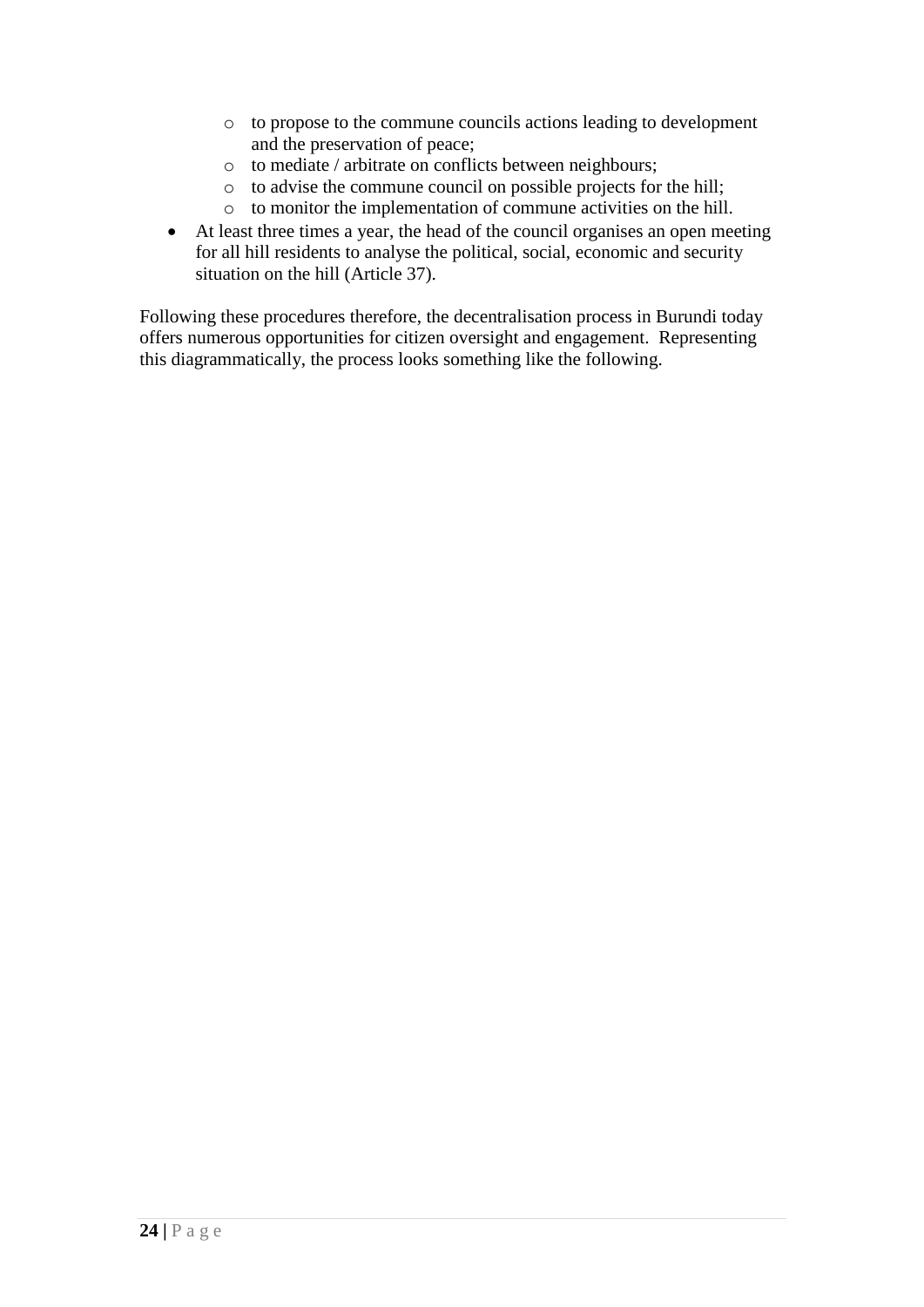

## **Figure 3.1.5: Opportunities for engagement at different levels of Burundi's Decentralisation process**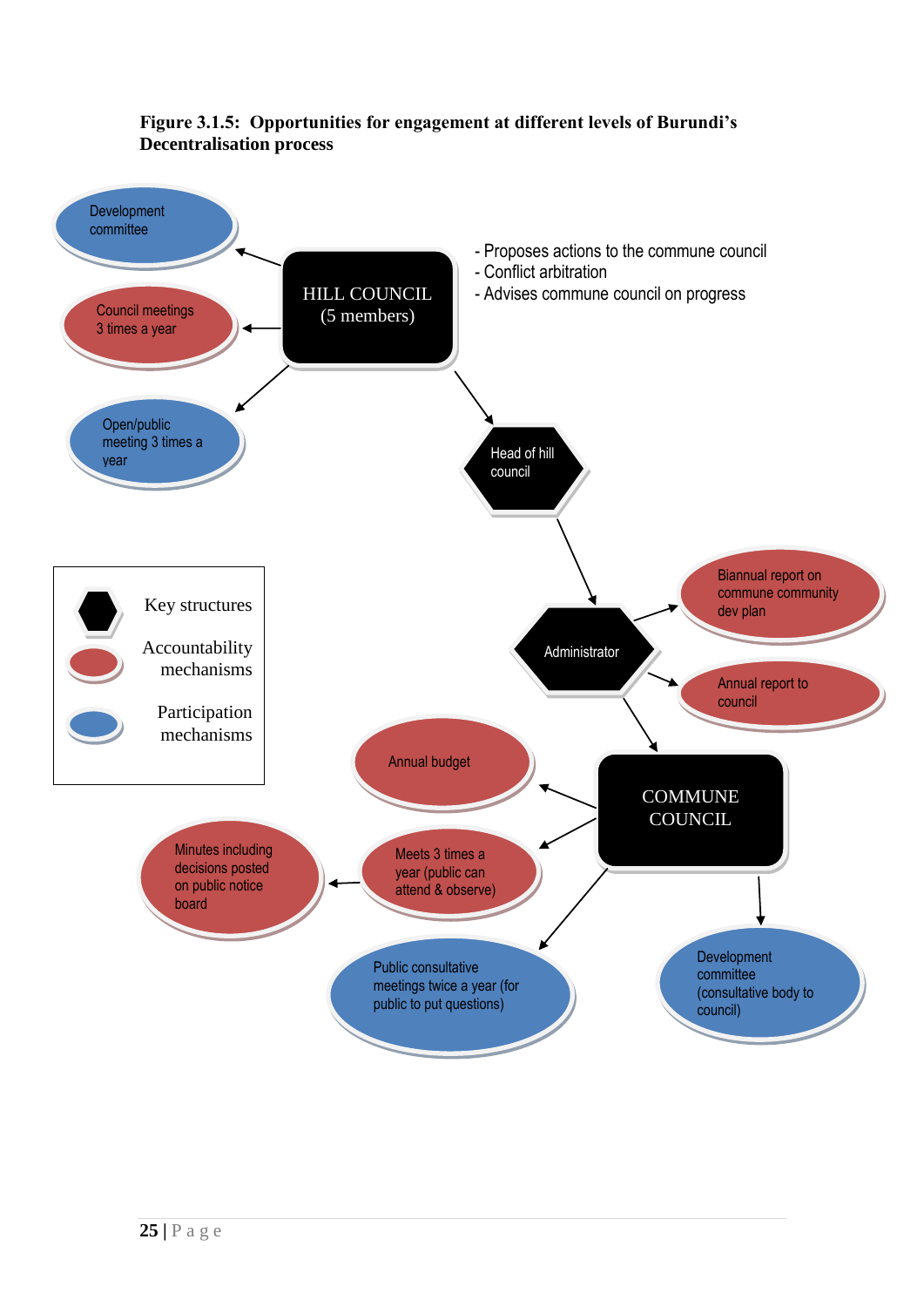In theory therefore, Burundi"s decentralisation process represents an historical transformation from the rigidly hierarchical, top-down administrative apparatus of past decades to a framework and set of procedures predicated on horizontal, lateral relations where deliberations and decision-making proceed from the bottom up and where heretofore marginalised citizens exercise a real voice in matters concerning their lives and livelihoods together with those of their families. To expect such a radical transformation to take place overnight is both unrealistic and naïve however. As we have learned from experiences elsewhere, decentralisation is a process which takes time and requires a strong and sustained engagement by all parties. Notably, we have learned from elsewhere that continuities with the past are ever-present – the history of state formation and traditional state-civic relations are important. But we have also learned from elsewhere that such relations are not static, but are ever changing. The decentralisation process provides us with an opportunity to steer these in a progressive, liberating direction. In order to do so, we need to proceed from where we currently find ourselves – engaging with current practices, procedures and opportunities with a view to further opening the space for citizen participation within local structures. The following section draws on the primary research conducted with key stakeholders both in Bujumbura and throughout the eight communes visited over the course of the fieldwork to examine the degree to which policy and procedures are being translated into practice within the Burundian process at present.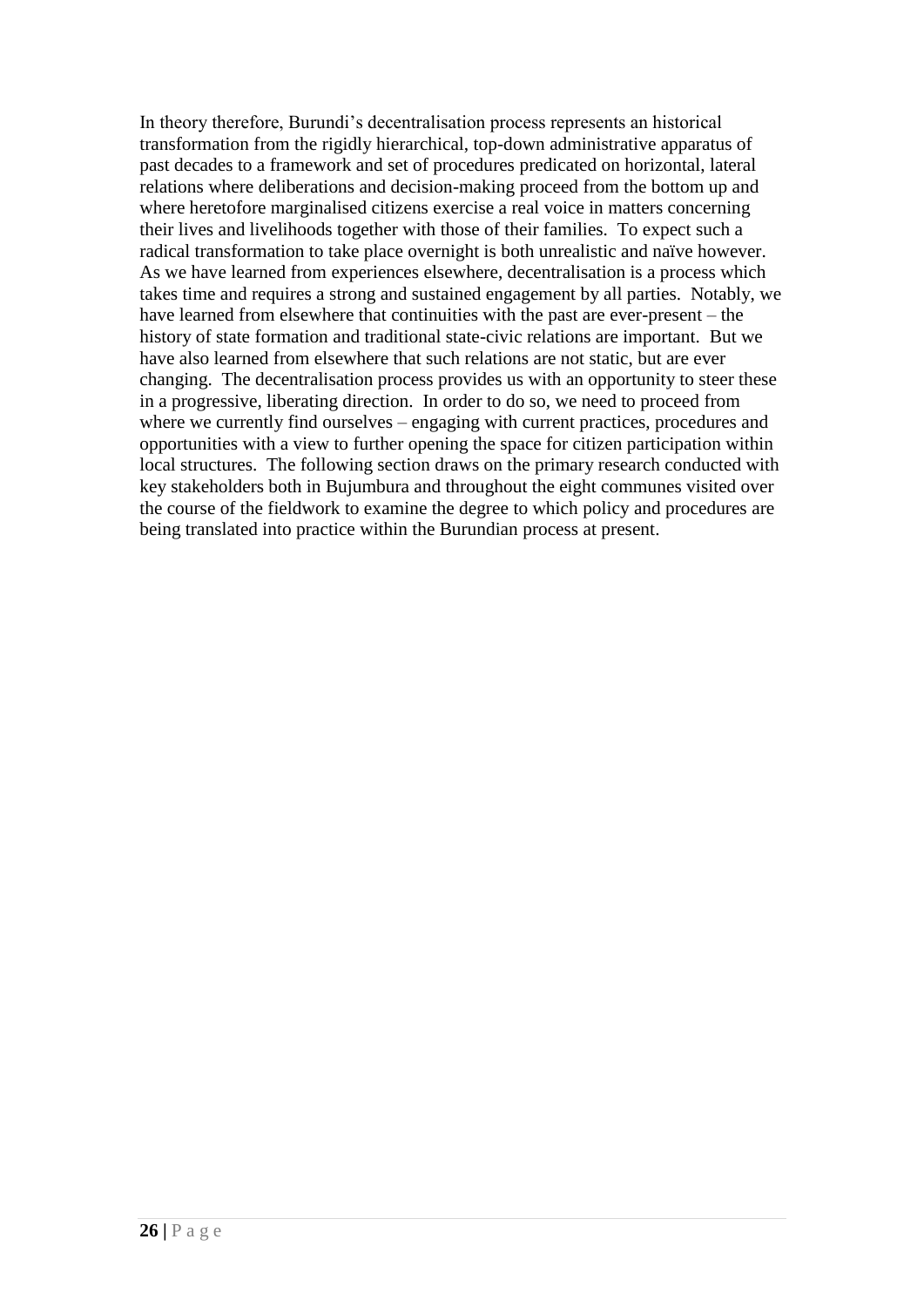### *3.2 From policy to practice: Progress to date and opportunities for engagement*

It is clear that decentralisation is a complex and multi-faceted process and that the opportunities for successful and transformative outcomes are largely dependent on a number of key implementation issues. Drawing on a framework developed by Crawford and Hartmann (2008: 14-16), in this section we examine the degree to which policy and procedures in Burundi have translated into practice to date, as well as identifying the opportunities offered for citizen engagement.

The findings from the fieldwork are examined under seven headings. These move from the procedural issues to the more substantive components as we move down the list. Bearing in mind the fact that procedural issues alone do not necessarily lead to effective decentralisation, and also building on the comprehensive work carried out to date on these earlier issues (see ABELO, 2009; OAG, 2007, 2009, 2010; Sentamba, 2005, 2011; and Baltissan and Sentamba, 2011), particular emphasis is placed on the three final more substantive components which, as we have seen in Section 3.1.3, constitute vital elements in a functioning and potentially transformative decentralised apparatus.

#### *3.2.1 The legislative framework*

According to Thede (2009), the strongest form of legal support for decentralisation is its inclusion in the national constitution, consolidated by specific local government laws. Weaker legal frameworks include incorporating it into central government policy or through decree. As we have seen in Section 3.1, Burundi exhibits the strongest form of legal support for the process, with decentralisation written into the national constitution, a local government law and policy. Burundi is thus welladvanced at this level. However, as we have also seen in Section 3.1, a legal framework alone is not enough to ensure that the process is effective.

#### *3.2.2 Division of responsibilities*

Smoke (2003) notes that a clear division of responsibilities between local and central government is essential for decentralisation to work. The absence of such clarity can equate to a lack of local government autonomy and discretionary powers. Moreover, it can mean, one the one hand, that central authorities maintain a relatively high degree of control over local development priorities, or, on the other, that central authorities abdicate their responsibilities for local development altogether. Either way in the absence of clarity over the division of responsibilities, confusion reigns over the roles and responsibilities of the different layers of administration, and accountability for key administrative functions remains blurred.

A number of researchers have already highlighted this problem within the Burundian context (ABELO, 2009; OAG, 2007, 2010) with the OAG (2010: 70) describing this as a 'remarkable gap'<sup>17</sup> given its importance to the success of the process. The

<u>.</u>

<sup>17</sup> "...une absence remarquable de définition des compétences dévolues à chaque entité administrative." (OAG, 2010: 70).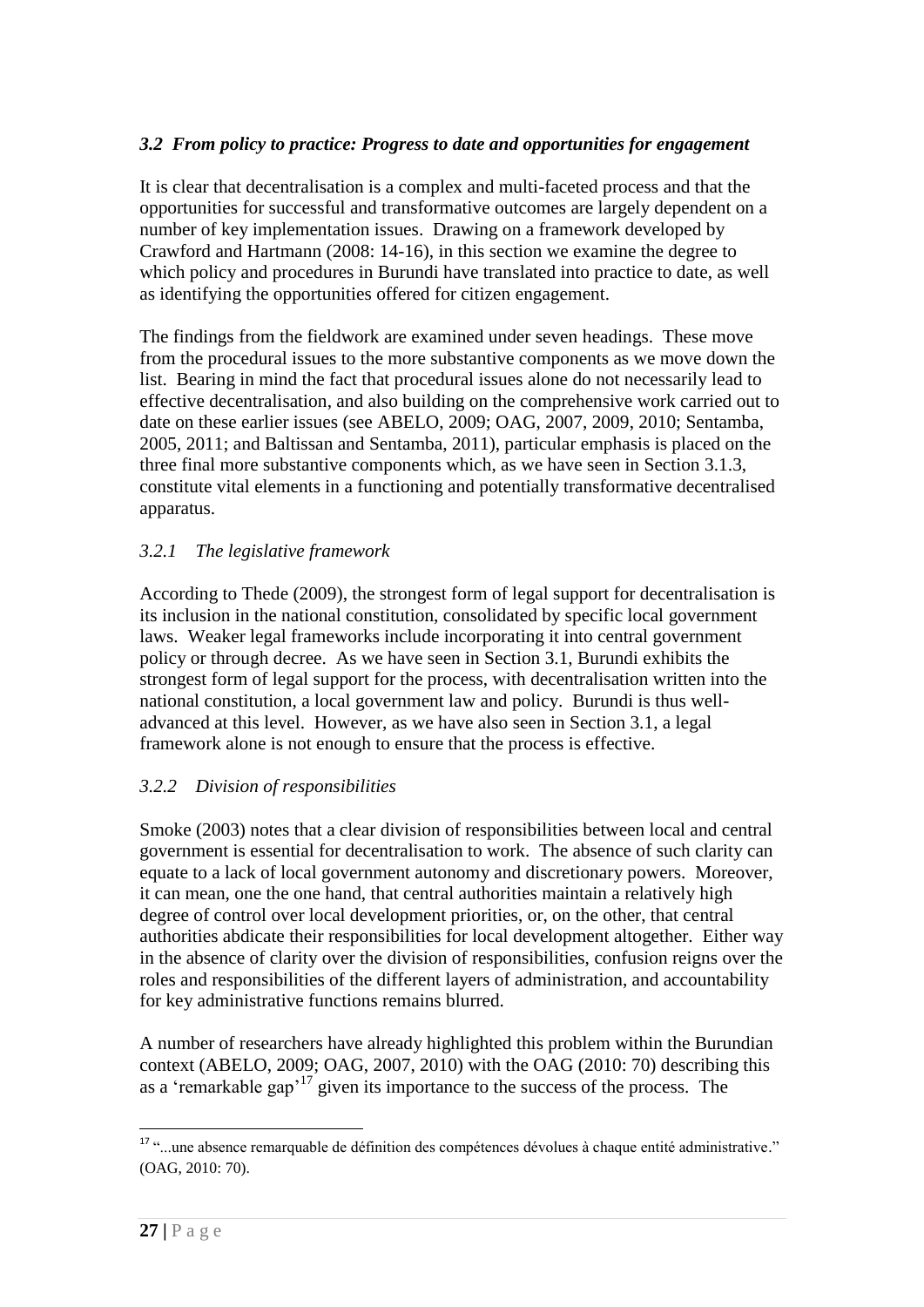findings from this research support this. The problem was repeatedly raised by representatives of donor agencies interviewed while Administrators and officials within the communes investigated routinely responded to the question as to their core role and responsibilities with the response that everything that happened within the commune was their responsibility. This is questionable given the presence of multiple government agencies and institutions at Provincial level<sup>18</sup>, together with the numerous development agencies – some of whom operate through the commune offices, and others who do not. Moreover, public sector wages (for teachers, healthcare staff etc...) are organised and paid from the central exchequer while a primary school building project underway in communes throughout the country is a project of the state President<sup>19</sup>. What the widespread assertion that commune officials – or more specifically, Administrators – "do everything" does appear to indicate is that many issues are left to the Administrator and his/her team. However, it remains unclear which of these issues officially fall under their remit and which are the official responsibility of other state agencies. While confusing and frustrating for all officials involved, this lack of clarity is also a concern in that it undermines any basis for public accountability with citizens remaining very unclear as to who is accountable for what.

During the course of interviews conducted for this research it was noted by one interviewee that a Presidential decree clarifying this division of responsibility is  $imminent<sup>20</sup>$ .

### *3.2.3 Local government functioning and capacity*

Much attention has focused on the issue of capacity and capacity building within local government institutions to date. A low level of capacity – most specifically financial and managerial – has been highlighted by a number of researchers (ABELO, 2009; OAG, 2007, 2010; Sentamba, 2005) as one of the key impediments to successful implementation of the process. Consequently, a significant proportion of support to the process has been in the form of training workshops to build capacity at local level. These have been designed and delivered by both international agencies<sup>21</sup> and local NGOs. Administrators and local officials were asked how much training and capacity

<sup>&</sup>lt;sup>18</sup> For example, each province has provincial level offices of health, education, agriculture and livestock development. The policing and judicial systems are also administered from a central level.

 $19$ <sup>19</sup> This emanates from an electoral promise. A building programme is underway with the aim being to furnish all hills with a primary school. Local communities provide bricks and labour and "the President' provides the corrugated roofing, windows and the mason's wages.

 $20$  Interview Anonciate Ndikumasabo, Co-operation Suisse, August  $19<sup>th</sup>$ , 2011.

 $21$ <sup>21</sup> The principle international agencies involved in capacity building training are the World Bank (through its PRADECS programme), the EU (through its Gutwara Neza programme), and Co-Operation Suisse which provides an intensive support to the process in Ngozi province in the north of the country. A wide range of local NGOs – some contracted by international agencies – have carried out training also.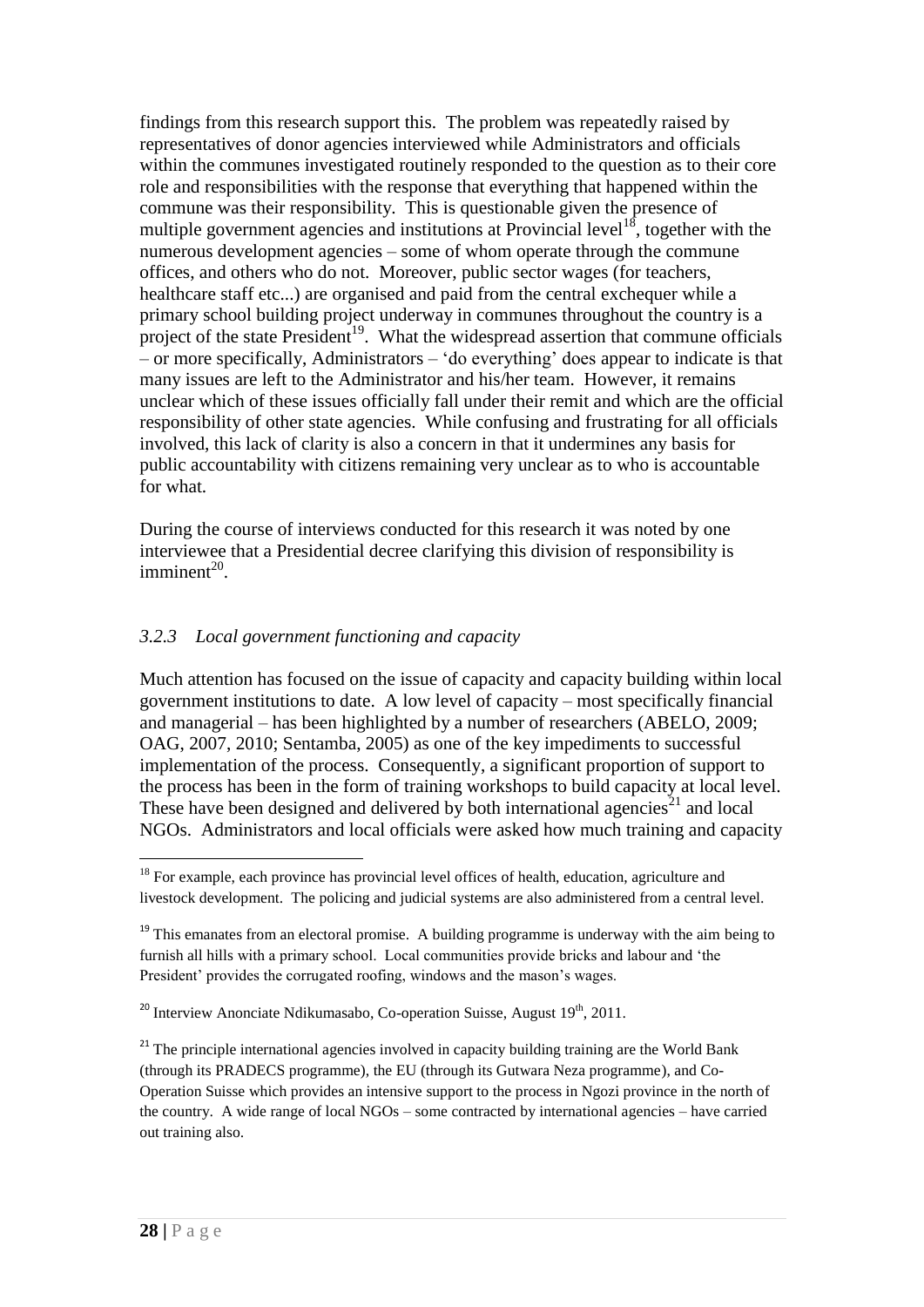building workshops they attended. The average across the eight communes visited was two training sessions of between three and five days a month. This amounts to between a third and a half of officials" total working hours and is certainly significant. In addition to this, a number of "technical manuals" on financial and administrative procedures have been produced by the EU"s Gutwara Neza programme and these have been distributed throughout the country with training provided in their use<sup>22</sup>.

A recent comprehensive evaluation on training carried out (Baltissan and Sentamba, 2011) finds that there has been little or no coordination of this training however. More specifically, researchers report the following:

- A non-harmonisation of modules between different trainers and organisations;
- An overly theoretical content to the modules delivered;
- An overly short period (3-5 days) for training;
- Unsuitable sites for training too far to travel;
- Inappropriate criteria for citizen selection for training (selected by commune officials (the researchers suggest that perdiems and political loyalties play a significant role in citizen selection rather than other strategic concerns);
- An inappropriate lecturing style ('la formation magistrale');
- An insufficient level of animation and use of practical examples to illustrate theoretical points.

While it lay beyond the remit of this particular research to examine capacity building initiatives in any detail (much can be learned in this regard from Baltissen and Sentamba, 2011), an effort was made to explore the impact of such training on Administrators and local officials, together with assessing their capacity more broadly. While, when asked to identify what in particular had been learned from capacity building workshops, none of the local officials interviewed were able to come up with specific issues, all emphasised the importance of accountability to citizens and appeared well aware that their overall role lies in working for local citizens and communities and that, in principle, accountability works upwards from these communities. This is apparent from statements such as *"la commune sert la population" <sup>23</sup> / "the commune serves the population"; "ce que nous faisons vient d"eux [la population]"<sup>24</sup> / "what we do comes from them [the people]"; "la décentralisation est une processus qui donne à la population la voix"<sup>25</sup> / decentralisation is a process giving people a voice"; "nous devons travailler pour la population"<sup>26</sup> / "we must work for the people"; "notre rôle est d"aller avec les besoins de la population<sup>27</sup>" / "our role is to go with the people"s needs"*. Despite this awareness however, local government accountability remains low (see Section 3.2.6

<sup>&</sup>lt;sup>22</sup> Interview Eric Charvet, EU Mission in Burundi, August  $10^{th}$ , 2011.

<sup>&</sup>lt;sup>23</sup> Interview Administrator, August  $17<sup>th</sup>$ , 2011.

<sup>&</sup>lt;sup>24</sup> Interview Administrator, August  $22<sup>nd</sup>$ , 2011.

<sup>&</sup>lt;sup>25</sup> Interview Administrator, August,  $25<sup>th</sup>$ , 2011.

<sup>&</sup>lt;sup>26</sup> Interview Administrator, August  $30<sup>th</sup>$ , 2011.

<sup>&</sup>lt;sup>27</sup> Interview Administrator, September  $1<sup>st</sup>$ , 2011.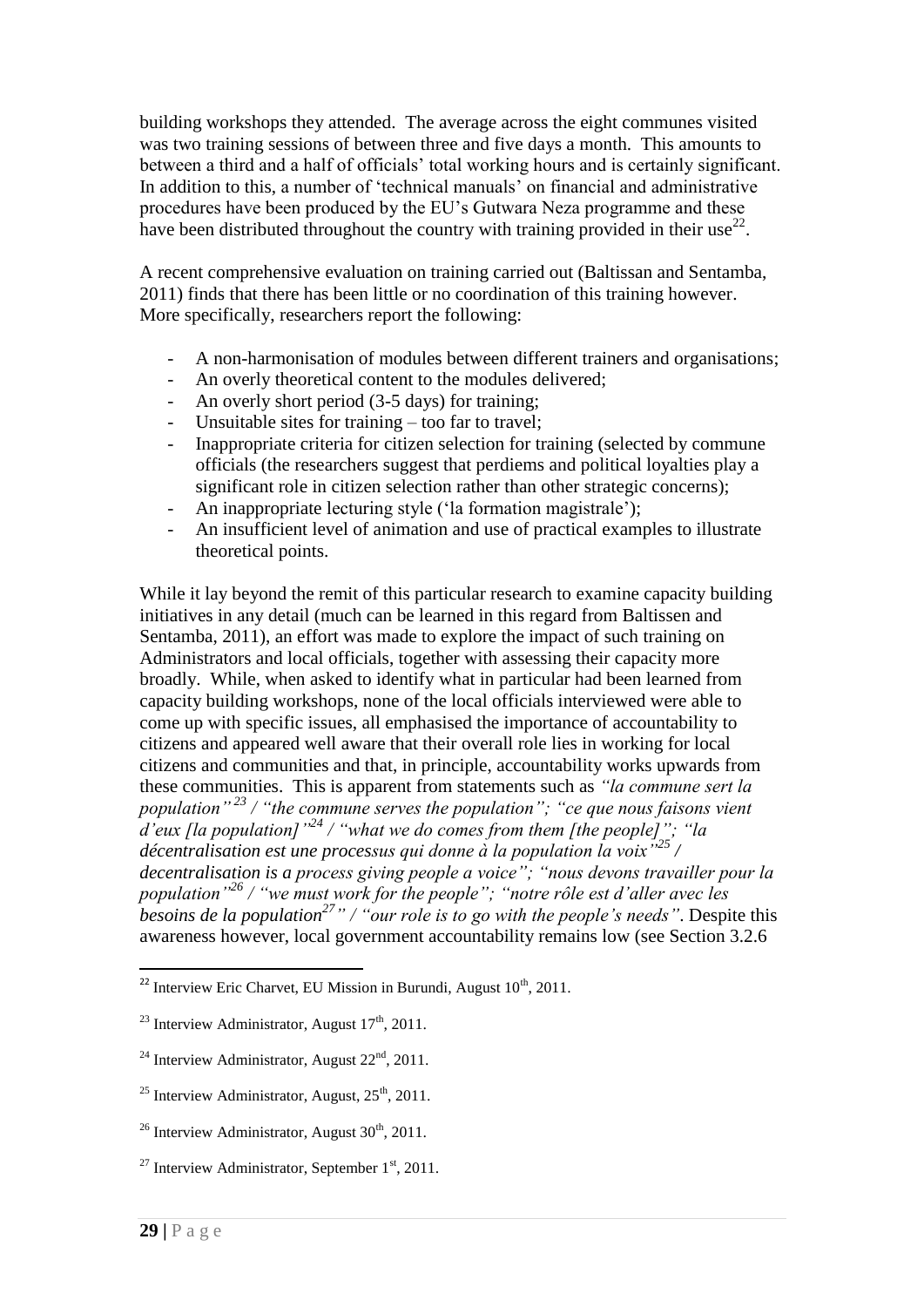below). There is clearly work to be done at this level. However, given the relatively high level of local officials" awareness and understanding of the principle tenets of accountability to their citizens, the findings from this research indicate that the problem is perhaps more one of commitment and willingness than capacity (see also Section 3.2.7 below).

Local officials" awareness and understanding of the other key element in the decentralisation process – participation – remains extremely low however. Among the majority of officials interviewed, questions on how to enhance / assure citizen participation were answered with reference to monetary contributions for specific projects, brick making (for building projects), and various other community works<sup>28</sup>. Thus, participation is understood as being limited to citizen involvement in projects designed and decided upon elsewhere, by others, emphasising citizen responsibility without rights. This is an extremely limited form of participation which effectively denies citizens their right (as set out in the decentralisation policy) to substantive participation – i.e. a voice in decisions on local community development priorities and projects. This finding is reinforced by the findings around the extremely limited opportunities for substantive citizen participation (see Section 3.2.5 below) as decentralisation is rolled out in practice.

Taken overall, these findings demonstrate that much emphasis has been placed on training and capacity building – although the harmonisation and style of delivery of this requires attention – and that this has resulted in a good awareness of the importance of accountability to citizens, though a somewhat limited understanding of what is meant by citizen participation in the context of decentralisation. The findings suggest that, to put into practice the policy of decentralisation as set out in the government's own texts, perhaps the emphasis needs to move from training / capacity building to "learning by doing" – active participation by citizens through the procedures available (see figure 3.1.5 above) which will ultimately bring about, in a collaborative and mutually respectful manner, the "silent revolution" articulated in the government"s own policy.

## *3.2.4 Local decision-making capacity (including budget devolution)*

An associated issue to that discussed above is the crucial issue of decision-making. While consultation with and deliberation among relevant elected officials is essential, the key indicator of any democratic process lies in the decision-making process. How decisions are made and who gets to decide are crucial factors determining the legitimacy of democratic processes. Local government officials have been elected to have a real voice in decision-making and control over eventual outcomes.

As we have seen in Section 3.1.5 above, the procedures set out by the government for commune councils stipulate that decisions on different matters are made through a public voting system where all members are accorded a vote (although, for sensitive issues such as procurements, employment contracts etc., decisions may be reached through secret ballot).

<sup>&</sup>lt;sup>28</sup> Travaux communautaires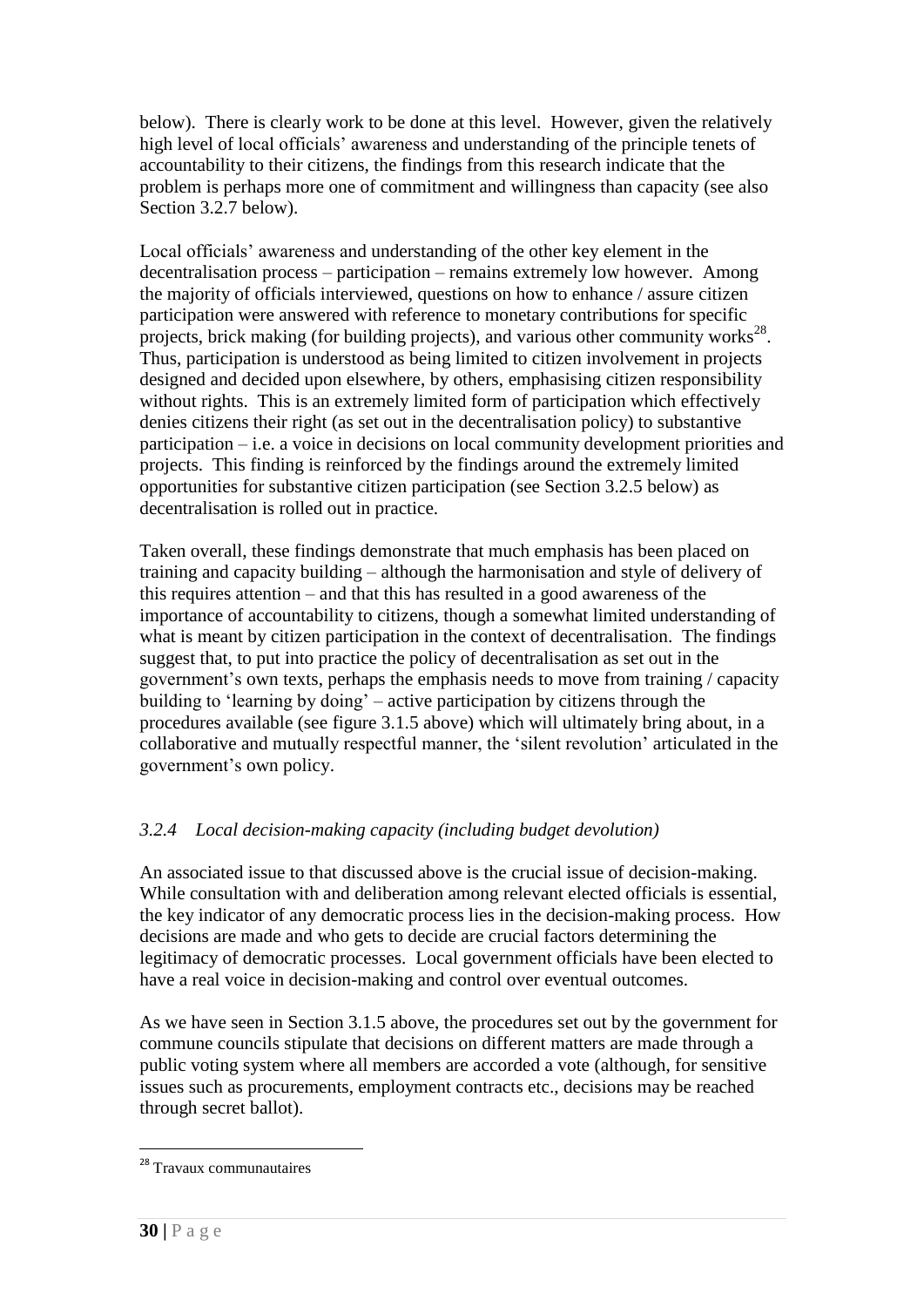The decision-making process was explored in each commune visited. Despite the procedures stipulated, different methods are used in different communes. In three communes, both officials and elected members noted that decisions are made by consensus and there is rarely a vote. While consensus decision-making can lead to greater solidarity and agreement as considerable time is taken to hear, reflect and deliberate upon each person"s contribution, it can also lead to so-called "false consensus", where the voices and views of a powerful few dominate and over-ride those of others. Constituting a non-democratic "elite-capture" of deliberative processes, this practice can lead to growing instability and conflict among actors involved.

Two communes follow the recommended procedure of public voting (hands are raised for or against motions), while within a further two communes, officials stated that the President of the Council<sup>29</sup> takes the final decision himself, following interventions from different members. Again, this latter practice invests decision-making authority and control in one individual and goes against both the democratic mandate of the council and its members and recommended procedure. One official claimed that council meetings were attended by approximately 100 citizens and that these all voted on decisions. However, this testimony is somewhat unreliable as a) the room used for council meetings in this commune (which was visited) clearly does not have the capacity to accommodate such a number, and b) this contradicts the testimonies of other interviewees from the same commune who stated that only one or two citizens ever attend council meetings.

Articles 71 and 77 of the Local Government Law refer to the necessity for a transfer of financial resources to communes. As other researchers and commentators have noted – and as repeatedly pointed out by national level stakeholders in interviews – this has not yet happened in Burundi. In the absence of a transfer of resources from the central budget, local communes rely on two principle sources for their budgets. First, revenue is raised through local taxation. Given the significant disparities in wealth between different communes and indeed different provinces (including the high level of poverty and economic marginalisation in many communes), revenues raised in this manner differ greatly. For example, figures collated by ABELO relating to the years 2006 and 2007 show a mean income of US\$ 50,088 and US\$ 57,664 for these years respectively with huge disparities between communes (US\$8,101 in one commune to US\$ 1,767,483 in another (2006 figures) and US\$ 9,321 in one commune to US\$ 2,364,158 in another (2007 figures)) (see ABELO, 2010: 52-54).

The second principle source of funds is donors and NGOs. Both the EU"s Gutwara Neza and the World Bank"s PRADECS programmes provide funding for microprojects in the areas of health, education, local infrastructural projects etc. The PRADECS programme provides funding for projects up to US\$ 100,000 with approx. 3 per cent counterpart funding required. 1.5 per cent of this comes from local communities and between  $0.5$  and 2 per cent from commune budgets<sup>30</sup>. Communes

<sup>&</sup>lt;sup>29</sup> The President is elected by the 15 member council at the first sitting of this council. His role is to chair council meetings.

 $30$  Interview Thomas Minani, Executive Secretary PRADECS, August  $11<sup>th</sup>$ , 2011.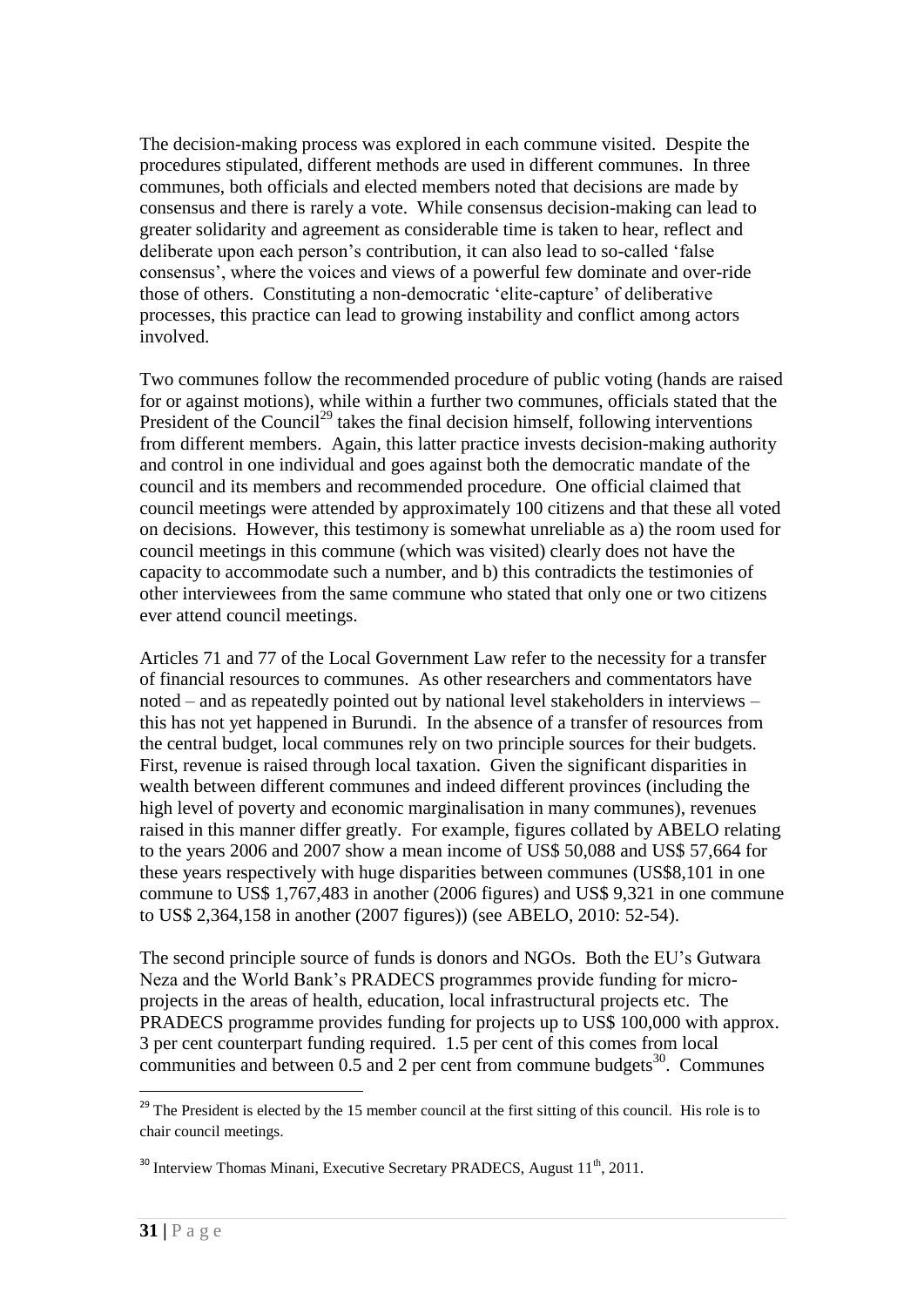can apply to an additional fund, the FONIC – a public investment fund, for their commune contribution or indeed for additional projects. It remains somewhat unclear on what basis FONIC funds are allocated however<sup>31</sup> and the Director General for Decentralisation reports that this fund is now to be allocated on a "performance" basis, although again the precise performance rating criteria remain to be elaborated $^{32}$ . Commune officials state that they apply for FONIC funds for particular projects but are unaware of the criteria on which their applications are judged or the basis on which funds are allocated. Additionally, commune officials and Administrators seek funds from other international NGOs that may operate in their commune. This, however, officials report, is necessarily on a somewhat ad hoc basis and projects funded are often determined by funders own priorities and interests rather than priorities set out in the commune plan for community development.

Evidently, as reported by other commentators heretofore and as noted by many interviewees both at commune and at national level, many communes are severely short of funds and much of the projects and activities set out in the commune plan for community development remain unaddressed. A strong case can certainly be made, as it has been by ABELO (2010) and others, for a devolution of funds from central to local level as set out in the Law of 2005. However, in this regard it is worth a reminder that studies elsewhere (see Section 3.1.3) have shown that such fiscal and financial devolution is not always ideal, most particularly in cases where there is no clear public transparency in relation to both the targeting and usage of such resources. Studies show that a devolution of funds with insufficient or ineffective public accountability and transparency mechanisms results in exacerbated local tensions and conflicts. In this respect it is noteworthy that all commune council members interviewed professed to being unaware and uninformed as to how priorities in budget expenditure are determined within their commune currently. Given the experiences elsewhere, it is important that effective and transparent mechanisms of public participation and accountability be put in place and operationalised before such a financial devolution takes place. Given the extremely weak resourcing of many communes at present, it is in the interests of both locally elected leaders and officials and citizens more broadly to ensure that this happens.

## 3.2.5 Opportunities for citizen participation

At the heart of the project of decentralisation, as reflected in the various government texts on the process, are the twin objectives of citizen participation and citizen accountability. While, as we have seen in Section 3.1.5 and Figure 3.1.5 above, the procedures set out in government texts provide many opportunities citizen participation as well as for citizens to seek accountability, as this and the following sections show, many of these opportunities are overlooked or ignored by state and civic actors alike.

 $31$  It proved impossible to get documentation in this regard during the phase of field research and a request for an interview with the Head of the FONIC was denied.

 $32$  Interview Théophile Niyonsaba, DG Decentralisation in Ministry of the Interior, August 9<sup>th</sup>, 2011.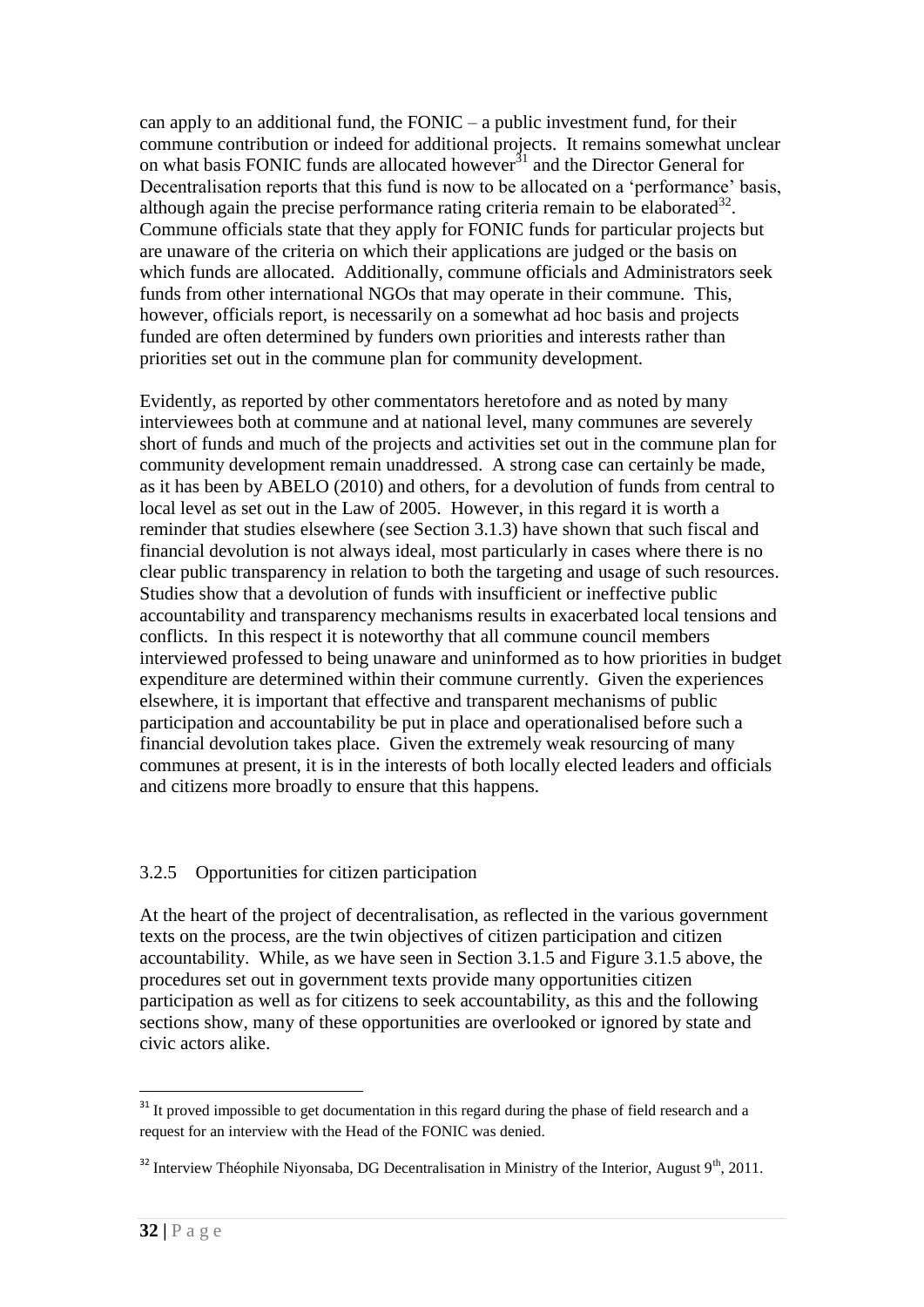Little research has been carried out to date on how citizen participation works in practice within the Burundian process. This research focused on particular on this aspect by examining participation levels at both commune and hill level.

As we have seen, the key decisions in relation to resource allocations, developmental priorities and service provision at local level are made at the commune level. Yet the findings of this research reveal that citizen participation at this level is extremely low. None of the citizens interviewed have ever attended a council meeting (where citizens may attend but not speak). Indeed, just 12 per cent of respondents (five male, one female) professed to any knowledge as to what the commune council does – and this was a rather vague response in the areas of development and the maintenance of peace and order. There is a clear gender divide in terms of both knowledge of the council"s role and activities and in terms of access to the council members and/or the Administrator (whose role is slightly better known). There is also a rural/urban divide in this regard. Thus out of a total of 26 individuals and 16 focus groups interviewed, more men (four, including two from the Batwa community) than women (one – consulting a female Administrator) have consulted with their Administrator over particular matters and each of these live in or in the vicinity of the commune centre. For many others, in the worlds of one respondent, "*c"est [le conseil communal] pour les gens d"une niveau superieure" / "it [the commune council] is for people at a higher level"*, and many noted that it is not possible to personally access commune council members – only heads of the hill council can do this. Furthermore, there is little evidence of the twice-yearly open council meetings on the hills. The only evidence of such meetings are meetings called by the Administrator to collect revenue for particular projects or to inform citizens that they need to participate in community works.

For most citizens therefore, the activities and actions of council members are remote and removed from their everyday lives. Moreover, having been elected from block lists of party candidates, many citizens view elected council members as representative of and accountable to their party leaders rather than to their citizens. In a highly charged political climate, loyalty to and allegiance to the party is indeed extremely important (see also Section 3.3.4).

However, as Uvin (2008, 2009) in particular has noted, the hill councils – five member councils elected as individual rather than party candidates for the first time in 2010 – represent a real opportunity for citizen participation in local economic and social affairs.

Among the citizens interviewed for this research, there is a much greater awareness of the existence and the role of local hill councils. Most respondents are aware of who their council representatives are. Eighty per cent of respondents (two-thirds male, one third female) identified a role for the council. It is important to note however that the role identified – arbitration and resolution of local conflicts – represents just one of the roles envisaged by the government and neither citizens themselves nor members of hill councils interviewed mentioned either of the other two roles – advice and proposals of action to the commune council (see both Section 3.1.5 and Figure 3.1.5).

Although local conflict resolution was identified as the main role of the hill council by 80 per cent of respondents, only six out of 28 people interviewed (four male, two female) stated that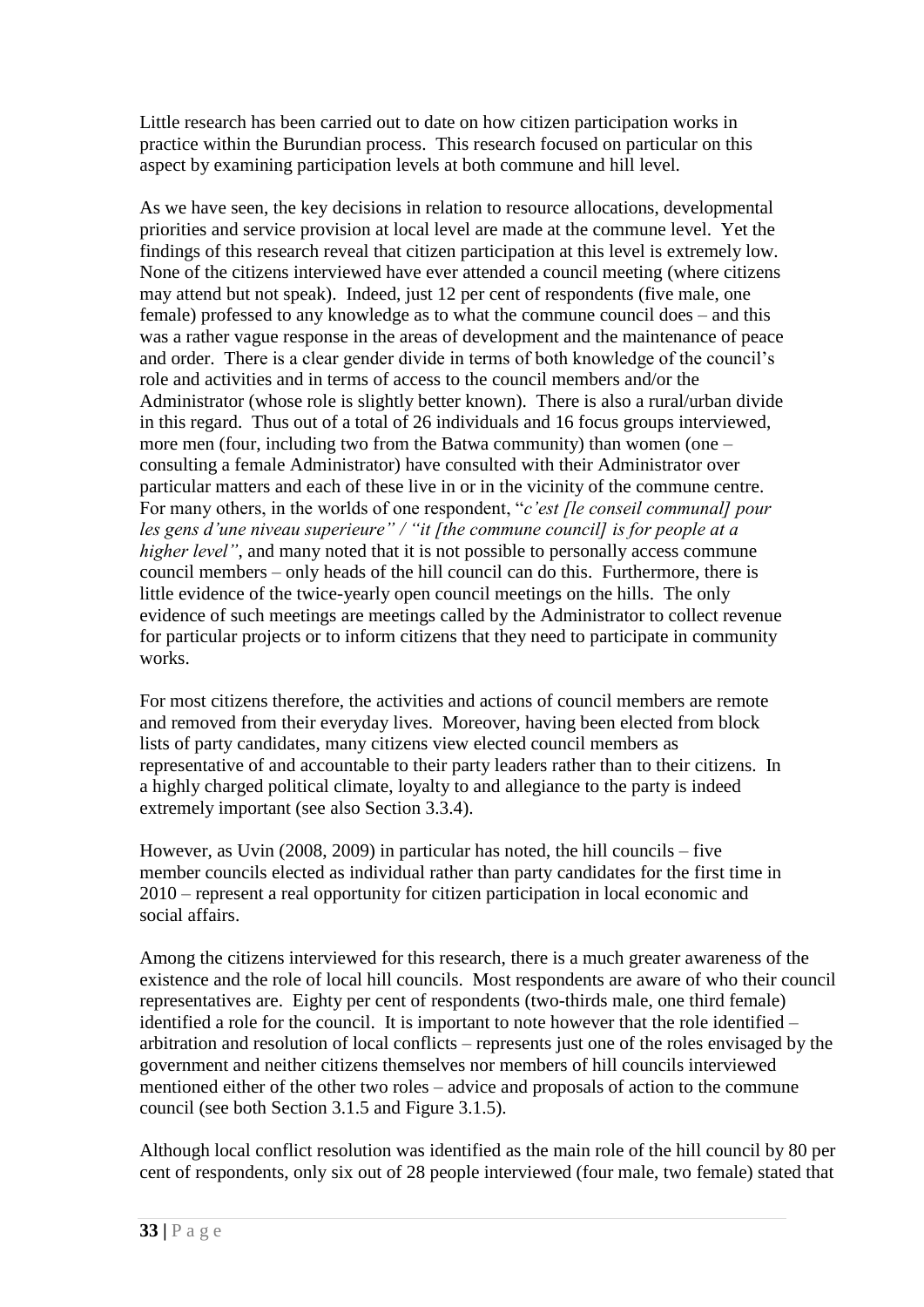they have gone to their hill council with issues to be resolved (the issues were disputes with neighbours over land boundaries (three male); theft in the home (one male, one female); and family disputes arising from the widespread practice of 'polygamy<sup>33</sup>' (one female)). For those that have not approached their hill council, when asked why not, some note that they have not yet had issues which needed resolution, while others (predominantly women) point out that the issues they face (conflict within their family) are of no interest to (predominantly male) council members. For others, a sense of resignation with the hand they are dealt is palpable. As one (female) respondent notes "toute est la parole de Dieu" / "everything is God's word/will'.

In terms of the qualities sought (and presumably voted for) in an effective council member, there is remarkable consensus across all research sites, and between women and men. Across the sample areas, people identify local "notables" / people who are well known with integrity, an ability to listen, a sense of fairness, and a "bon comportement". Repeatedly respondents note that a good track record as an effective community leader is important. These findings indicate that, while election of hill council members is a relatively new phenomenon, the people elected are not necessarily new to the role of community leaders. It may therefore be difficult for new entrants to gain a foothold in this forum (most notably women who have not enjoyed political prestige or leadership roles at a local level in the past and who face formidable obstacles in attempting to enter what is widely seen as a male arena<sup>34</sup>). It may also mean that these fora are captured by local elites. Moreover, despite this introduction of a new local institution, continuities with the past in terms of relations with commune authorities are extremely apparent. When asked to define their role vis à vis the commune council, hill council members often used the phrase (and this was also repeated by Administrators themselves when questioned as to the role of the hill council) *"les yeux et les oreilles de l"Adminstrateur" / "the eyes and ears of the Administrator"*. This characterisation suggests more of a surveillance / control role as in the past than a role as a conduit for the views and proposals of constituents, as set out in current government texts.

This is reinforced in the light of the lack of meetings of hill counsels as set out in Article 35 in the Law (the OAG also found this in their research – see OAG, 2010) and the lack of public, open meetings between the hill councils and their broad population on the hill as set out in Article 37 (the only public meetings any respondent has attended are those organised by the Administrator who uses the hill council members to call citizens together for either revenue collection or collective community works). Indeed the only regular meeting that is held is a weekly meeting between heads of hill councils and the Administrator. As "*the eyes and ears of the* 

<u>.</u>

<sup>&</sup>lt;sup>33</sup> 'Le concubinage' or 'la polygamie' refers to the widespread practice of husbands deserting their wives (at times they pay some maintenance, at times not) for another woman. This practice was repeatedly raised within focus groups of women (and also raised by one focus group of men) as the biggest problem in the area. As well as leaving women in an economically fragile position, this practice also leaves them vulnerable to physical and sexual assault. It is also the cause of many local conflicts.

 $34$  It is pertinent to note that the traditional institution of the Bashingantahe – an institution in which international aid agencies have expressed some interest in reviving – is traditionally all-male.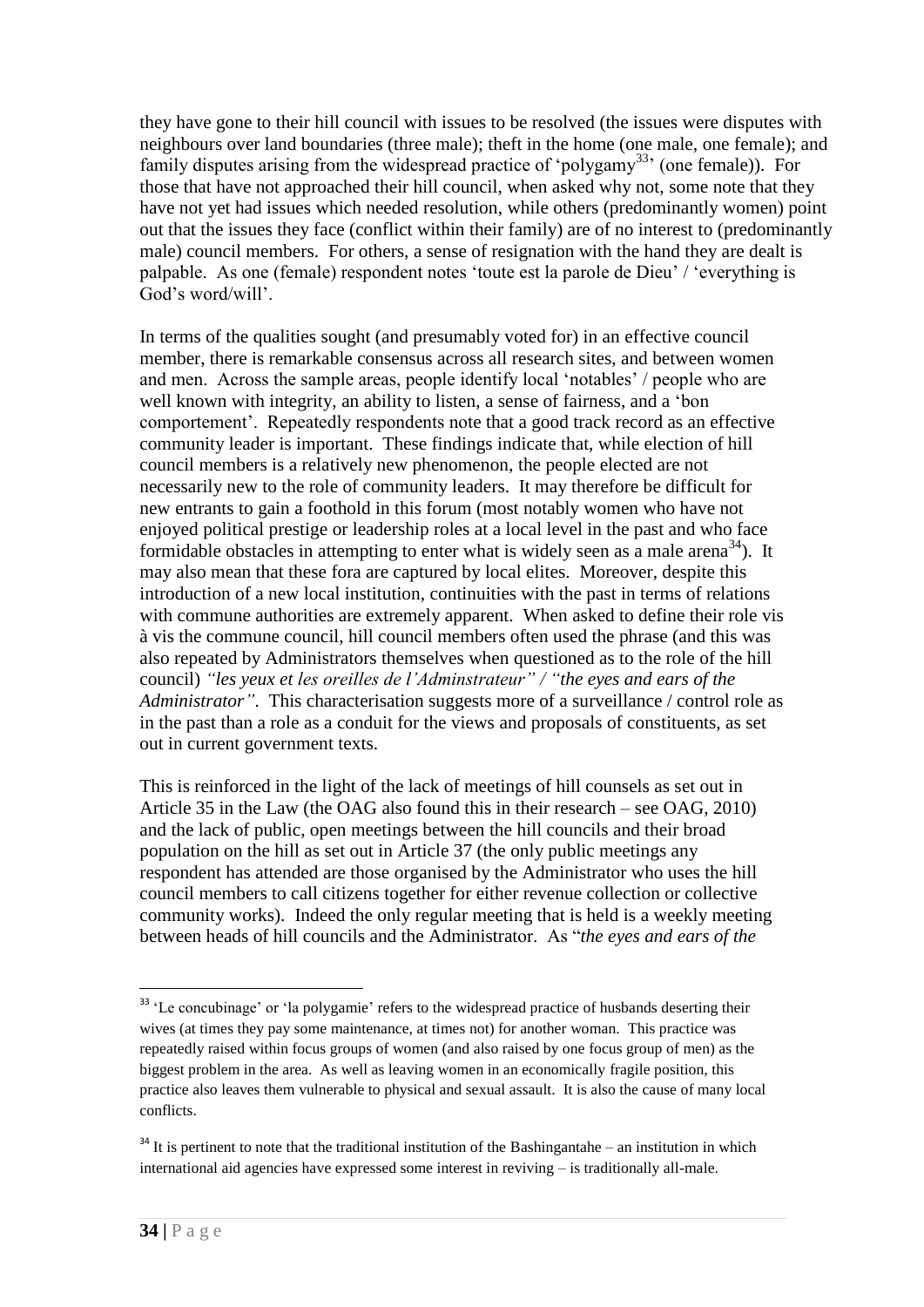*Administrator"*, each Monday morning the head of each hill council comes to the commune centre to report on security and development issues on their hill.

Overall therefore, although hill council members (to varying degrees) do perform an extremely valuable function in resolving local disputes and "keeping the peace on the hill', with female members, in the rare instances where women have had the courage and determination to both pose their candidature and get elected (see also Section 3.3.4), proving extremely effective in addressing some of the issues ignored by more traditional all male councils, the findings demonstrate that hill councils are fulfilling just one of the three role set out for them by current policy and law. While effective on the hills, their representation at the level of the communes falls far short of what is envisaged in government texts. In short, hill council members at present perform a reporting rather than a proposing action role (as per Article 36), thereby passively rather than actively participating in their hill"s development. Representation appears more top-down than bottom-up with hill council members (notably the heads of councils) representing the Administrator on their hill rather than representing their constituents at commune level. In echoes of the past, as currently operating, hill councils exercise more of a surveillance/control function than that of democratic representation.

## 3.2.6 Local government accountability

The second objective at the heart of decentralisation is accountability. Drawing from his study of the much celebrated decentralised system in Ghana, Crawford (2009) argues that, even in cases where citizen participation is high (such as in Ghana), it is possible to have this without accountability. And so in Ghana, according to Crawford (2009), while citizens regularly participate in local policy-making processes, this has not resulted in citizens attaining greater oversight and control over their local governments as mechanisms of downward accountability remain weak and ineffective with central authorities striving to retain power and control. In the Burundian case examined here we have already seen that, although opportunities for participation as set out in policy and procedures are numerous, the opportunities on the ground – through the practice of decentralisation – are less. With broad-based participation low and with, as we have seen in earlier sections (see also Section 3.2.7 below), the centralising tendencies of political authorities high, the incentive for downward accountability of local authorities to citizens is likely to be low. With little incentive or indeed pressure for downward accountability in practice, we can therefore expect actual accountability practices and activities on the ground to be therefore low. This is indeed the finding from this research.

As we have seen in section 3.1.5, as stipulated in government texts, commune councils are obliged to display both the content of deliberations and details of decisions reached at council meetings on public notice boards outside the council offices. Of the eight commune offices visited, just two had any relevant information posted on their notice boards. One had posted a notice (in French which is not widely spoken) of upcoming meetings, while the other had, in line with the procedures set out, posted a record of deliberations and decisions taken from last meeting. No information regarding council meetings was posted on the notice boards of the remaining six commune offices.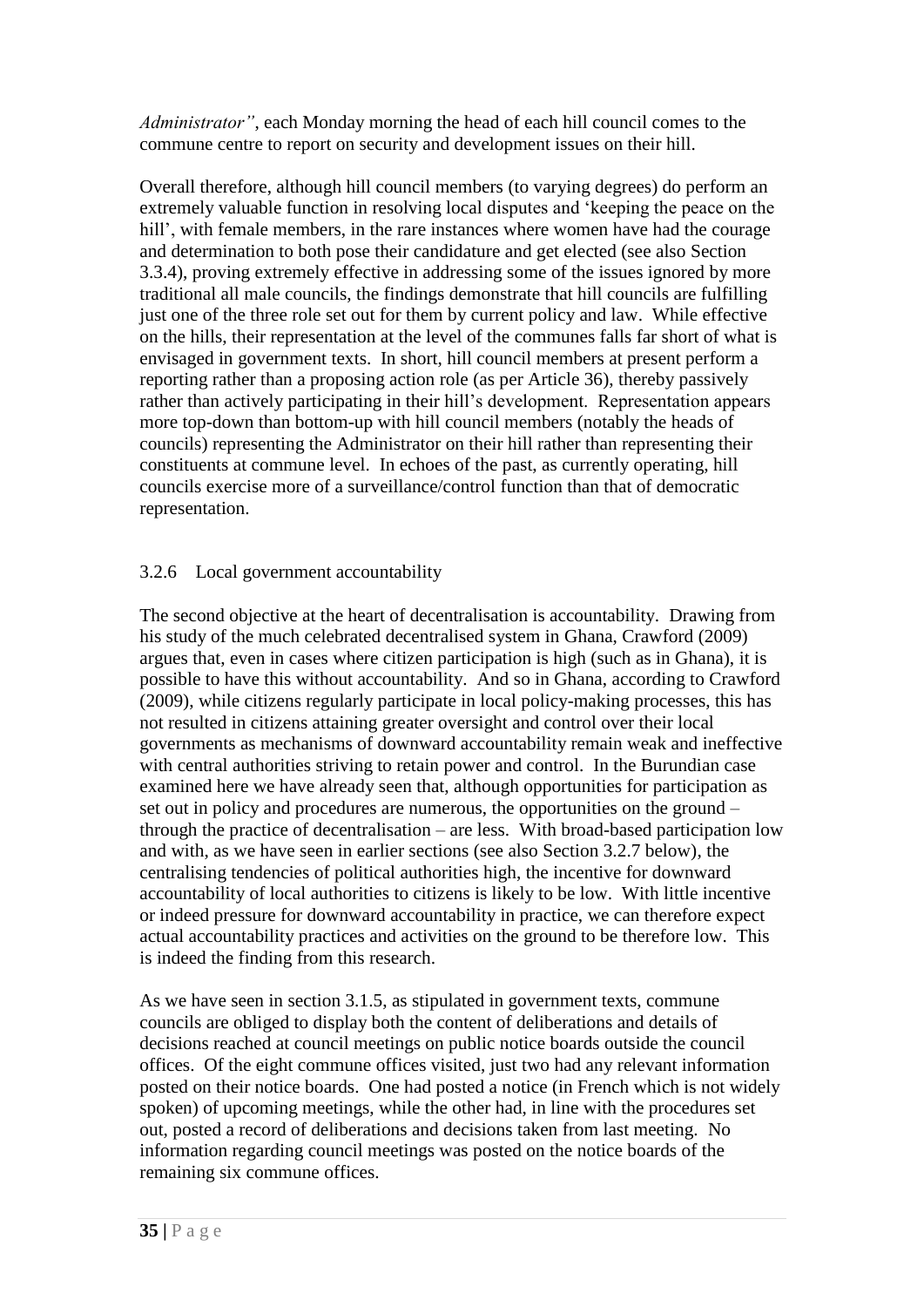As already noted, the research found no evidence of the public commune council meetings scheduled twice-yearly for council members to be held to account by citizens on the hills. Council members interviewed noted that they had neither the time (many work full-time elsewhere) nor the funding to carry out such meetings even though they are aware that the procedures for commune councils stipulate that these be carried out. Meanwhile, as noted earlier, citizens on the hills remain largely unaware of what the council does or who its members are.

Paralleling this, the research found no evidence of the public hill council meetings scheduled three times a year with citizens on the hills although, in contrast to commune councils, the majority of citizens interviewed are aware of who their hill council members are. The only public meetings that do take place on the hills are those organised by the head of the hill council to organise collective community works.

The overall picture that emerges is one of representation without mediation – a hollow form of representation which, in contrast to the policy of decentralisation set out by the government, both fails to accord a voice to citizens except once every five years through a ballot paper (and even this is severely limited at commune level due to the block party list system in place) and fails to provide downward accountability for local authority decisions and actions. Although a radically new system and policy has been introduced since 2005 with the aim of turning traditional political relations on their head and moving from a hierarchical top-down, centralised structure to one which seeks to actively engage citizens and local authorities in lateral, decentralised structures and procedures, such changes in practice are hard to find.

The findings from this study echo those of studies elsewhere. Downward accountability does not just happen on its own, most particularly within a context where the tradition has been one of centralised authority and upward accountability. As the government itself has noted in its decentralisation policy, a radical change in political culture – a 'silent revolution' is required. The question is – is the political commitment there to bring this about, and if not, how might this commitment be nurtured?

## 3.2.7 Political commitment and political culture

In Section 3.1.3 we saw that one of the key lessons from studies of decentralisation elsewhere is that state commitment to the process is key. Yet studies conducted elsewhere show that state commitment in many cases has been weak with central authorities using decentralisation processes and structures to build clientelist networks and support bases for their own consolidation rather than to distribute power and afford autonomy and a voice to partnerships of local authorities and citizens.

These findings are extremely pertinent given the Burundian context – a context in which the roots of past economic, political and social inequalities, grievances and conflict has been described as lying within the state – both within the *'predatory bureaucracy"* (Ngaruko and Nkurunziza, 2000: 370) and within the *"institutionalised system of corruption, social exclusion, impunity, unpredictability, a total lack of*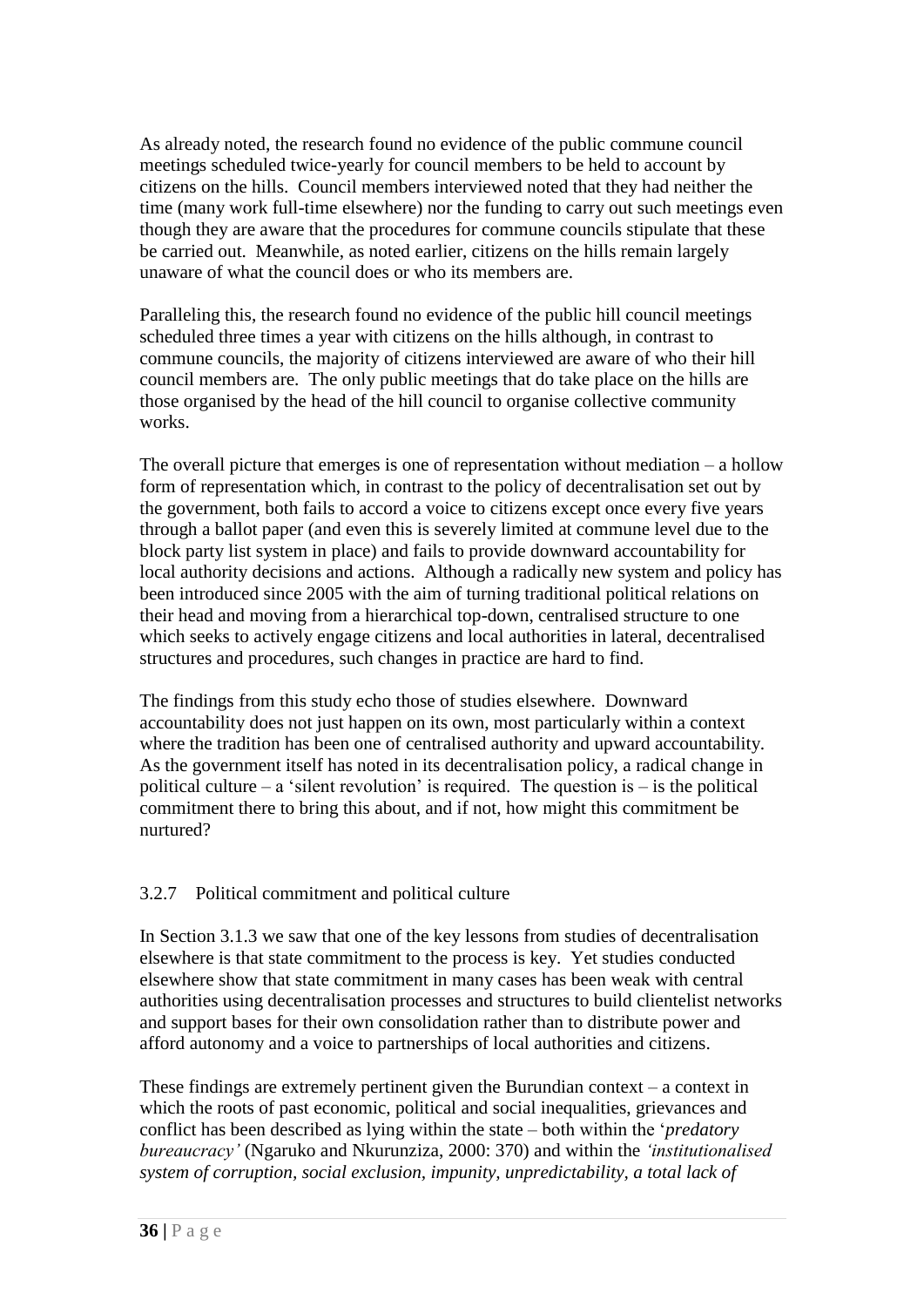*accountability and clientelism"* (Uvin, 2008: 109-110) (see also Lemarchand, 2006; Ndikumana, 2000; and Reyntjens, 2005).

In this context, the decentralisation process designed by the Burundian state offers a unique opportunity to transform this system, ending the cycle of exclusion and conflict and opening up the space for a more equitable and peaceful future. In its initiative in designing the framework and the procedures for the process, the state has demonstrated its commitment to such a transformation. However, as the state itself has noted, both state officials themselves and Burundi"s citizens have to play an active role in ensuring these structures and procedures operate effectively to bring the aspirations underlying the process to fruition.

The establishment of a dedicated Ministry of Decentralisation and Commune Development in January 2009 was one indicator of state commitment in this area. However, its downgrading following the 2010 elections to a sub-ministry within the Ministry of the Interior is a worrying development and one which could be taken to indicate reduced state commitment to the process.

A further complication, and one which has been noted by other commentators (ABELO, 2009; OAG, 2007; 2009), is the fact that commune Administrators appear accountable both upward – to their Provincial Governor – and downward to their citizens who elected them. Thus while, as noted in Section 3.2.3 above, Administrators are aware that, in theory, they represent their citizens, a number also define themselves as *"agents de l"état"<sup>35</sup> / "state agents"* or *"représentants de l"état dans le commune"<sup>36</sup> / "representatives of the state in the commune".* As we have seen in Section 3.1.5, the annual budget, once adopted by the commune council, is transmitted to the Governor for approval. This is despite the fact that a significant proportion of the revenue (both financial and in terms of collective community works/counterpart funding) for this budget comes from local citizens.

These challenges are further compounded by reports (ABELO, 2009; OAG, 2007; 2010, Sentamba, 2011) of frustration and a lack of motivation among commune officials at local level. While this was undoubtedly the case in the past, many officials and council members interviewed for this research noted that this situation is now much improved and discussions suggested that many (although inevitably not all) council members and Administrators are genuinely committed to contributing to the development of their commune. There is no doubt, as in interview Administrators detailed their many tasks, that they are being torn in many directions and that theirs is an extremely complex and extremely demanding job. Moreover, questioned as to previous posts they had held, it is apparent that this more demanding post commands a lower salary than previous posts. While a genuine wish to contribute to the development of their commune is certainly one factor explaining Administrators' acceptance to take on their demanding role, political motivations are also not far from the surface. As one Administrator noted $^{37}$ , he has been nominated by Presidential

<sup>&</sup>lt;sup>35</sup> Interviews Administrators August  $17<sup>th</sup>$  and August  $25<sup>th</sup>$ .

<sup>&</sup>lt;sup>36</sup> Interviews Administrators August  $22<sup>nd</sup>$  and August  $30<sup>th</sup>$ .

 $37$  Interview August  $22<sup>nd</sup>$ .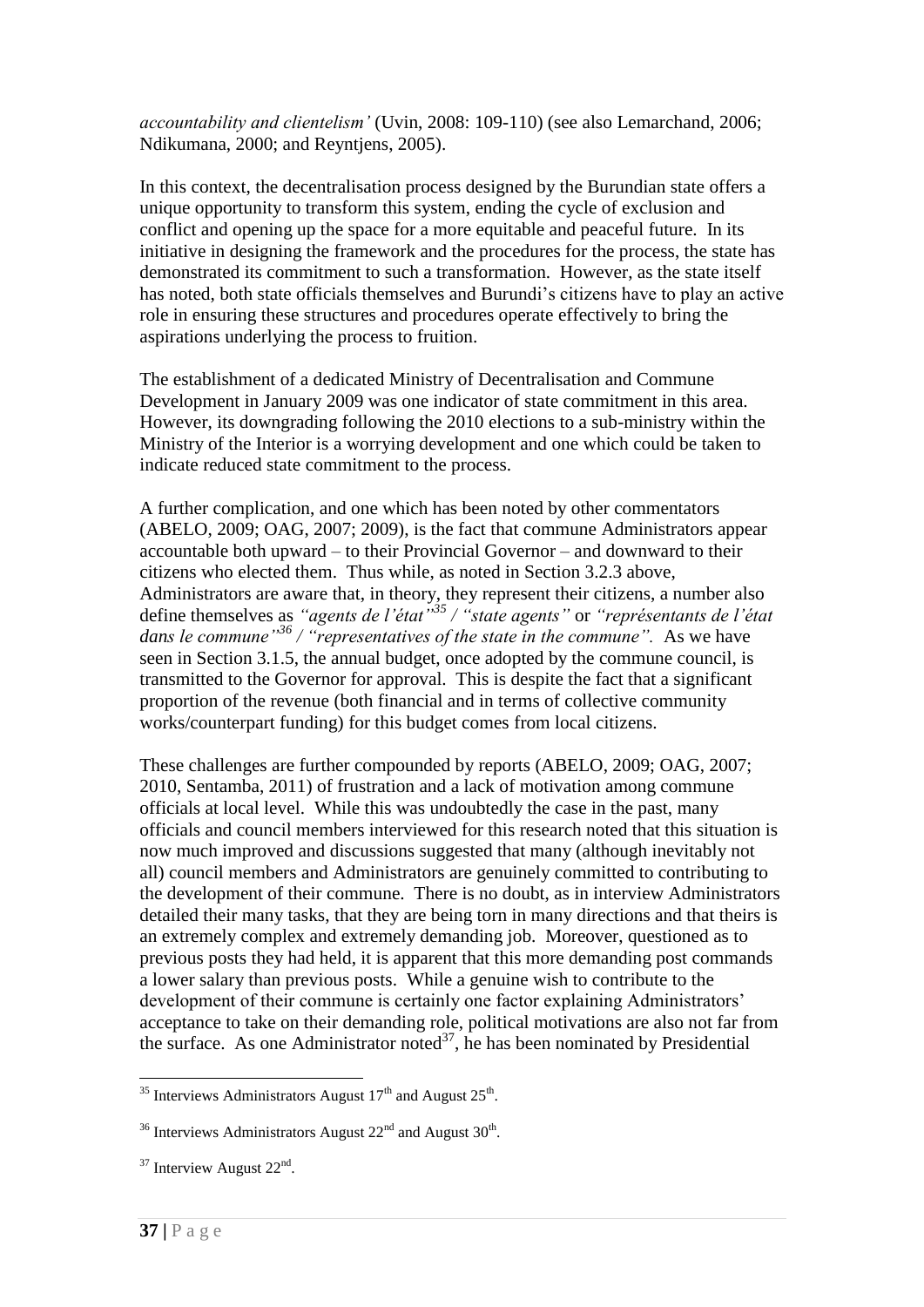decree (albeit having been chosen by his commune council). This brings officials – Administrators and council members alike – to the attention of senior party officials and there can be no doubt that council membership represents a strategic political move as much as anything else.

The development and consolidation of political commitment and the transformation of political culture required to make decentralisation a success in Burundi is challenged on a number of fronts therefore. First is the downgrading of the Ministry responsible for the process. Second is the somewhat schizophrenic accountability of both commune and council members – upward to traditionally powerful "chefs" while downward to their citizens who have yet to exercise their potential power and voice within the process. And third is the fact that, while a number of new people have taken the courageous step to enter the process' structures and institutions, many party faithfuls from previous regimes are also present in different posts (including within hill councils).

Clearly traditional top-down hierarchical structures remain and, in an environment where demands from the top have always taken precedence, this will be a difficult culture to break. To do so will necessitate stronger demands and pressures, in the spirit of the decentralisation policy set out by the state, from the bottom – from citizens and communities themselves. As the decentralisation policy itself articulates, it is up to everybody, local authorities and citizens alike, to transform the traditional exclusionary and divisive political culture and bring about a more prosperous and more peaceful future for all.

## *3.3 Synopsis of key issues*

The findings outlined above highlight a number of issues of particular relevance to Trócaire"s engagement in the decentralisation process under examination. These are brought together under four headings below.

3.3.1 Citizens or subjects? - The importance of political culture

In his famous book *Citizen and Subject: Contemporary Africa and the Legacy of Late Colonialism,* Mahmood Mamdani (1996) argues that the British colonial administrative system, operating through local chiefs and leaders, made subjects of Africa"s peoples, denying them their rights as equal citizens within their own territories.Mamdani further argues that this form of rule persisted into the postindependence era whereupon newly elected African leaders continued to view their citizens as subjects, accountable to their leaders rather than the other way round.

While Mamdani is writing specifically about ex-British colonies, his analysis is pertinent also to Burundi. As accounts of colonial Burundi attest (Gahama, 1983; Hammouda, 1995), the country was ruled in a strongly hierarchical, oppressive manner with its population answerable to an administrative elite. This was the context into which decentralisation was first introduced in the late 1950s.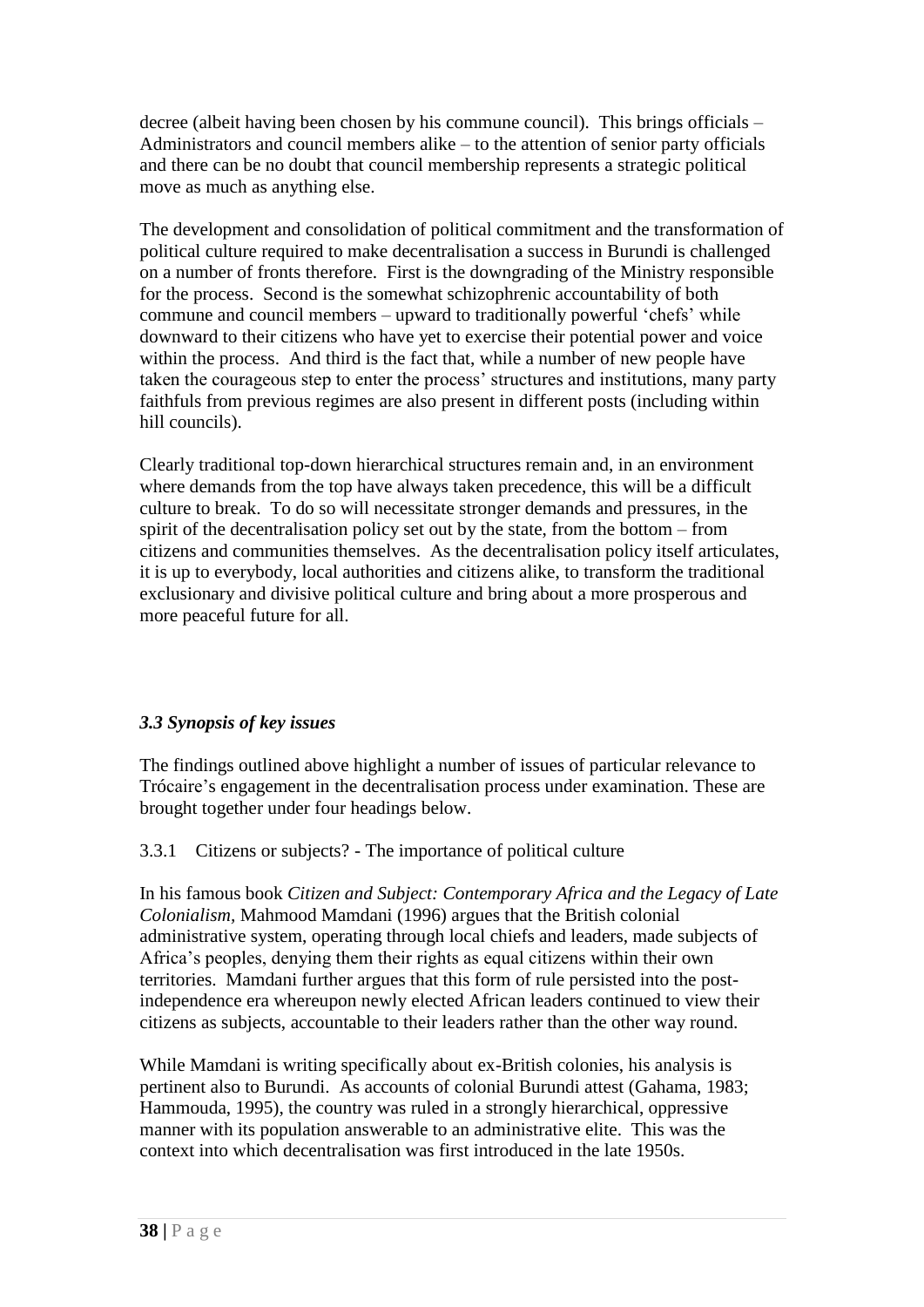The critical importance of history and the inevitable continuities with the past have been repeatedly emphasised within this report. So too has the fact that change does not happen on its own. Active engagement within political-administrative structures – beginning at the local level and working upward  $-\overline{\text{is}}$  absolutely necessary to challenge and transform enduring colonial legacies and to move from being subjects to active citizens within a peaceful, open contemporary democracy.

## 3.3.2 Capacity or willingness? - The effectiveness of workshops

The issue of capacity of local actors to effectively engage and work within decentralised structures is one which repeatedly surfaces within texts and literature on the Burundian process, and is one which was repeatedly raised by all research participants over the course of this field research. Yet, as has been discussed in Section 3.2.3 above, findings from this research revealed that a) a tremendous amount of work in the form of capacity building workshops and technical guides is already being done in this area by a wide range of well-resourced actors and agencies; and b) arising from this support, local administrative leaders appear relatively well aware of their role vis à vis their citizens (although, as noted, their understanding of citizen participation is a little less developed).

Capacity building is certainly a valuable and necessary support. However, as the gap between local authorities" understanding (in theory) and actions (in practice) demonstrates, capacity building on its own does not bring about change, particularly given the immense transformative changes required and the implications these have for traditional power relations and therefore access to scarce resources and assets.

The political form of decentralisation set out in the government"s own texts and policy envisages a sharing of power, voice and influence across society – a partnership between citizens and authorities. Such a distribution means that traditional power-holders must relinquish some power while the traditionally powerless gain influence and control. There are losers and winners in the "silent revolution" which sees subjects once more reclaim their rights as citizens. And the potential losers will naturally be reluctant to cede power. This inevitable fact must be acknowledged and interventions with local authorities should move beyond technical capacity building workshops to seek to address the lack of willingness (whatever individuals" knowledge of how decentralisation should work) of traditionally powerful actors to embrace the changes required.

## 3.3.3 "Sensibilisation" or accompaniment? - Working with citizens

It is never easy to embrace change and to try something new and it is certainly never easy to go against the grain and begin to engage with local authorities on a more equal footing when relations in the past have been based on social hierarchy and status. Yet, following the law, policy and procedures set out by the state, this is what is required within the new democratic dispensation set out within the decentralisation process. Like the workshop approach discussed above, this will not happen through passive information-transfer / sensibilisation approaches alone. Peoples" eyes as well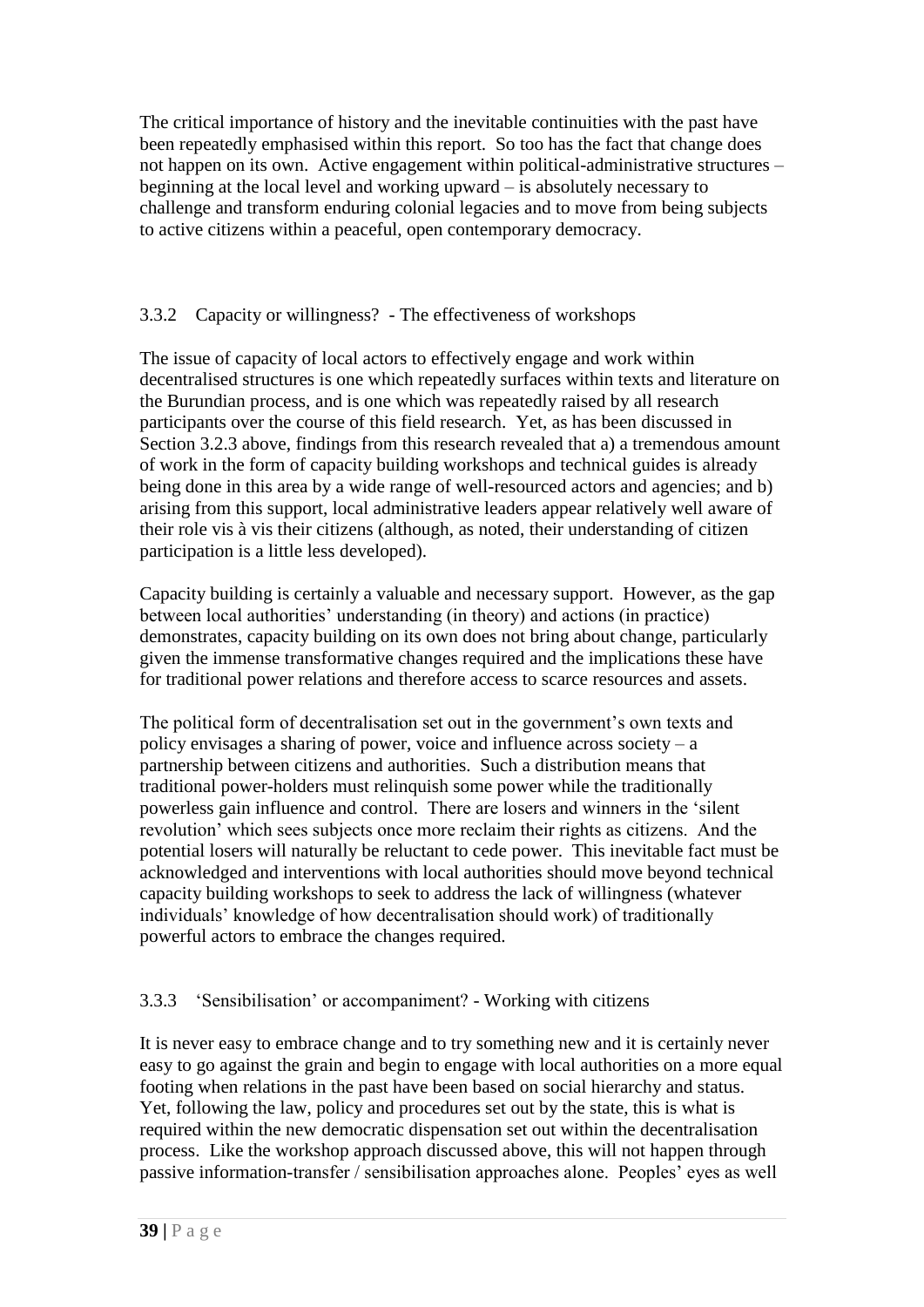as their minds need to be opened to the opportunities offered by new decentralisation structures.

Building on the traditional sensibilisation methods employed by NGOs to date, what is now required is an intensive accompaniment of citizens – going with them to meetings, standing with them in their demands for accountability and their active participation in the different fora open to them and actively supporting them in their transformation of traditional relations. This is a new and demanding approach, but one which is required if the opportunities available are to be ceased and decentralisation, as set out in the political and legislative texts, is to be embraced and rendered effective.

3.3.4 A politics for all – Overcoming disaffection and exclusion from public life

Decentralisation is a political process. As the decentralisation policy repeatedly notes (Gouvernemnent de Burundi, 2009: 10, 56, 61), to succeed it requires the active and sustained engagement of all citizens in public – and hence political – life. There are two key challenges in this regard.

First, a significant proportion of citizens have been – and continue to be – repeatedly and systematically excluded from political life. Specific groups in this regard include most women (half the population) and the Batwa, although many others have also been systematically excluded from active engagement in public life. Moreover, this exclusion is actively exercised not exclusively by formal political authorities but, most strikingly, by communities, neighbours, individuals and family members themselves<sup>38</sup>. And so, simply urging individuals from these severely marginalised groups to become involved in local structures is not enough. Nor is working exclusively with these marginalised groups. Efforts to overcome this systematic marginalisation need to address broader societal obstacles – among family, friends, neighbours and communities – women and men.

Second, the egregious abuse of power by political authorities in the past coupled with current politically motivated insecurity and violence (see Boschoff and Ellermann, 2010; Human Rights Watch, 2009, 2010; Sentamba, 2010, Uvin, 2010 and Veneginste, 2011) has resulted in a widespread distaste for and disaffection from politics among ordinary citizens across the communes visited (and reportedly, more broadly). Politics is popularly viewed as the principle source of insecurity and conflict. Citizens are tired of violence, insecurity and unrest and many express the wish that they just be left alone – wanting nothing to do with politics or politicians. This is an entirely understandable, yet extremely worrying situation.

If the political system is the problem, the political system needs to be changed. Withdrawal from this system and its structures leaves it, with all its imperfections,

<sup>&</sup>lt;sup>38</sup> For example, on hills where there are no female hill council members, the suggestion put to female focus group members that the election of a female candidate might increase the likelihood that some of the issues raised by the groups might be taken more seriously by their hill council was met with some incredulity and amusement. In the words of one interviewee, *"la politique - c"est l"affaire des hommes" / "politics – that"s men"s business".*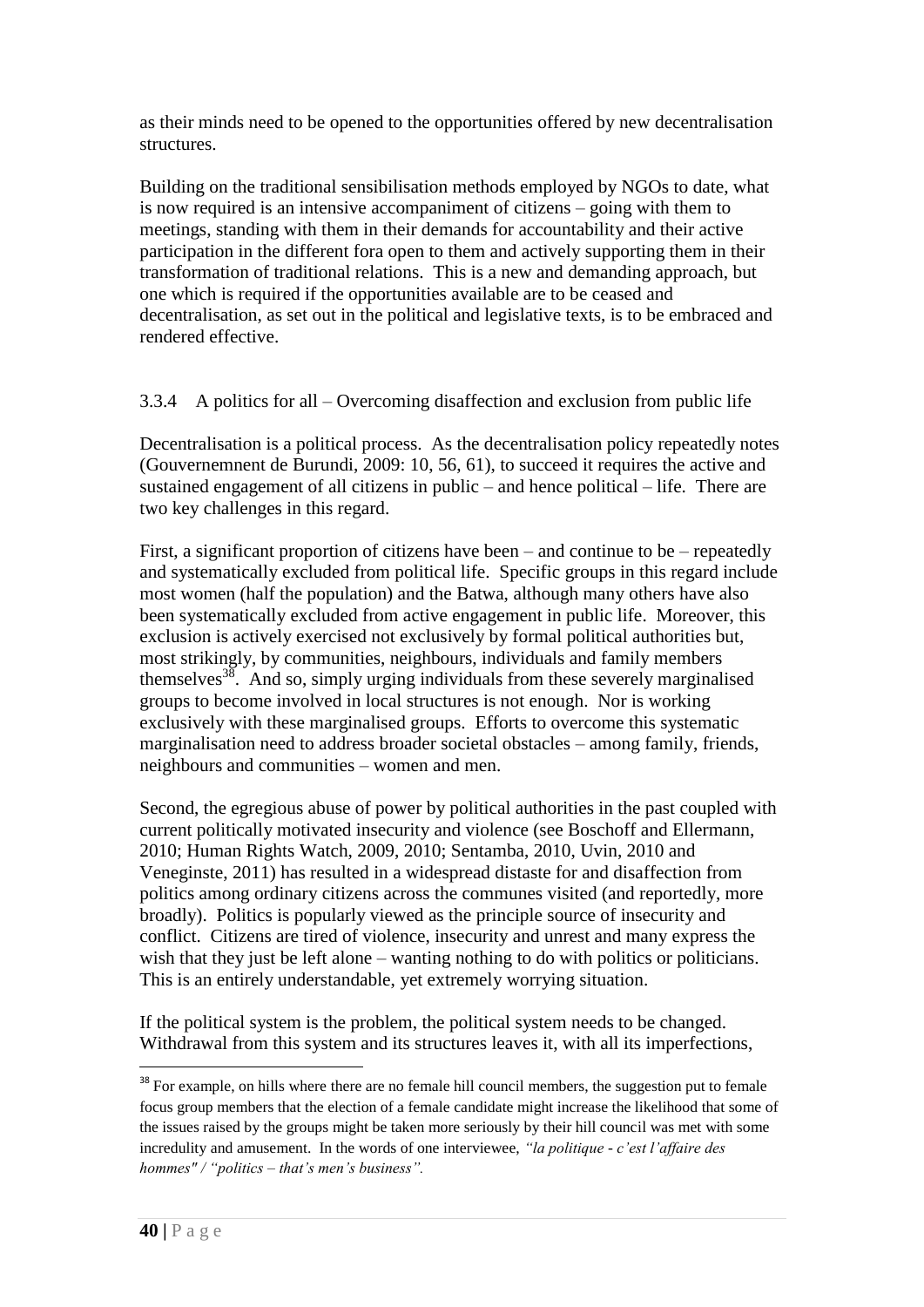intact. The only way to change it is through engaging with it. The decentralisation process offers the potential to do so in a peaceful, constructive and mutually beneficial manner. Those supporting such actions need to take the time to openly engage with widespread public disaffection for politics and political systems. Through their actions of open engagement with citizens and accompaniment in participation within local administrative (and hence political) structures, they can begin to demonstrate that politics begins at home and change is possible.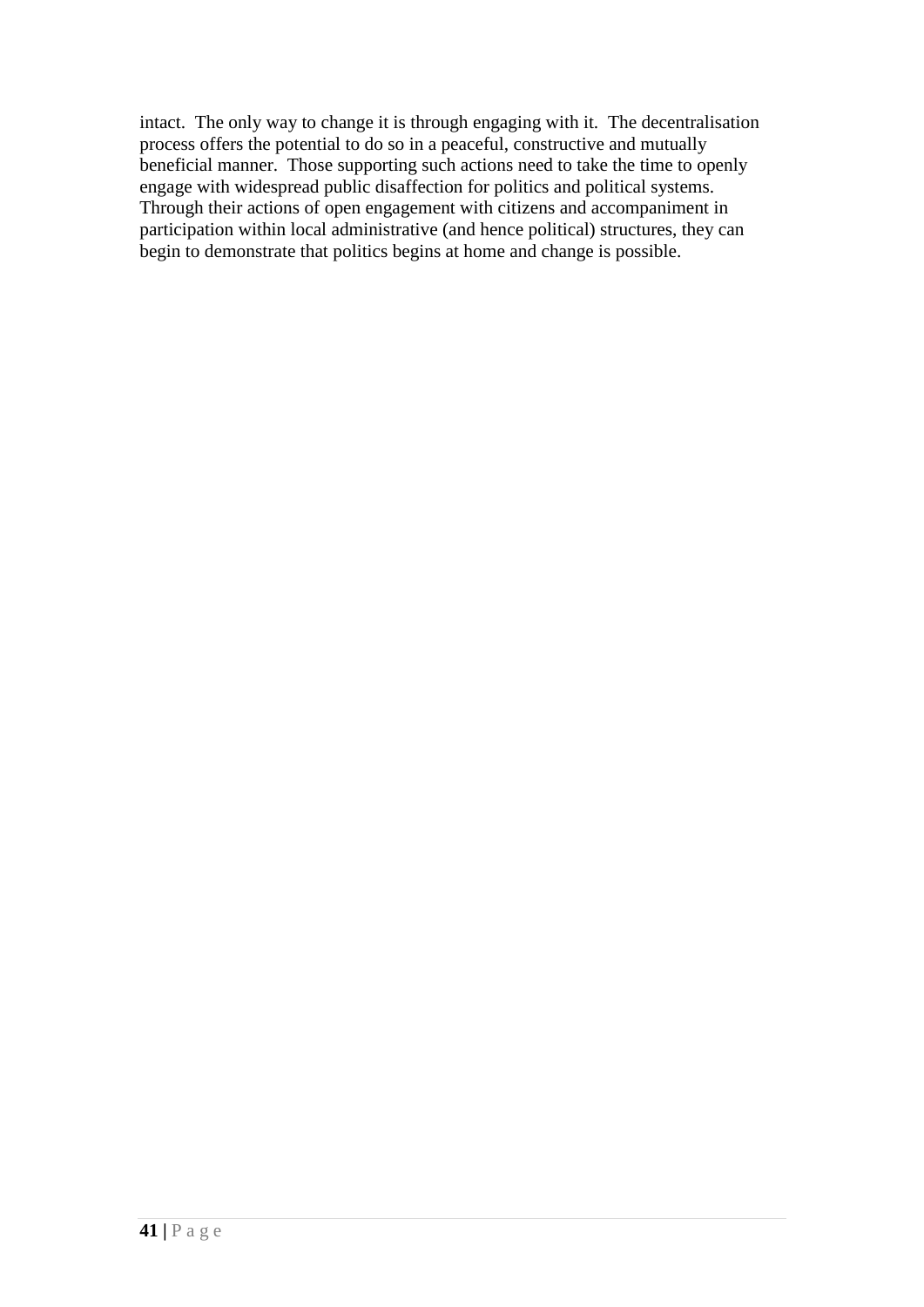## **4. Conclusion and recommendations for Trócaire's Governance and Human Rights programme**

For most citizens, life in Burundi is a struggle. Against a backdrop of political unrest, insecurity and acute marginalisation, citizens get on with their daily lives, making the best of what they have yet aspiring toward a more peaceful, secure future. It is painfully apparent to all Burundians that the political system has failed and, with recent unrest and intimidation, is continuing to fail them.

The decentralisation process in place since 2005 offers a unique opportunity to transform this system at local level. Embedded within the constitution and within national legislation, the process offers a comprehensive and robust framework for citizen participation in and control over plans and projects affecting their families and neighbours on their hills and in their communes. And in the many legislative and policy texts detailing how decentralisation should work in practice, the government has set out its commitment to the process.

Yet despite this robust framework and set of procedures, levels of both citizen participation in local governance and local authority accountability to citizens remain weak. This is not surprising. Studies elsewhere have shown that it takes many years for decentralisation to yield positive outcomes. Studies have also shown that a legislative framework and set of procedures will not, on their own, yield positive results. An active and sustained citizen engagement with decentralised structures and procedures at a local level is necessary.

In promoting such engagement Trócaire-Burundi"s GHR programme faces a number of formidable challenges. Among these are a strongly hierarchical political and societal culture where, with people treated more as subjects that citizens, accountability demands are in an upward rather than a downward direction, together with an understandable widespread disaffection with political and public matters.

These challenges notwithstanding, it is clear to all that continuing the inherently inequitable and oppressive system of the past will lead only to frustration, anger and more conflict. And on hills throughout the country, most certainly the hills visited during the course of this research, there is no appetite for this. Through a dedicated, active and sustained support to local citizens, including those most marginalised from public life, Trócaire-Burundi"s local partners can help bring about a transformation of the system which has failed so many people in the past. In this regard, and drawing on the findings and analysis presented within this report, the following recommendations are made:

## *4.1 Supporting citizen participation in existing structures*

The various government texts on the process which set out the procedural requirements of the process point toward a number of opportunities for citizen engagement within the structures currently in place (see Section 3.1.5 and Figure 3.1.5). Moreover, interviews with local authority officials reveal that they are well aware of the requirement that such meetings and interactions take place. Interviews with local citizens reveal that they remain unaware of these opportunities for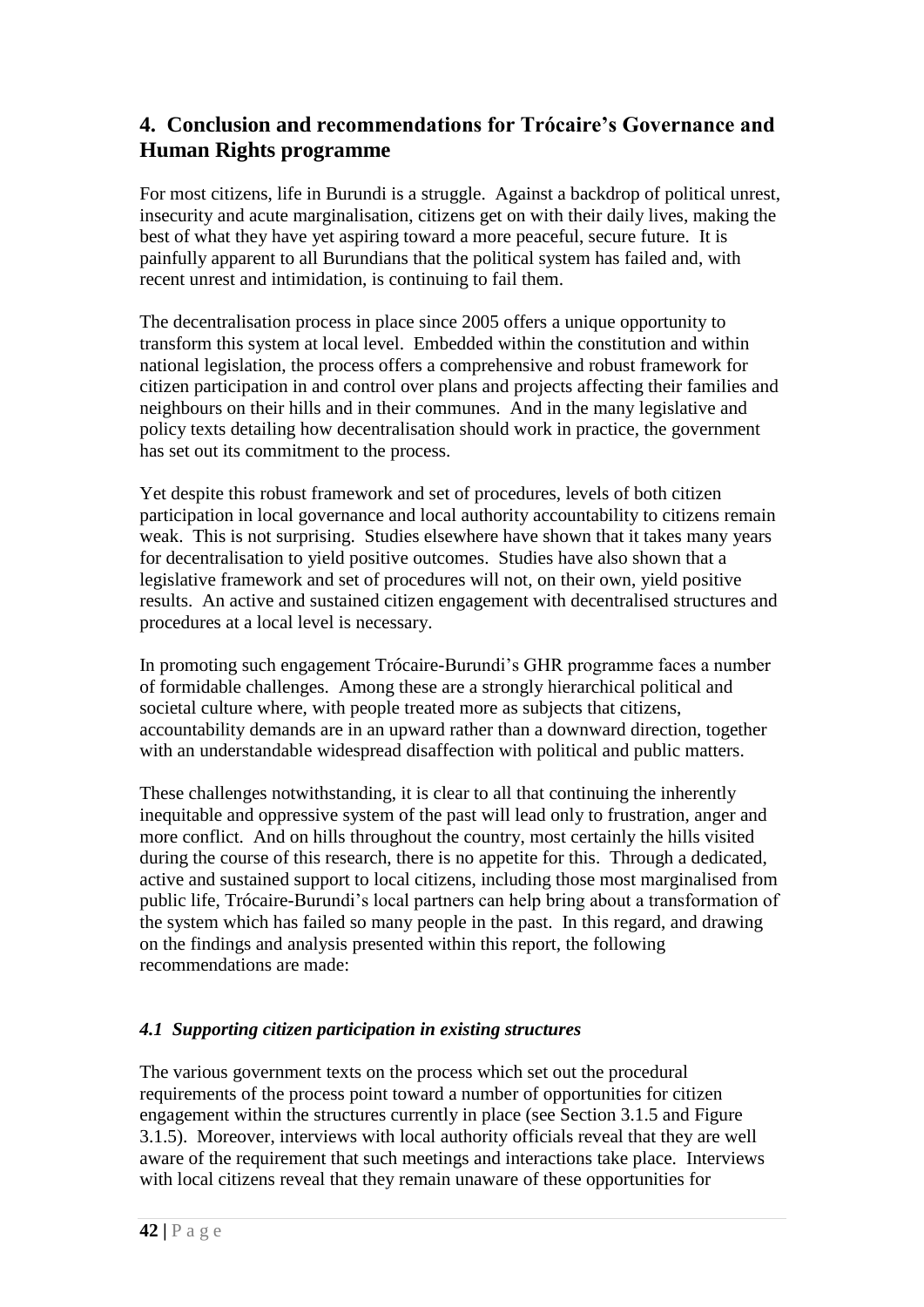participation however. Moreover, both hill council members and local citizens remain unaware that hill councils are carrying out just one of their three functions. The predominant form of accountability remains upward toward (reporting to) the Administrator rather than downward from the Administrator and his council members to the hill council and local citizens. Hill council members and their citizens" participation in commune council meetings have yet to take place.

One of the key strengths of the Burundian process is that the procedures for citizen participation and engagement are set out in the relevant texts and are, in the main, well known by local officials. All that remains is to ensure that they are organised in practice and to participate fully within them. If such procedures were to function as envisaged within the relevant texts, they would offer ample opportunities for citizens to become actively engaged. This would be an excellent beginning in the long-term process of systemic transformation toward a more equitable and peaceful future.

It is therefore recommended that partners within the GHR Programme acquaint themselves fully with the different opportunities currently available for citizen participation (see Figure 3.1.5 for a synopsis) and work with local councils and officials to ensure that these opportunities are put in place on the ground and that citizens, locally elected, and public officials participate fully within them.

## *4.2 From 'sensibilisation' to accompaniment: Less zones, more engagement*

The enormity of the task to promoting active engagement within local structures should not be underestimated. Active participation means more than just attendance at council and public meetings. It means more than just posing a select few questions. It means nothing less than supporting citizens in an ongoing, sustained engagement with local leaders, actively contributing toward plans and projects and actively seeking accountability from these leaders in their resultant actions.

Given the challenges faced in promoting such active participation, the more traditional NGO approach of "sensibilising" people / informing people of what they need to do will be insufficient and will not work. As discussed previously (Section 3.3.3), NGOs need to significantly change their approach from a more passive awareness raising to an intensive accompaniment of citizens – going with them to meetings, standing with them in their demands for accountability and their active participation in the different fora open to them, and actively supporting them in their transformation of traditional political relations.

This will require spending far more time in the field and far more time with targeted communities – days instead of hours at any one time and weekly/biweekly contact on an ongoing basis. The number of planned zones of intervention for this aspect of the GHR programme (as set out in a mapping exercise by partners during the research feedback workshop) as it stands makes such an intensive accompaniment impossible. Again, a new strategy is required. It is recommended that partners reduce the number of zones of intervention for the duration of this three year phase of the programme and assure an effective, intensive accompaniment in just two-three communes each rather than attempting to cover a wide number. As with this research (see Section 2.6), given the challenges involved, depth and intensity of engagement is what is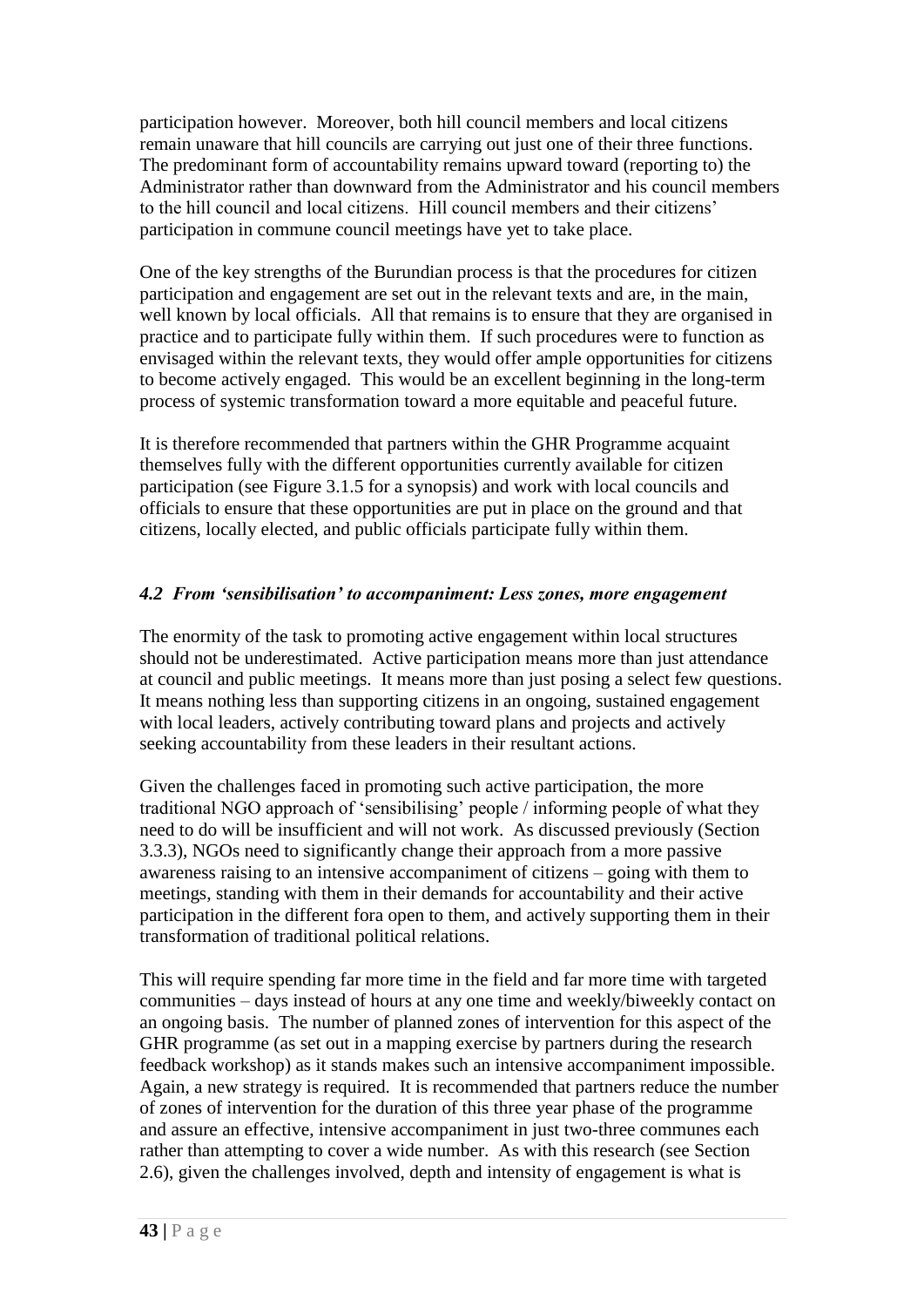required. Supporting substantive and lasting transformation in a small number of communes is far better than achieving little or nothing in a large number. Again, it is important to remember that decentralisation is a long-term process, not a short-term solution. Concrete and tangible successes in a small number of communes will set the path for similar intensive accompaniment in a further select number of communes in future programmes.

### *4.3 Overcoming the obstacles to women's participation: a gendered approach*

The formidable obstacles faced by women in attempting to become involved in local structures has been already noted above (Section 3.3.4). While the quota system for commune councils allows for 30 per cent female representation at this level, there is no similar quota system at the level of the hills councils. For many, the solution appears to be the introduction of a 30 per cent quota at hill council level also.

In this context, it is worth bearing in mind two things. One, there is as yet little evidence of the effectiveness and usefulness of the quota system in addressing particular issues faced by women. Many studies show that women sitting on councils and committees continue to find it difficult to have any influence. A number of courageous and highly committed female members of hill and commune councils interviewed for this research repeatedly underlined their difficulties in wielding any influence in structures and fora dominated by powerful men. Their successes have been more on an individual level for individual women rather than on a broader scale. This is not to say that quota systems do not have their uses. Rather, it is to say that, like the legislative framework for decentralisation, they open the door but, on their own they will not bring about change.

This raises the second point which is the crucial fact that gender is not just about women. Political exclusion is not just about women. And the obstacles to women"s participation within decentralised structures will not be addressed by working with women alone<sup>39</sup>. The marginalisation and exclusion of any group, be it women, Batwa, those from particular families, hills etc... stems from the existence and persistence of particular values and norms across society – a common understanding of what is normal, what is acceptable – the way things are. Investigating the roots of the marginalisation of both women and Batwa within this research, it is apparent that the roots of their marginalisation lie not exclusively with political authorities but with communities, neighbours, individuals and family members themselves. Therefore efforts to overcome this systematic marginalisation need to address broader societal obstacles – among family, friends, neighbours and communities – working with these in tandem with specifically marginalised groups.

<u>.</u>

 $39$  Similarly, the obstacles to the participation of members of the Batwa community will also not be addressed by working with the Batwa alone.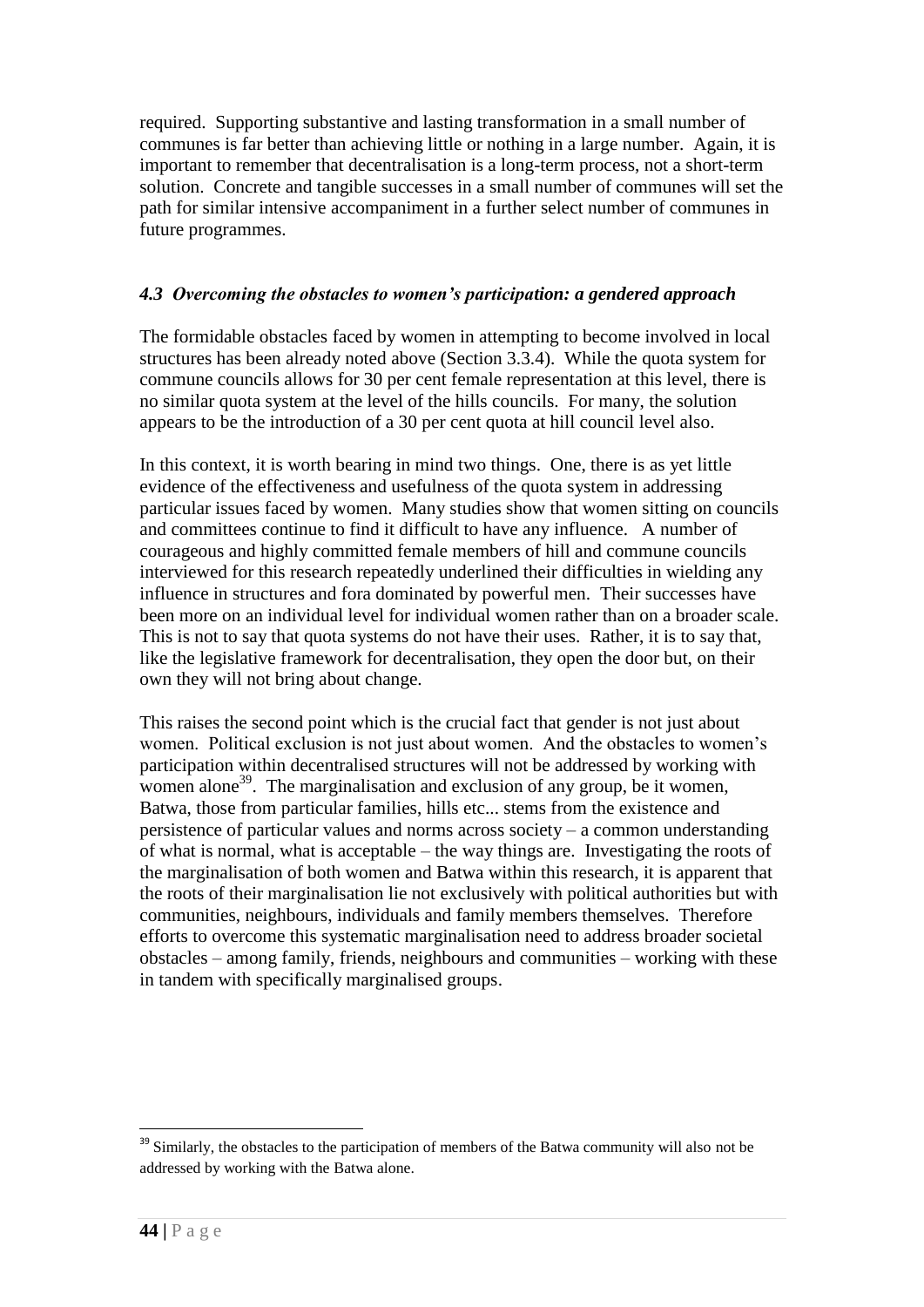### *4.4 Periodic evaluation of existing structures*

While there is some talk (although little evidence of action) of governmental evaluation of the effectiveness of local decentralised structures<sup> $40$ </sup>, following the government's own logic of downward accountability, whereupon commune and hill officials are accountable their citizens, there is clearly a need for citizen evaluation of these structures and the actions of their actors also.

It is therefore recommended that partners working on the citizen participation component of Trócaire"s GHR programme work together in developing an evaluation framework for these structures (drawing on previous work done by others in this area) and support citizens in evaluating the actions of their leaders.

### *4.5 Coordination of actions*

The fragmentation and lack of coordination of actions across both projects and programmes focused on decentralisation and those across the development field more broadly, both in Bujumbura and also at commune level, was repeatedly noted by interviewees.

While involvement in the Trócaire programme offers valuable opportunities for coordination and exchange between partners within the programme, it is important to also be aware of the interventions and actions of others. Bearing in mind the necessarily limited scale of Trócaire's programme (limited in scale, not intensity), both the programme officer and programme partners should become acquainted with other programmes and initiatives working in this area. The coordination meeting of donors and NGOs working in the area, organised by the DG Decentralisation and Cooperation Suisse, is an important resource in this regard.

<u>.</u>

<sup>&</sup>lt;sup>40</sup> Plans in this regard were mentioned by the DG for Decentralisation (interview, August  $9<sup>th</sup>$ , 2011). The government has also prepared an evaluation manual – see Gouvernement de Burundi, 2010b.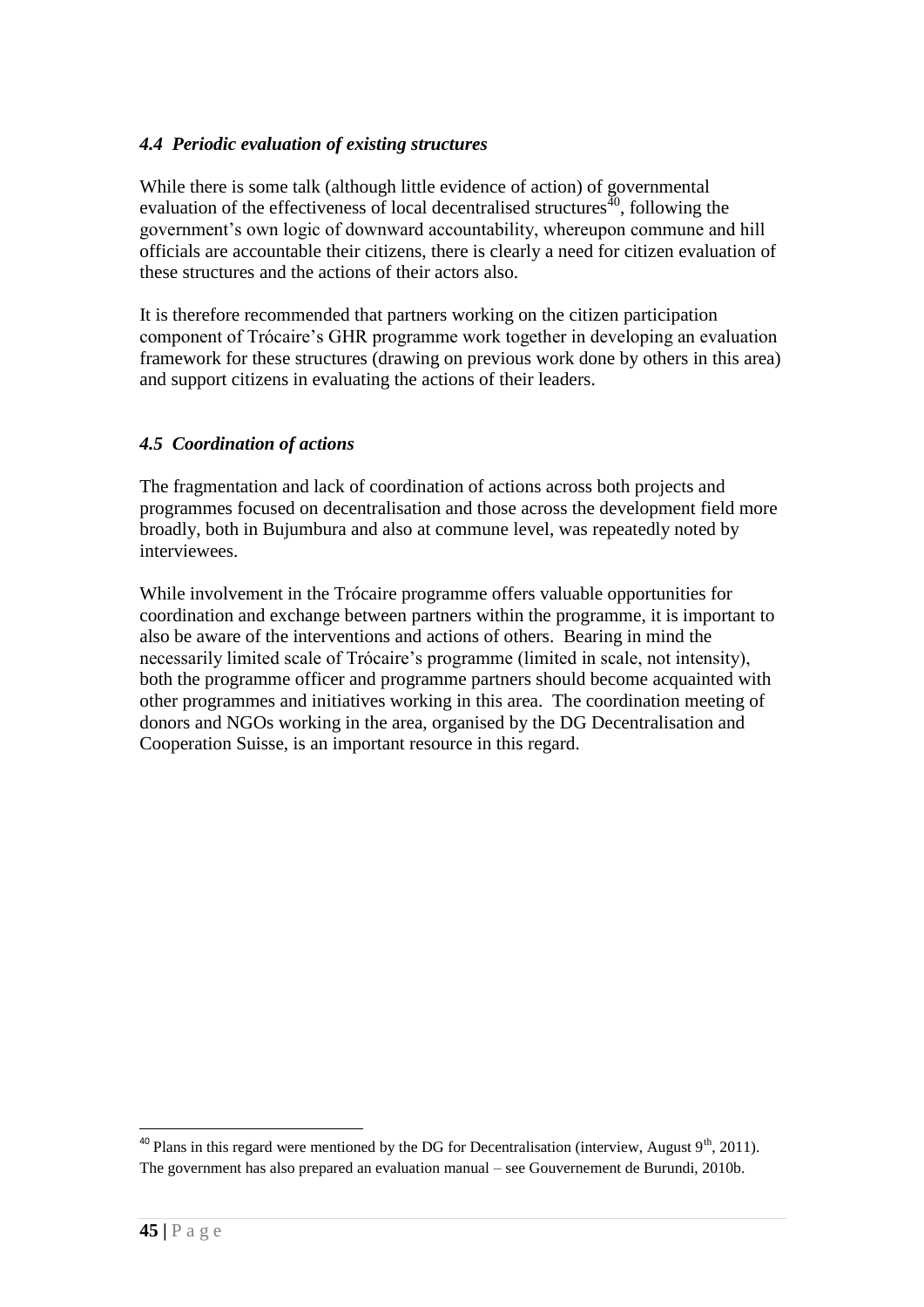## **Appendix I**

## **Map of Burundi**



**Source: http://www.mapsofworld.com/burundi/burundi-political-map.html**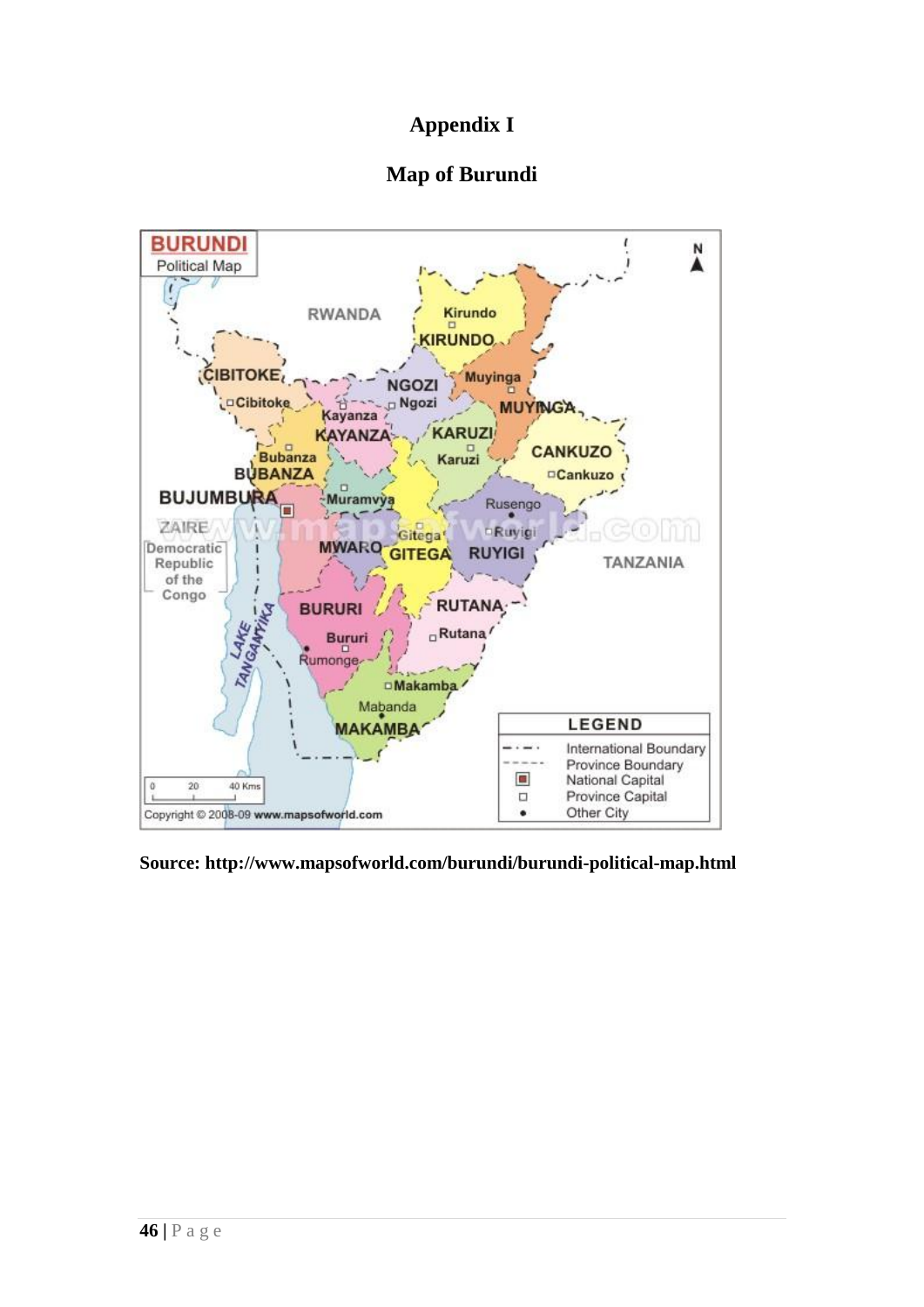## **Appendix II**

## **Terms of reference**

**Trócaire Burundi - Governance and Human Rights Programme (BUN11-01)**

*Final Terms of Reference (25/7/11): Research on Decentralisation in Burundi*

### **1 Introduction**

Trócaire Burundi in partnership with its civil society partners has developed the 'Burundi Good Governance and Human Rights Programme'. This is a new programme; it has 2 objectives, linked to the GHR organisational outcomes on Participatory and Accountable Governance (PAG) and Access to Justice. The Access to Justice Work has been the focus of prior programming while PAG work will be a new area of intervention. The decentralisation process is a recent development within Burundi and as such has been identified by this programme as a key space to support citizen participation in public life. The objective of the Participatory and Accountable Governance work is;

*to increase the effective participation of citizens, especially women, the poor and marginalised, in local government decision and policy making processes*.

The third programme objective relates to increasing the capacity of civil society groups to engage with public accountability mechanisms.

The preparatory planning work for this programme has been undertaken with partners and been assisted by a researcher from Dublin City University. This researcher has strong academic interests in citizen participation and has had significant links to Trócaire"s work over several years leading to a strong understanding of our way of working. Trócaire and the researcher have a mutually shared interest to pursue this piece of research.

## **2 Shared interest in this work**

*Trócaire Burundi"s strategic interests:* The programme wishes to undertake and complete a baseline process in the coming 6 months; in part this will seek to measure citizens" participation or empowerment, understood as awareness and action to claim their rights from within the decentralisation process. A necessary precursor to this will be determining which rights in particular this programme will seek to measure levels of empowerment on. In turn, to achieve this, this research is necessary as it will assist the programme develop an in-depth understanding of the decentralisation process - its scope and effectiveness in relation to citizen voice and rights and service provision<sup>41</sup>. An understanding of the functioning of these processes will also be necessary so that the programme is clear by which mechanisms and modalities citizens are expected to access duty-bearers and secure their rights. The subsequent

 $41$  This remained unclear and not clarified at the time of the formulation of the decentralisation policy (2009) – part of the research will be to uncover are there different understandings or has this been further clarified since the Decentralisation Policy was produced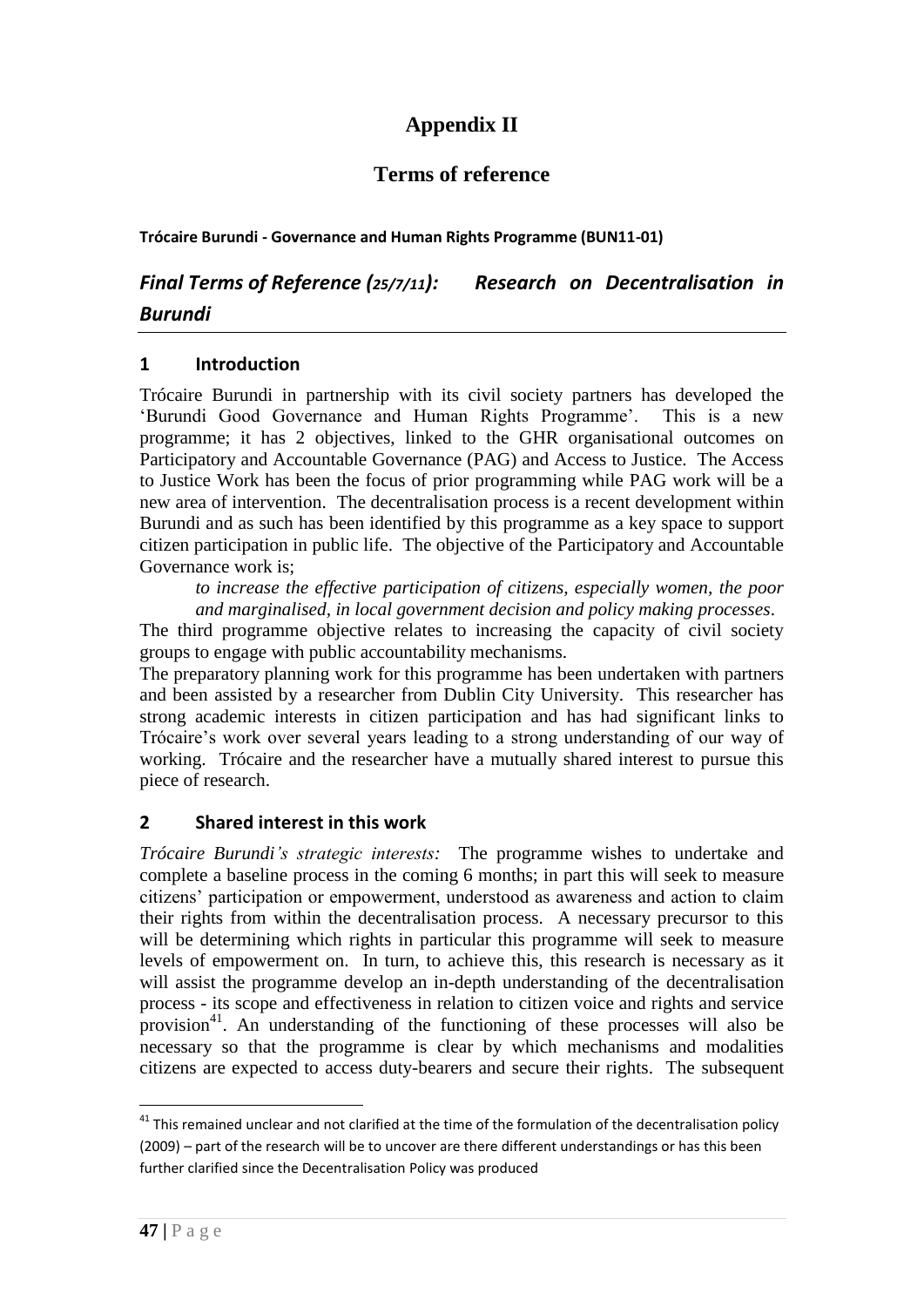baseline process will thereafter help the programme to develop appropriate intervention strategies, set targets and create a basis for on-going monitoring of change in the levels of citizen"s empowerment. Appendix 1 to this TOR provides a timeframe and tentative plan for the baseline process.

*DCU Researcher"s strategic interests:* The researcher"s areas of interest are in governance in particular citizen"s engagement in decentralisation processes. The researcher is keen to undertake research in Burundi as its experiences have much to offer to analysts and policy makers of governance in a post-conflict context more broadly. Literature in the area of governance in Burundi, and indeed in many postconflict African countries, tends to focus on developments and dynamics at the national level. However, little is known about local level governance and how this interacts with evolving structures and institutions of decentralisation. As well as being made available to Trócaire staff and partners, the findings of the research will be communicated and disseminated more widely through academic conferences (e.g. Irish Aid"s Development Education Conference; the European Conference on African Studies; the International Studies Association Annual conference etc) and in the form of 1-2 journal articles. This will bring the findings of the research to a broad audience of researchers, analysts and policy makers. Additionally, it is hoped that the research will be useful to and build on the work of civil society groups within Burundi. The researcher is committed as far as is possible to partner with local academia as part of her work.

### **3 Aims of research**

This research is part of the baseline process that Trócaire, in view of ensuring accountability, considers as indispensable in the beginning of each programme in order to allow staff and partners to know where they are starting from and therefore be able to measure impact and results of programme implementation. As experience has shown, a baseline is a phased process with various stages.

#### *The Broad aims of this research are as follow:*

- 3. To assess the opportunities for and challenges to political engagement of Burundi's citizens at the level of the collines (including how, if at all, this might feed upward to higher levels)
- 4. To assess how such engagement might affect political dynamics / relations on the collines (gender and conflict sensitivities)

#### *More specifically*

- 1. To identify the key modalities of Burundi's decentralisation policy at all levels, including colline and commune levels – roles and resources – on paper and as understood by the different stakeholders with a particular focus on citizens perceptions
- 2. To identify the responsibilities of duty bearers at both colline and commune levels in public consultation and services provision
- 3. To understand and assess the inter-linkages (where existent) between the various levels of decentralisation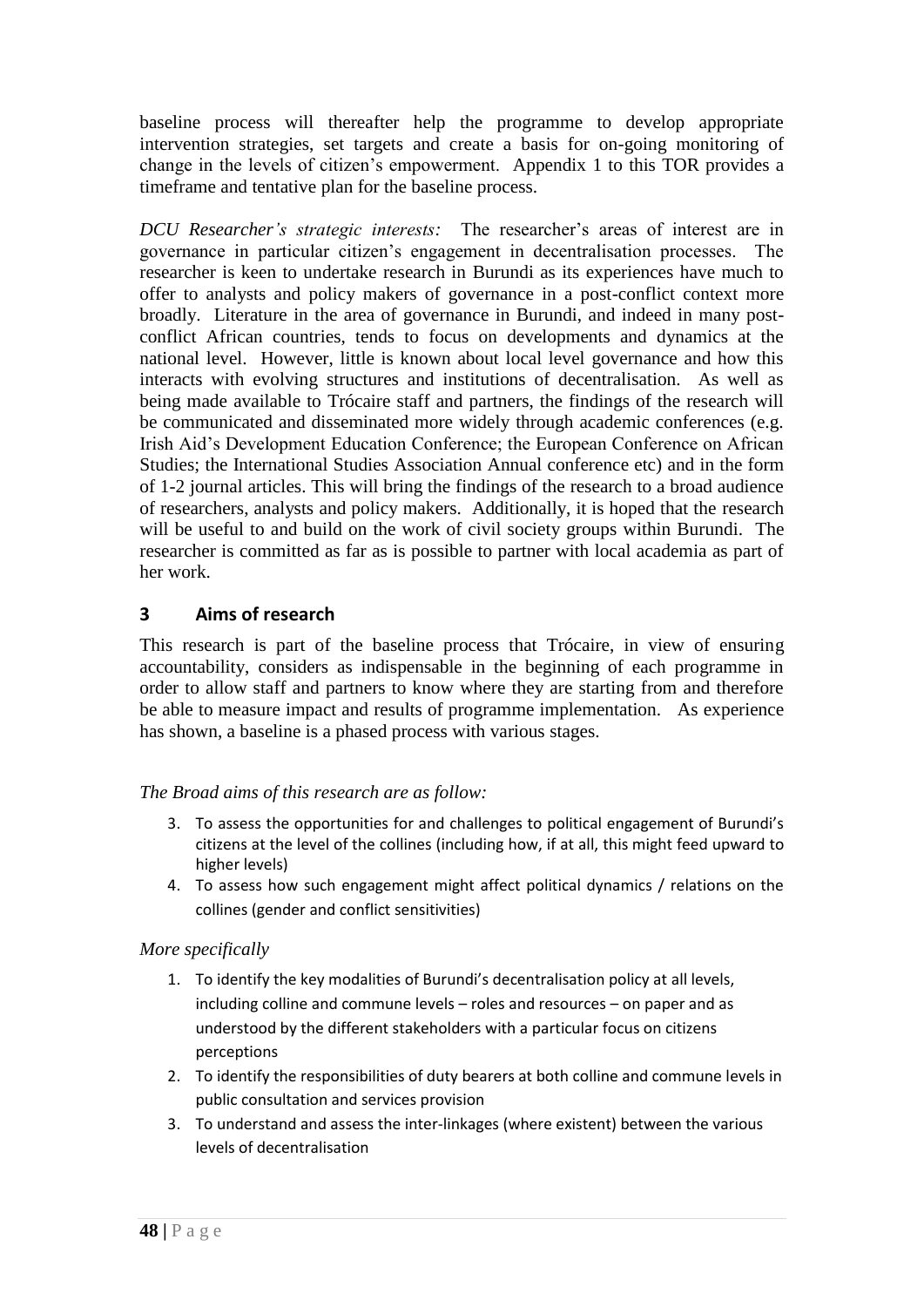- 4. To assess the appetite of communities on the collines for engagement in politics / their views on contemporary politics / politicians
- 5. To identify the expectations (if any) communities have of the CC and CDCs<sup>42</sup> and their locally elected members
- 6. To identify the expectations and/or linkages (if any) communities have of the Commune councils and their locally elected members

## **4 Research Plan / Sources of data**

#### *4.1 Primary materials (to be collected in Burundi and added to...)*

- Burundi Constitution
- Local Government Law (Law No.1 of 2006 on the Organisation of Municipal Administration)
- National Decentralisation Policy
- **•** Strategic Action Plan for Decentralisation
- Letter of Decentralisation Policy
- National Guide for Communal Development Planning

#### *4.2 Elite Interviews*

### *(to collate different views on decentralisation; expectations of process (including CDCs); division of roles and resources; linkages; donor coordination; challenges/any lessons learned)*

- Representatives in the Ministry for Development and Local Development
- Ecole Nationale de l'Administration (ENA)
- Key donors of Decentralisation including
	- o Swiss; EU 'Good Governance (Gutwara Neza) Project'; World Bank 'Support for Community and Social Development Project'
- Elected and public officials at commune level
- Leaders of national civil society and popular organisations involved in the decentralisation process

#### *4.3 Focus groups / Interviews at Colline level*

#### *(Approximately 6 collines (~ 2 per partner) with some diversity in demographics, ethnic composition, resources and developmental challenges)*

Through various participatory exercises including social mapping, focus group discussions and one on one interviews;

- identify key resources as perceived by different groups (opening a discussion later on access to and control over resources – together with blockages to this).
- explore how the issues raised within the social maps (access to resources and rights around these) were managed in the past, how they are managed now,

<sup>42</sup> CC – Village committee; CDC – Village Development Committees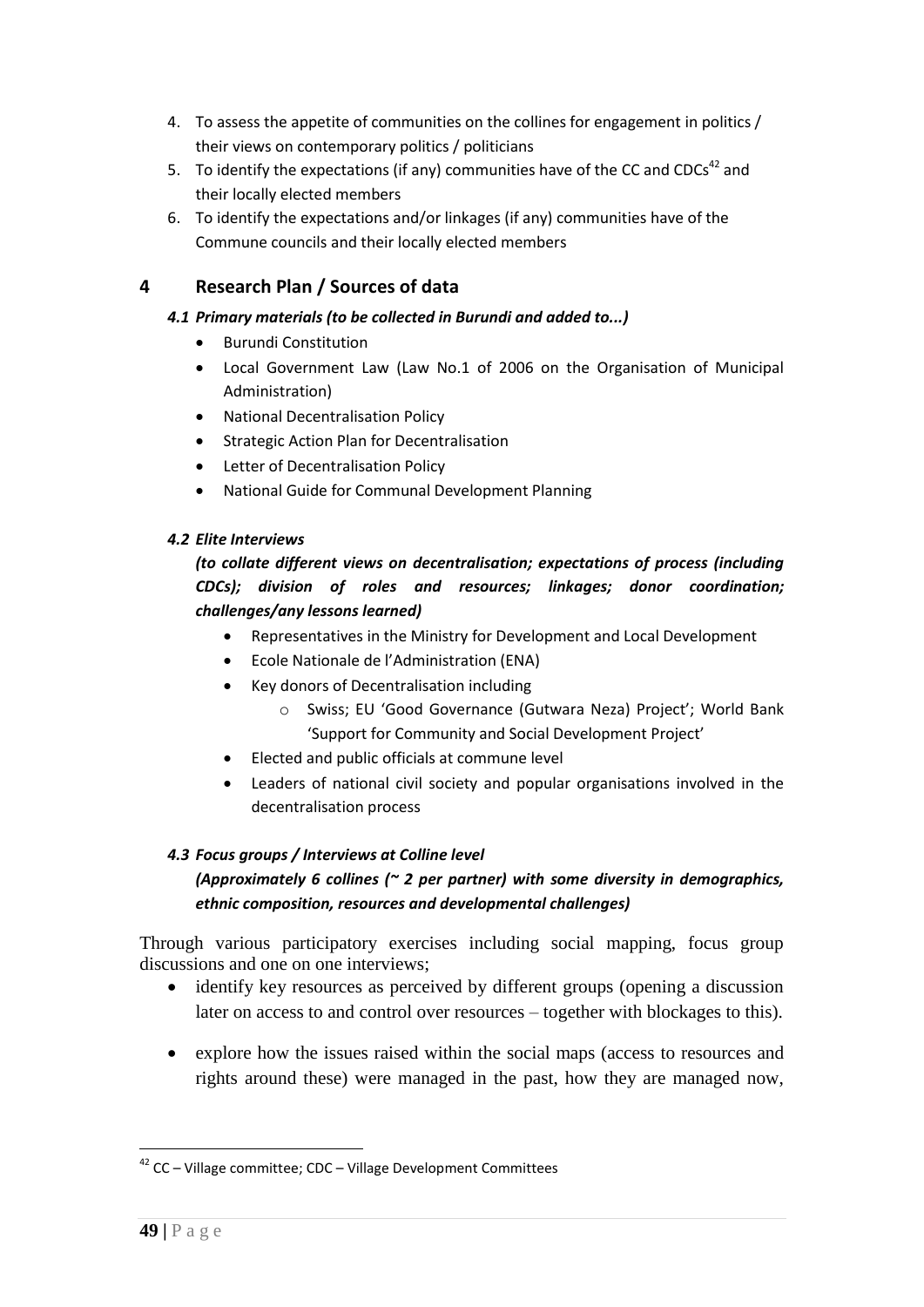how effective this is, and how resources might best be managed looking to the future

- explore power dynamics on the collines together with resource distribution, management and control, and moving onto challenges in this regard and how they relate to the rights people feel they have
- explore expectations of the newly elected CCs/CDCs, who their members are, why they were elected, what the ideal characteristics of their members should be, what they should be doing, and how (or if) they should interact with / relate to elected leaders at commune levels

## **5 Outputs from this research**

- The researcher will collate, analyse and disseminate research findings at a number of academic/policy conferences and through a number of publications. These will contribute toward a wider understanding of the opportunities afforded by and the limitations of decentralisation in a post-conflict context.
- The researcher will produce a report with the learning and findings from the research. This report will be an accessible and practical document that will assist the programme in its considerations and reflections on its work. The learning from the research may be something that the programme may use in policy and advocacy work on decentralisation issues.
- Prior to the researcher's departure from Burundi, a 2-3 day workshop will be held which will present and analyse key findings of the research. The purpose of this workshop will be to assist Trócaire and its partners to further explore its understandings of the decentralisation process and elaborate key rights areas which the programme will baseline. A separate event may also be held to present some initial findings of the research to government officials and people interviewed from multi and bi-lateral donors.
- Through accompanying the researcher in her field research, partners will gain exposure to handling focus group discussions and producing social maps; these skills will be useful for the later stages of the baseline process.

## **6 Coordination**

This initiative will be overseen by the Trócaire Burundi Programme Officer and the researcher and will be managed in a spirit of mutual support and respect for the strategic needs of both parties. The initiative will be supported by the GHR Programme Officer in Maynooth who will also be supporting the baseline process and on-going development of the programme. A schedule of appointments for the first week will focus on interviews with key stakeholders in Bujumbura (Ministry officials; commune elus; EU, WB, Swiss, other key donors and national groups), the subsequent 3 weeks will be spent in the collines. Week 5 will involve preparation for the workshop and the workshop itself. The research will, as far as possible, involve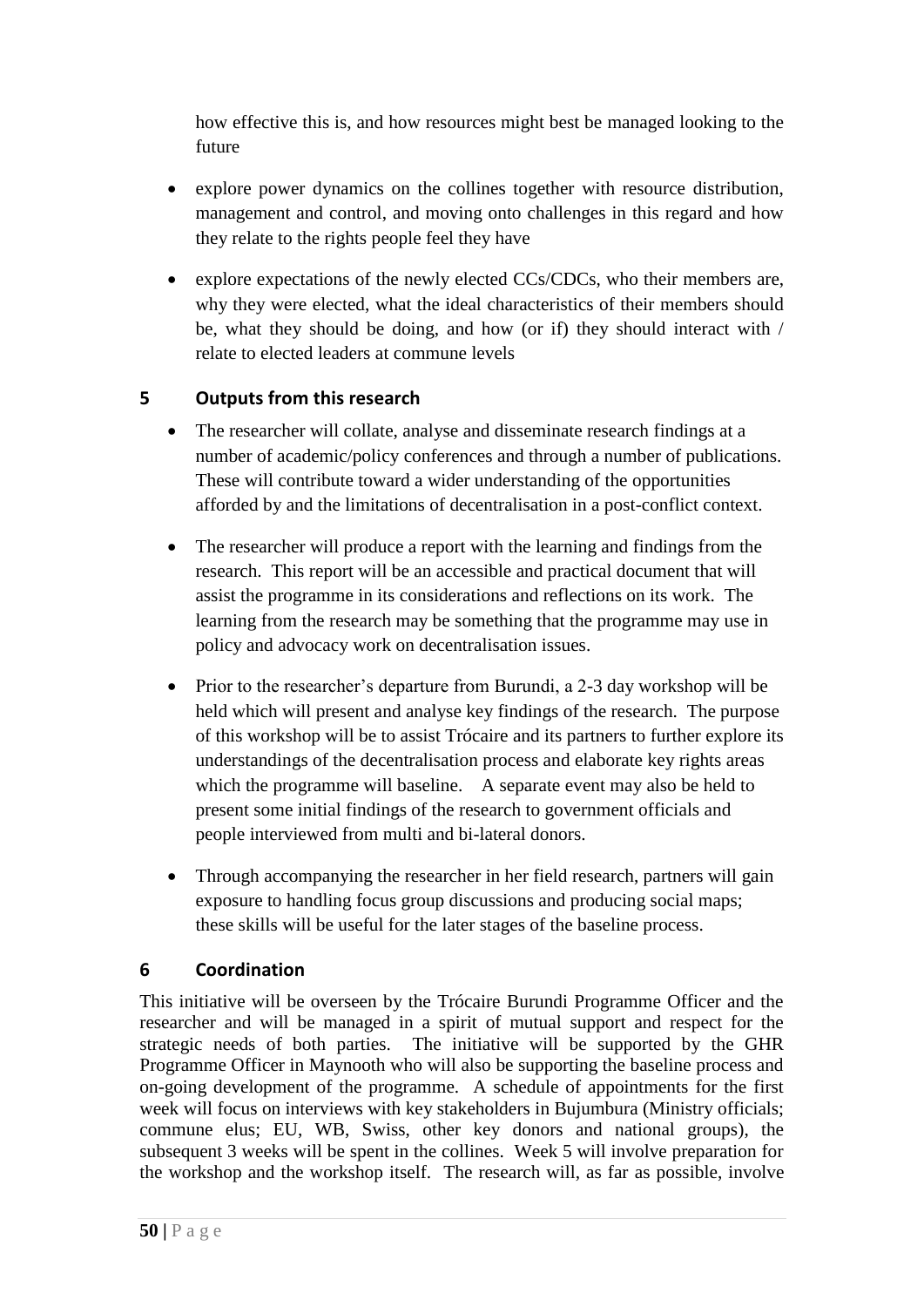partner staff of those 3 organisations contributing to this objective of the programme. It is envisaged that partner staff would certainly be involved in meetings with local officials and with communities. This will greatly facilitate the work of the researcher. It will also serve to introduce the programme to authorities and to introduce staff of partner organisations to participatory methods of engagement within communities. Field research should ideally take place in villages where partners have already or are planning to implement their work.

Trócaire will provide desk space, access to internet and alongside partners will provide logistical support for travel into rural areas.

## **7 Timeframe**

It is envisaged that the duration of this research and subsequent workshop will be 5 weeks, commencing early August and finishing by Friday 9<sup>th</sup> September.

## **8 Budget**

Trócaire will support the researcher with a return flight, Ireland-Burundi, the visa cost and cover hotel and daily living expenses. DCU will cover the researcher's salary and her insurance.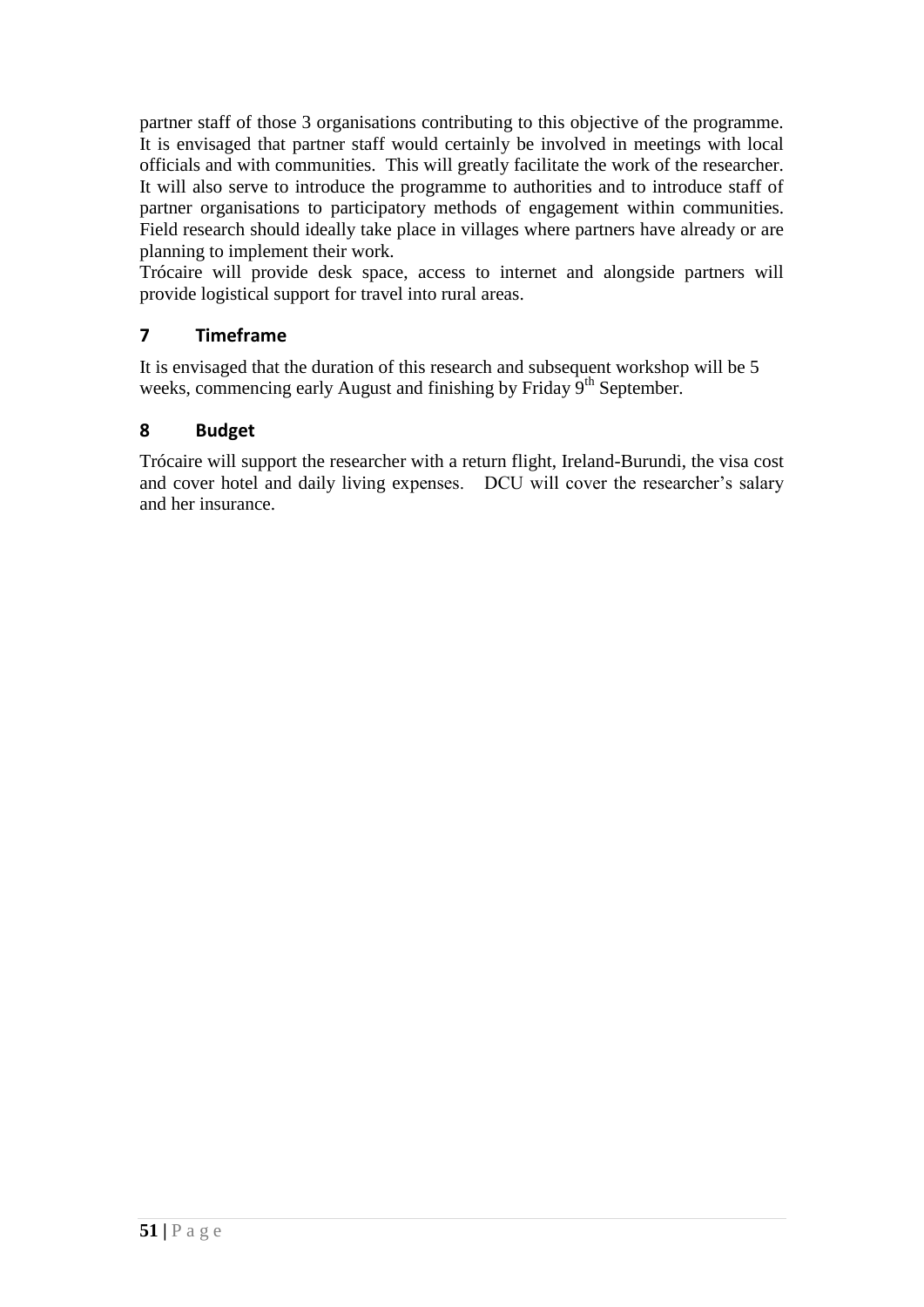## **Appendix III**

## **Programme of field research**

*(August 7th – September 9th, 2011)*

#### **August 7th**

- Arrival in Burundi

### **August 8th**

- Meeting with Mr. Didace Kanyugu, Programme Officer Trócaire-Burundi

- Organisation of other meetings

### **August 9th**

- Interview with Mr. Théophile Niyonsaba, Director General in the Ministry of the Interior

- Interview with Mr. André Nduwimana , Executive Secretary of ABELO (Burundian Association of Elected Officials)

### **August 10th**

- Interview with Mr. Eric Charvet, Head of EU Mission in Burundi

- Interview with Mr. Déo-Marcel Niyungeko, Vice-Country Director, the World Bank

## **August 11th**

- Interview with Mr. Pontien Bikebako, Director of the Management Unit, Twitezimbere

- Interview with Mr. Thomas Minani, Executive Secretary, PRADECS Programme, World Bank

## **August 12th**

- Interview with Mrs. Pascasie Kana, Executive Secretary of OAP (Organisation of Support for Self-Help)

## **August 16th**

## (*with Mr***.** *Bayaga, UNIPROBA & Mr. Kanyugu, Trócaire)*

- Travel to Bururi Province

- Meeting with Technical Advisor to the Governor of Bururi Province

- Meeting with Technical Advisor to the Administrator of Bururi Commune

- Visit to Mututu colline to meet with Batwa (approx. 300 assembled), Bururi commune

- Overnight in Bururi

## **August 17th**

## (*with Mr***.** *Bayaga, UNIPROBA & Mr. Kanyugu, Trócaire)*

- Meeting with Technical Advisor to the Administrator of Matana commune, Bururi Province

- Focus group with women and men of Gikoma colline, Matana commune, Bururi Province

- Meeting with Administrator of Songa commune, Bururi Province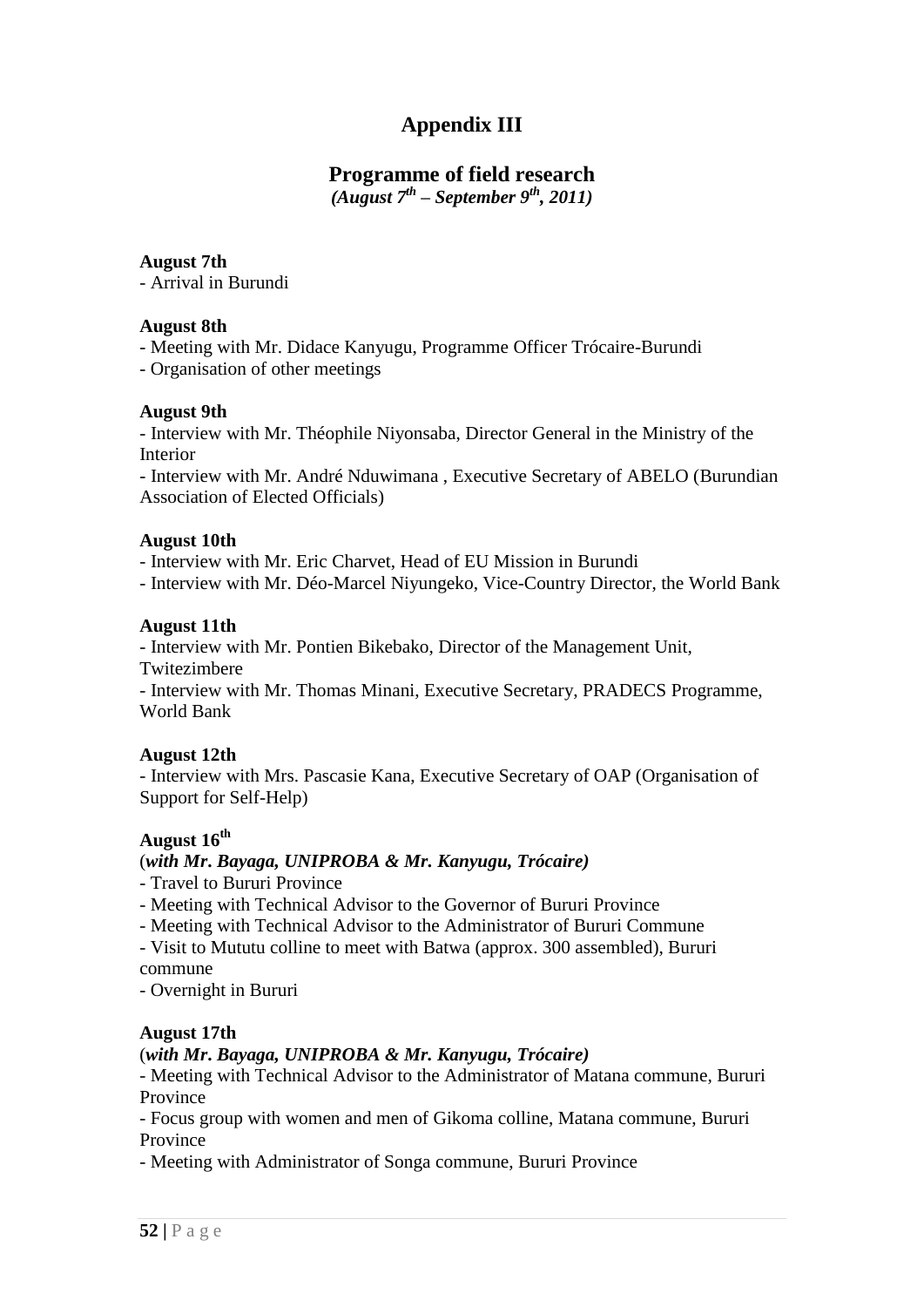- Visit to Jenda colline (Songa commune) to meet with assembled group of Batwa together with the Chef de Colline and Chef de Zone

- Overnight in Bururi

#### **August 18th**

#### (*with Mr***.** *Bayaga, UNIPROBA & Mr. Kanyugu, Trócaire)*

- Focus group with women and men Kabuye colline, Bururi centre

- Travel to Bujumbura

#### **August 19th**

- Interview with Mrs. Anonciate Ndikumasabo, National Programme Officer for Decentralisation, Swiss Cooperation

- Interview with Dr. Elias Sentamba, IDEC / University of Burundi (Political Science Department)

### **August 21st**

*(with Mr. Willie Nkurunziza, CEJP)*

- Travel to Cankuzo Province

- Overnight in Cendajuru

#### **August 22nd**

#### *(with Mr. Willie Nkurunziza, CEJP)*

- Interview with Administrator Cendajuru commune, Cankuzo Province

- Focus group with chefs de collines (x5), Cendajuru commune, Cankuzo Province

- Focus group with women (x8) in Nyamugari colline (at centre village), Cendajuru commune, Cankuzo Province

- Focus group with men (x12) in Nyamugari colline (at centre village), Cendajuru commune, Cankuzo Province

- 2 individual interviews – one man, one woman – at the market, Nyamugari colline (at centre village), Cendajuru commune, Cankuzo Province

- Overnight in Cendajuru

#### **August 23rd**

#### *(with Mr. Willie Nkurunziza, CEJP)*

- Focus group with women (9) Nyakuguma colline, Cendajuru commune, Cankuzo Province

- Focus group with men (10) Nyakuguma colline, Cendajuru commune, Cankuzo Province

- 2 individual interviews – one man, one woman – in Kiruhura Urbain, Cendajuru commune, Cankuzo Province

- Focus group with women (x9) – Kiruhura Urbain, Cendajuru commune, Cankuzo Province

- Focus group with men (x7) – Kiruhura Urbain, Cendajuru commune, Cankuzo Province

- Travel to Ruhuri, overnight there

#### **August 24th**

*(with Mr. Willie Nkurunziza, CEJP)* - Travel from Ruhuri to Bujumbura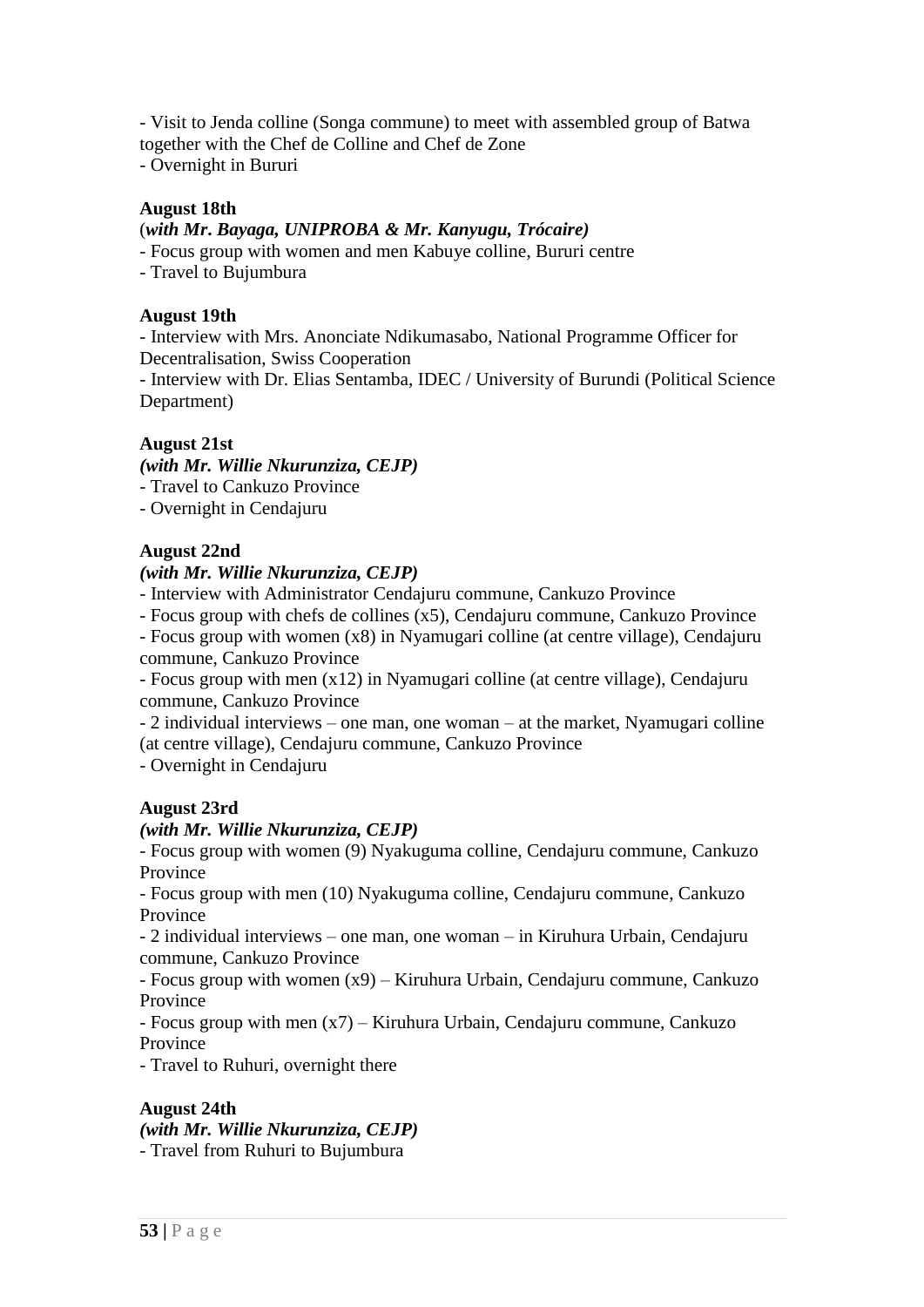## **August 25th**

#### *(with Mr. Willie Nkurunziza, CEJP)*

- Travel to Bujumbura Rurale Province, Mogongo Manga commune

- Interview with Administrator of Mogongo Manga commune

- Focus group with 7 members of different hill councils (including one woman) at the central market, Mogongo Manga commune

- Individual interviews with 3 women and 2 men at the central market, Mogongo Manga commune

Overnight in Mogongo Manga

#### **August 26th**

#### *(with Mr. Willie Nkurunziza, CEJP)*

- Focus group with 6 women at the market in Kayogo colline, Mogongo Manga commune

- Focus group with 7 men at the market in Kayogo colline, Mogongo Manga commune

- Individual interviews (x3) at Kankima colline Mogongo Manga commune

- Travel to Bujumbura

## **August 27th**

- Email communications with Dushirehamwe to explain the purpose of the research and propose a modified programme to that proposed

#### **August 28th**

- Desk-based research on the background legislative and technical texts on decentralisation gathered.

## **August 29th**

- Discussion with Mr. Didace Kanyugu on plans and format for feedback workshop. - Discussion with representative from Dushirehamwe to organise the week"s field work.

#### **August 30th**

#### *(with Mr. Elie Ndikumana of Dushirehamwe)*

- Travel to Province of Bubanza, Gihanga commune

- Interview with the Administrator of Gihanga commune

- Interview with three female members of the commune council, Gihanga commune

- Interview with two female members of hill councils (Gihanga centre and Rumoto moto hills respectively), Gihanga commune

- Focus group with 12 women in Buringa colline, Gihanga commune

- Focus group with 3 men in Buringa colline, Gihanga commune

- Individual interviews with 3 men and 3 women in Buringa colline, Gihanga commune

- Travel to Bujumbura

#### **September 1st**

#### *(with Mr. Elie Ndikumana of Dushirehamwe)*

- Travel to Mpanda commune, Province of Bubanza

- Interview with Administrator, Mpanda commune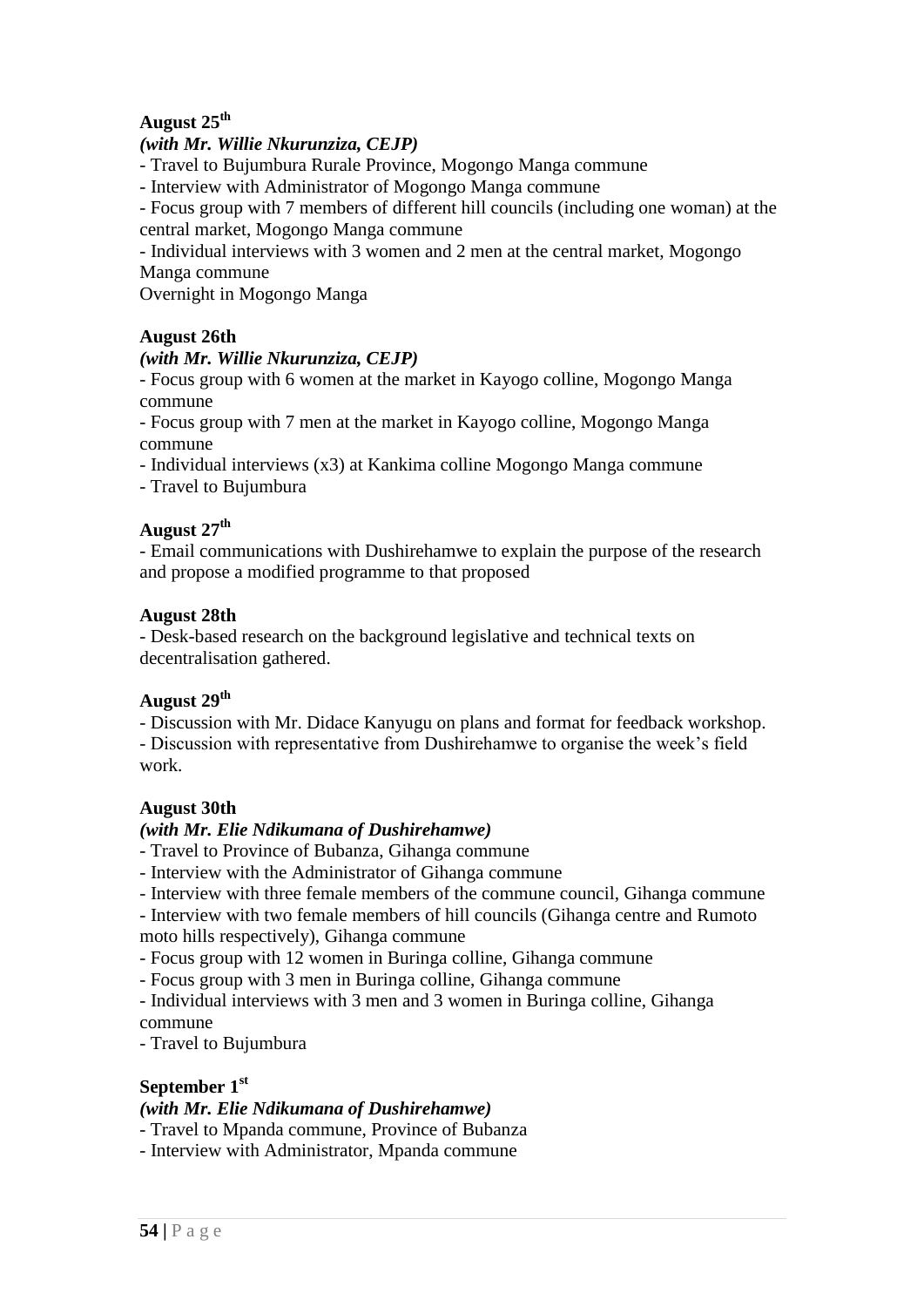- Interview with 4 members (2 men, 2 women) of commune council, Mpande commune

- Interview with female member of hill council at Rugenge colline, Mpande commune

- Individual interviews with 1 man and 1 woman at Rugenge colline, Mpande commune

- Focus group with 9 men at Rugenge colline

- Travel to Bujumbura

#### **September 2nd**

#### *(with Mr. Elie Ndikumana of Dushirehamwe)*

- Travel to Rugombo commune, Province of Cibitoke

- Interview with Administrator, Rugombo commune

- Focus group with 8 women in Munyika 1 colline, Rugombo commune

- Focus group with 10 men in Munyika 1 colline, Rugombo commune

- Individual interviews with 3 men and 3 women Munyika 1 colline, Rugombo commune

- Travel to Bujumbura

## **September 3rd, 5th and 6th**

- Collation and analysis of research findings to draw preliminary conclusions and recommendations for feedback and discussion

- Preparation of powerpoint presentation

## **September 7th and 8th**

- Participation in feedback and planning workshop with Trócaire-Burundi"s 8 partners, facilitated by Mr Mark Cumming of Trócaire-Ireland

- Presentation of and discussion on preliminary findings from research on Day 1 of

workshop

## **September 9th**

- Travel to Ireland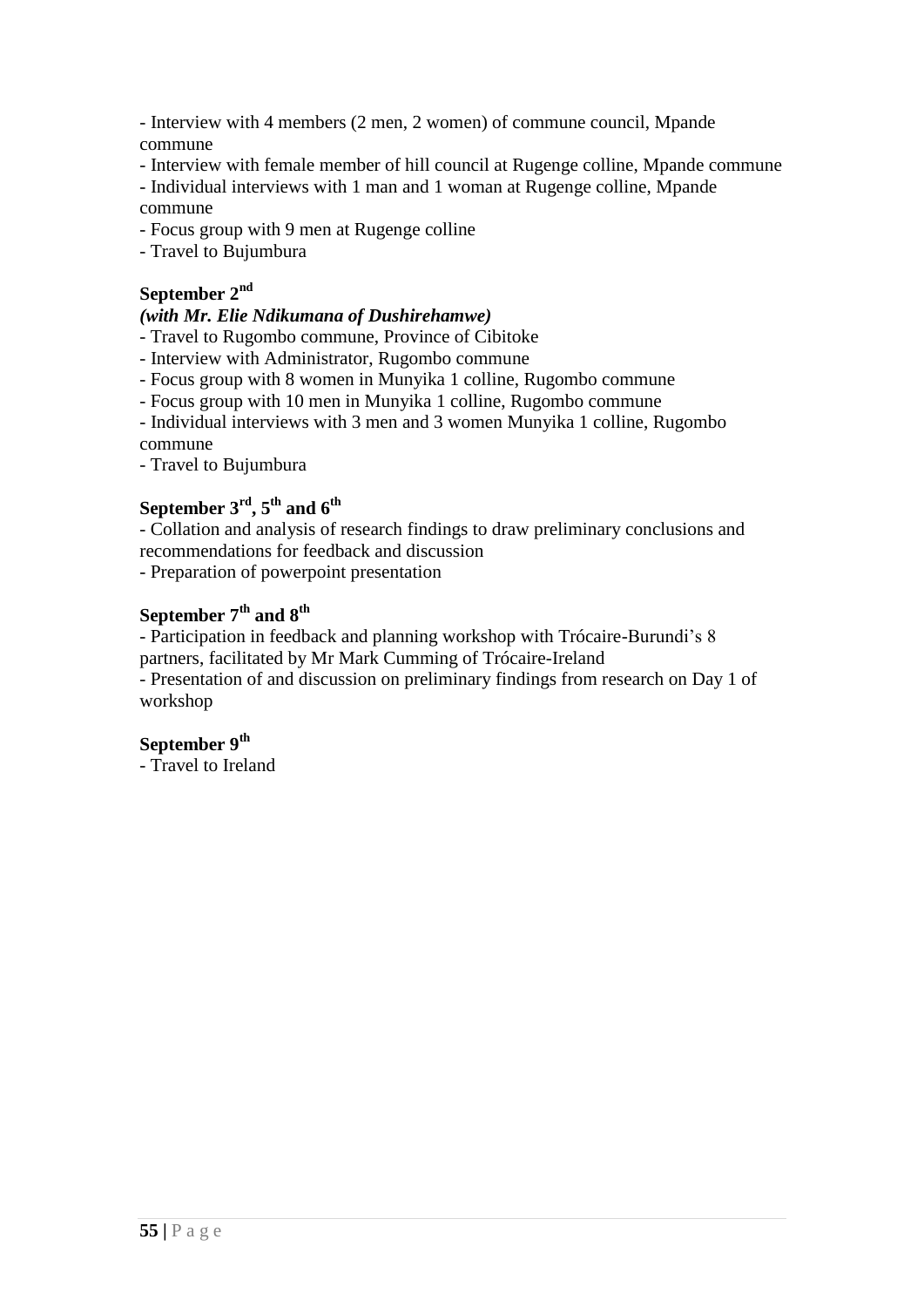## **Appendix IV**

## **Bibliography**

ABELO (2009) *L"état de la décentralisation et la situation des Communes au Burundi : Etude de base, 2009,* Bujumbura : Association Burundaise des Elus Locaux.

Baltissen, G. and E. Sentamba (2011) *Programme et Plan d"action opérationnel de renforcement des capacités des acteurs en charge de la mise en œuvre de la politique de la décentralisation et du développement communautaire*, Evaluation indépendante du PRADECS, PRADECS: Bujumbura.

Barrios, C. And S.-A. Ahamed (2010) "Democracy promotion vs. state-building: decentralization in the Democratic Republic of Congo", Paper presented at ECPR conference, Stockholm, 2010.

Bierschenk, T. and J.P. Olivier de Sardan (2003) "Powers in the village : Rural Benin between democratisation and decentralisation", *Africa,* 73(2), pp. 145-173.

Booth, D. (2010) "Towards a theory of local governance and public goods" provision in sub-Saharan Africa", *Africa power and politics working paper No. 13,* August, 2010, London: Overseas Development Institute.

Boshoff, H. and R. Ellermann (2010) "Burundi: Elections without competition and no peace without participation: where might it go from here?", *Policy Brief No. 19,* South Africa: Institute for Security Studies.

Brachet, J. and H. Wolpe (2005) "Conflict-Sensitive Development Assistance: The Case of Burundi", *Social Development Paper: Conflict Prevention and Reconstruction, No. 27,* Washington: The World Bank.

Chabal, P. (2009) *State and Governance: The Limits of Decentralisation*, Holland: SNV.

Chanie, P. (2007) "Clientelism and Ethiopia"s post-1991 decentralisation", *Journal of Modern African Studies,* 45(3), pp. 355-384.

Conyers, D. (2007) "Decentralisation and Service Delivery: Lessons from Sub-Saharan Africa"*, IDS Bulletin*, 3(1). pp. 18-32.

Crawford, G. (2009) ""Making democracy a reality"? The politics of decentralisation and the limits to local democracy in Ghana", *Journal of Contemporary African Studies,* 27(1), pp. 57-83.

Crawford, G. and C. Hartmann (eds) (2008) *Decentralisation in Africa: A Pathway out of Poverty and Conflict?,* Amsterdam University Press: Amsterdam.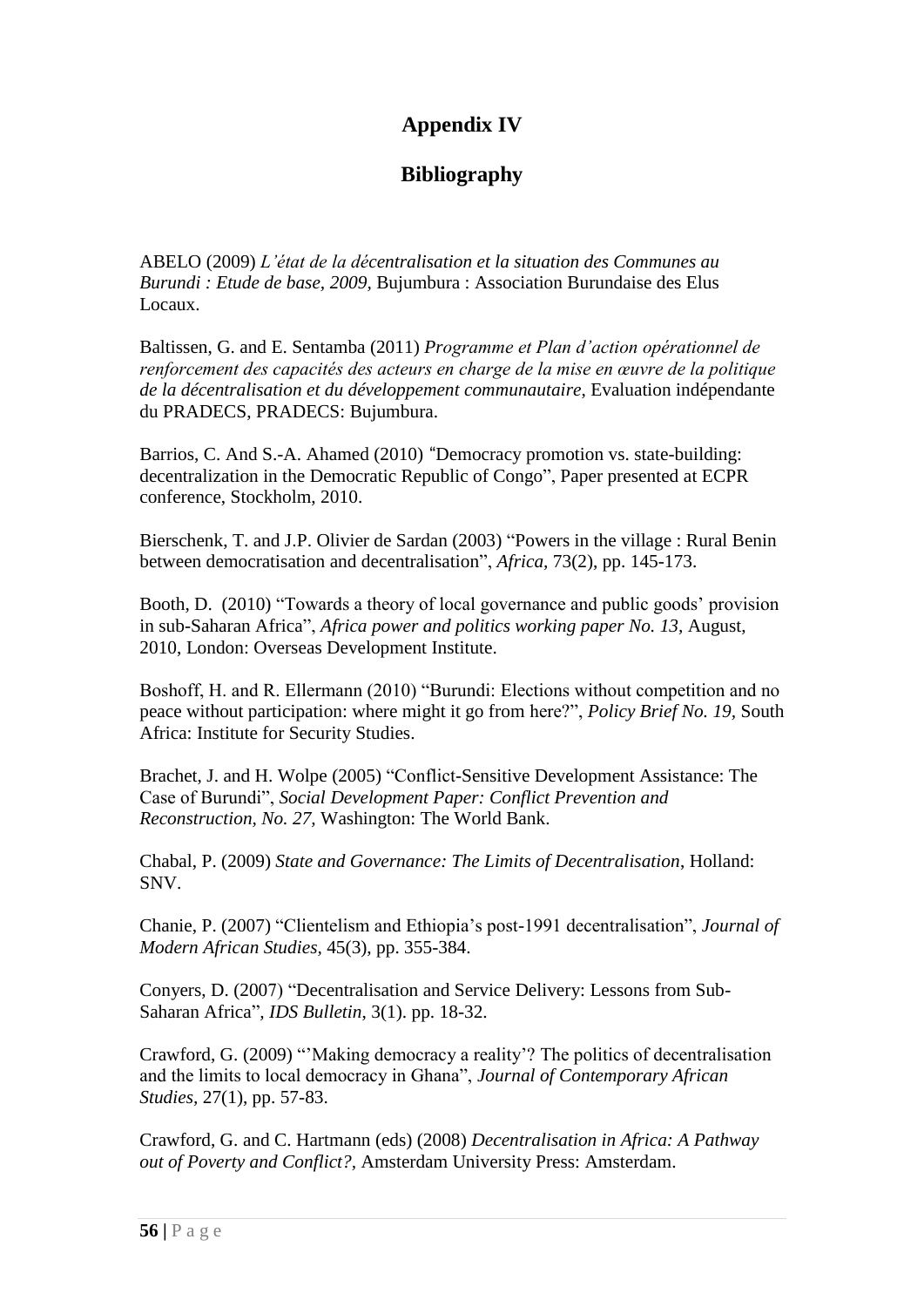Crook, R.C. (2003) "Decentralisation and Poverty Reduction in Africa: The Politics of Local-Central Relations", *Public Administration and Development,* 23(1), pp. 77- 88.

Daley, P. (2006) "Challenges to Peace: Conflict resolution in the Great Lakes region of Africa", *Third World Quarterly,* 27(2), pp. 303-319.

Devas, N. and S. Delay (2006) "Local Democracy and the Challenges of Decentralising the State", *Local Government Studies,* 32(5), pp. 677-695.

Gahama, J. (1983) *Le Burundi sous l"Administration Belge,* Paris: ACCT Karthala & CRA.

Gouvernement de Burundi (2005a) *La Constitution du Burundi,* Bujumbura.

Gouvernement de Burundi (2005b) *Loi no. 1/016 du 20 avril 2005 portant organisation de l"administration communale,* Bujumbura.

Gouvernement de Burundi (2007) *La Lettre Politique sur la Décentralisation et le Développement Communautaire,* Bujumbura.

Gouvernement de Burundi (2009) *Document de Politique Nationale de Décentralisation au Burundi,* Bujumbura.

Gouvernement de Burundi (2010a) *Loi no.1/02 du 25 janvier 2010 portant revision de la loi no. 1/016 du 20 avril 2005 portant organisation de l"administration communale,* Bujumbura.

Gouvernement de Burundi (2010b) *Manuel d"évaluation de la performance des communes*, Bujumbura.

Gouvernement de Burundi (2011) *Manuel de Procédures Administratives et Financières,* Bujumbura.

Hammouda, B. (1995) *Burundi: Histoire Economique et Politique d"un Conflit,* Paris: l"Harmattan.

Human Rights Watch (2009) *Pursuit of Power: Political Violence and Repression in Burundi,* Geneva and New York: Human Rights Watch.

Human Rights Watch (2010) *"We"ll Tie You Up and Shoot You: Lack of Accountability for Political Violence in Burundi",* Geneva and New York: Human Rights Watch.

Lake, D.A. and D. Rothchild (2005) "Territorial decentralisation and civil war settlements", in *Sustainable peace: Power and democracy after civil wars. P.G.* Roeder and D. Rothchild, Ithaca, New York: Cornell University Press.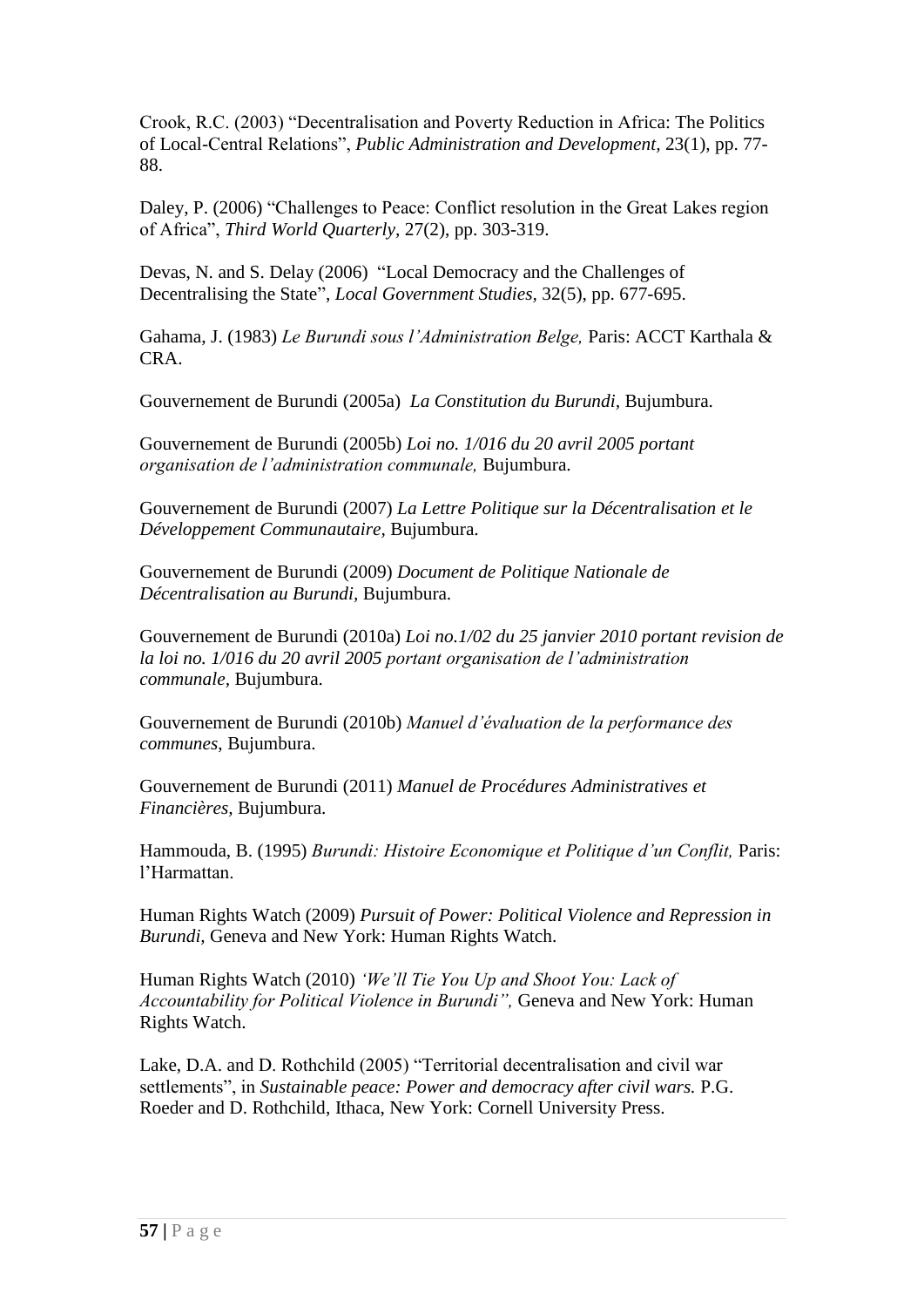Lemarchand, R. (2006) "Consociationalism and Power-Sharing in Africa: Rwanda, Burundi and the Democratic Republic of the Congo", *African Affairs,* 106/422, pp. 1- 20.

Linz, J. and A. Stepan (2000) "Federalism, democracy, and inequality: With special reference to the classic outlier - the USA", Paper presented at the International Political Science Association, August 1-5, 2000, Quebec City, Canada.

Mamdani, M. (1996) *Citizen and Subject: Contemporary Africa and the Legacy of Late Colonialism,* London: James Currey.

Manirakiza, Z. (2009) *Organisation Administrative de la République de Burundi,*  Programme Gutwara Neza / World Bank : Bujumbura.

Ndikimana, L. (2000) "Towards a solution to violence in Burundi: A case for political and economic liberalisation", *The Journal of Modern African Studies,* 38(3), pp. 431- 459.

Ndikumana, L. (2005) "Distributional Conflict: The State and Peacebuilding in Burundi", *Political Economy Research Institute,* Amherst: University of Massachusetts.

Ngaruko, F. and Nkurunziza, J.D. (2000) "An Economic Interpretation of Conflict in Burundi", *Journal of African Economies,* 9(3), pp. 370-409.

OAG (2007) *Analyse de processus de décentralisation au Burundi,* Bujumbura : Observatoire de l"Actions Gouvernementale.

OAG (2009) *Le responsabilité des institutions et des mandataires publics au Burundi : Mécanismes légaux et réalités,* Bujumbura : Observatoire de l"Actions Gouvernementale.

OAG (2010) *Evaluation du processus de Décentralisation au Burundi,* Bujumbura : Observatoire de l"Actions Gouvernementale.

OECD (2004) *Lessons learned on Donor Support to Decentralisation and Local Governance*: *DAC Evaluation Series,* Paris: Organisation for Economic Co-operation and Development.

Ogbaharya, D. (2008) "(Re-)building governance in post-conflict Africa: the role of the state and informal institutions", *Development in Practice,* 18(3), pp. 395-402.

Omara, A. and T. Ackson (2010) *Civil Society and Good Governance in Burundi: Promoting Inclusiveness and People Participation in the East African Community,*  Kampala: Fountain Publishers.

Reyntjens, F. (2005) "Burundi: A Peaceful Transition after a Decade of War?", *African Affairs,* 105(418), pp. 117-135.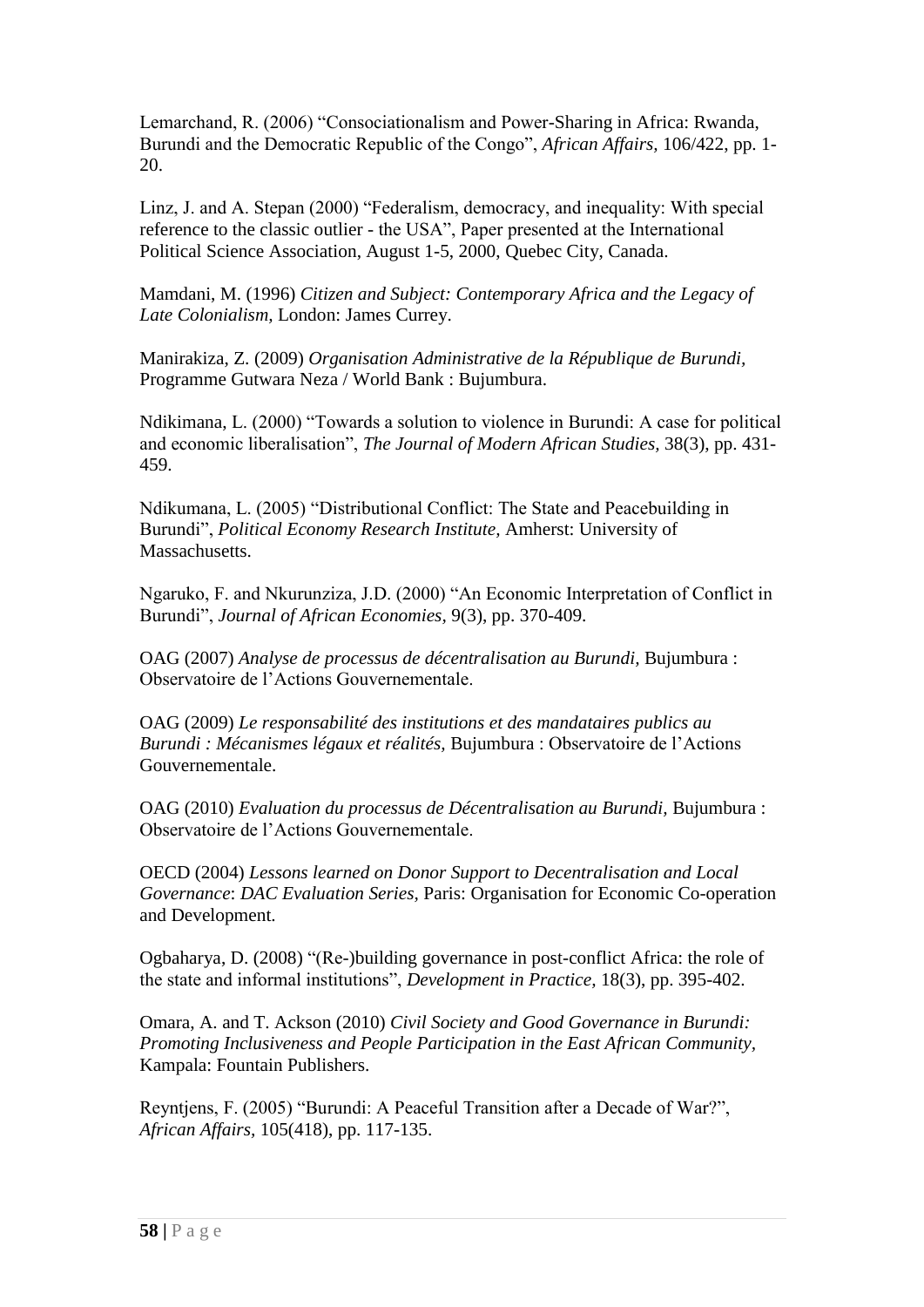Rondinelli, D. (1998) "What is decentralisation?", in *Decentralisation briefing notes*, edited by J. Litvack and J. Seddon, 2-5. Washington: World Bank Institute.

Sawyerr, A. (2004) "African Universities and the Challenge of Research Capacity Development", *JHEA/RESA*, 2(1), pp. 213-242.

Schou, A. and M. Haug (2005) *Decentralisation in conflict and post-conflict situations,* Working Paper 139, Oslo: Norwegian Institute for Urban and Regional Research.

Sentamba, E. (2011) "Pour réussir la décentralisation au Burundi : s'attaquer frontalement aux obstacles systémiques", *Cahier de l"IDEC,* 3(8).

Sentamba, E. (2005) *Etude sur la Gouvernance au Burundi : Rapport définitif,*  Bujumbura: IDEC.

Sentamba, E. (2010) "Les élections de 2010 au Burundi : pari pour la démocratie ou pour le recul dans les affres du conflit", *Cahier de l"IDEC,* 3(6).

Siegle, J. and P. O"Mahony (2008) "Assessing the Merits of Decentralisation as a Conflict Mitigation Strategy", Paper prepared as part of USAID"s study to the revision of the *Decentralisation and Democratic Local Governance Programming Handbook,* Washington: USAID.

Smoke, P. (2003) "Decentralisation in Africa: Goals, Dimensions, Myths and Challenges", *Public Administration and Development,* 23(1), pp. 7-16.

Thede, N. (2009) "Decentralisation, Democracy and Human Rights": A Human Rights-based Analysis of the Impact of Local Democratic Reforms on Development", *Journal of Human Development and Capabilities,* 10(1), pp. 103-123.

Treisman, D. (2000) *Decentralisation and the quality of government,* Los Angeles: University of California.

Trócaire (2008) *Decentralisation in Southern Africa: Opportunities and Challenges for Trócaire and partners,* Maynooth: Trócaire.

Trócaire (2011a) *Atelier de planification avec les partenaires, Mwaro, du 17 au 22 janvier 2011 : Compte-rendu,* Bujumbura: Trócaire.

Trócaire (2011b) *Programme Gouvernance et Droits de l"Homme,* Bujumbura: Trócaire.

UNDP (2009) *Lessons Learned in Post-Conflict State Capacity: Reconstructing Governance and Public Administration Capacities in Post Conflict Countries: Report of the Expert Group Meeting*, ST/ESA/PAD/SER.E/159, New York: United Nations Development Programme.